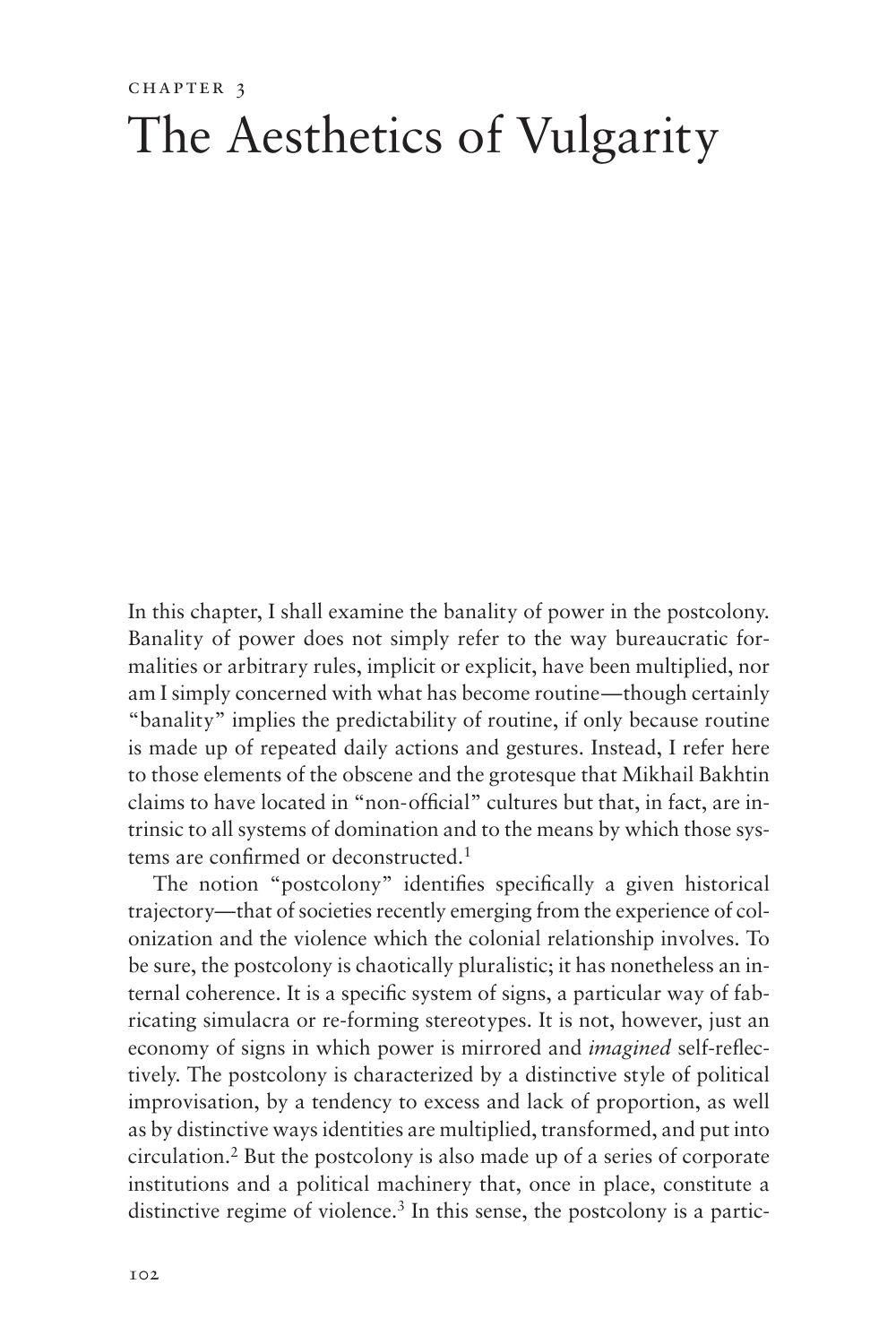ularly revealing, and rather dramatic, stage on which are played out the wider problems of subjection and its corollary, discipline.

In a postcolony of this kind, then, I am concerned with the ways state power (1) *creates,* through administrative and bureaucratic practices, its own world of meanings—a master code that, while becoming the society's primary central code, ends by governing, perhaps paradoxically, the logics that underlie all other meanings within that society; (2) attempts to institutionalize this world of meanings as a "socio-historical world"<sup>4</sup> and to make that world real, turning it into a part of people's "common sense" not only by instilling it in the minds of the *cibles,* or "target population,"<sup>5</sup> but also by integrating it into the period's consciousness.

The basic argument in this chapter is that, to account for both the mind-set and the effectiveness of postcolonial relations of power, we need to go beyond the binary categories used in standard interpretations of domination, such as resistance vs. passivity, autonomy vs. subjection, state vs. civil society, hegemony vs. counter-hegemony, totalization vs. detotalization. These oppositions are not helpful;<sup>6</sup> rather, they cloud our understanding of postcolonial relations.<sup>7</sup> In the postcolony, the *commandement*<sup>8</sup> seeks to institutionalize itself, to achieve legitimation and hegemony (*recherche hégémonique*), in the form of a *fetish.*<sup>9</sup> The signs, vocabulary, and narratives that the *commandement* produces are meant not merely to be symbols; they are officially invested with a surplus of meanings that are not negotiable and that one is officially forbidden to depart from or challenge. To ensure that no such challenge takes place, the champions of state power invent entire constellations of ideas; they adopt a distinct set of cultural repertoires and powerfully evocative concepts;<sup>10</sup> but they also resort, if necessary, to the systematic application of pain. The basic goal is not just to bring a specific political consciousness into being, but to make it effective. We therefore need to examine: how the world of meanings thus produced is ordered; the types of institutions, the knowledges, norms, and practices structuring this new "common sense"; the light that the use of visual imagery and discourse throws on the nature of domination and subordination.

The focus of my analysis is Cameroon. As a case study, it demonstrates how the grotesque and the obscene are two essential characteristics that identify postcolonial regimes of domination. Bakhtin claims that the grotesque and the obscene are, above all, the province of ordinary people (*la plèbe*). He maintains that as a means of resistance to the dominant culture, and as a refuge from it, obscenity and the grotesque are parodies that undermine officialdom by showing how arbitrary and vulner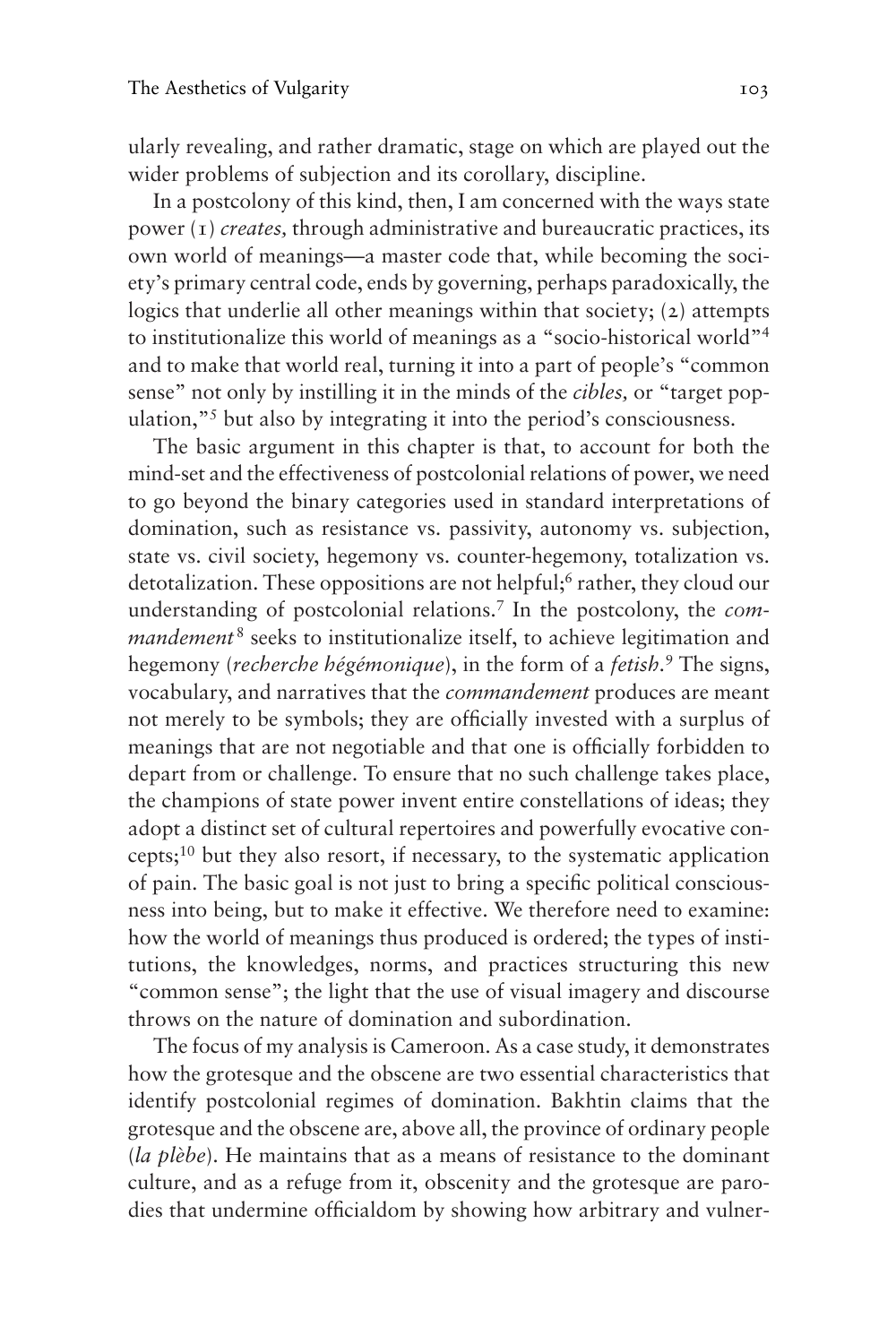able is officialese and by turning it all into an object of ridicule.<sup>11</sup> Though this view is not entirely invalid, we need to shift our perspective if we are to resolve the problems posed at the start of this chapter; we need to uncover the use made of the grotesque and the obscene not just in ordinary people's lives but  $(I)$  in the timing and location of those occasions that state power organizes for dramatizing its own magnificence; (2) in the actual materials used in the ceremonial displays through which it makes manifest its majesty; and (3) the specific manner in which it offers these, as spectacles, for its "subjects" (*cibles*) to watch.

It is only through such a shift in perspective that we can understand that the postcolonial relationship is not primarily a relationship of resistance or of collaboration but can best be charaterized as convivial, a relationship fraught by the fact of the *commandement* and its "subjects" having to share the same living space. Precisely this logic—the necessary familiarity and domesticity in the relationship—explains why there has not been (as might be expected from those so dominated) the resistance or the accommodation, the disengagement or the "refusal to be captured"<sup>12</sup>, the contradiction between overt acts and gestures in public and covert responses "underground" (*sous maquis*). Instead, this logic has resulted in the mutual "zombification" of both the dominant and those apparently dominated. This zombification means that each has robbed the other of vitality and left both impotent (*impouvoir*).

The examples to be offered indeed suggest that the postcolony is made up not of one "public space" but of several, each having its own logic yet liable to be entangled with other logics when operating in certain contexts; hence, the postcolonial subject has to learn to bargain in this conceptual marketplace. Further, subjects in the postcolony also have to have marked ability to manage not just a single identity, but several—flexible enough to negotiate as and when necessary.<sup>13</sup>

If there is such a "postcolonial subject," he/she is publicly visible only where the two activities overlap—in the common daily rituals that ratify the *commandement*'s own institutionalization as a fetish to which the subject is bound, and in the subject's deployment of a talent for play, of a sense of fun, that makes him *homo ludens par excellence.* It is this practice that enables subjects to splinter their identities and to represent themselves as always changing their persona; they are constantly undergoing mitosis, whether in "official" space or not.<sup>14</sup> Hence, it would seem wrong to continue to interpret postcolonial relationships in terms of resistance or absolute domination, or as a function of the binary oppositions usually adduced in conventional analyses of movements of indiscipline and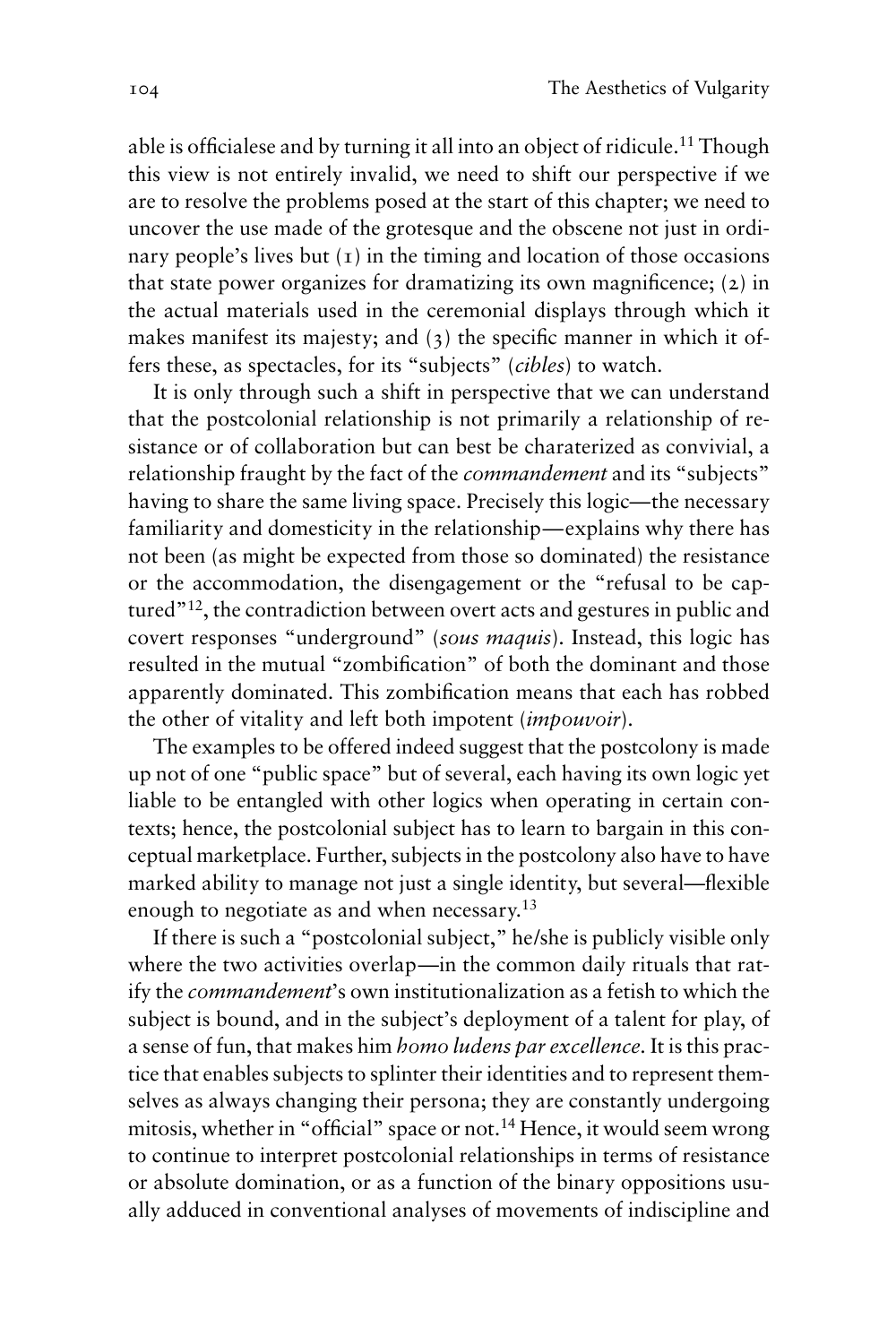revolt (e.g. counter-discourse, counter-society, counter-hegemony, "the second society.")<sup>15</sup>

# EXCESS AND THE CREATIVITY OF ABUSE<sup>16</sup>

A few additional remarks are necessary. First is the question of use of the grotesque and the obscene toward erecting, ratifying, or deconstructing particular regimes of violence and domination. In a study devoted to what has been termed "political derision" in Togo, C. Toulabor shows how, under one-party rule, citizens developed ways of separating words or phrases from their conventional meanings and using them in quite another sense. He illustrates how they thus built a whole vocabulary, equivocal and ambiguous, parallel to the official discourse.<sup>17</sup> Togo was until recently the perfect example of a postcolonial construction; official discourse made use of all necessary means to maintain the fiction of a society devoid of conflict. Postcoloniality could be seen behind the facade of a polity in which the state considered itself simultaneously as indistinguishable from society and as the upholder of the law and keeper of the truth. The state was embodied in a single person, the president. He alone controlled the law, and he could, on his own, grant or abolish liberties—since these are, after all, malleable. In a similar vein, in Cameroon the head of state had declared, "I brought you to democracy and liberty  $\ldots$  You now have liberty. Make good use of it."<sup>18</sup>

In Togo the sole party, Rassemblement du Peuple Togolais (RPT), claimed to control the whole of public and social life, directing it in pursuance of what were decreed communal goals and proclaiming the unity of the people, among whom no divisions could be allowed to exist. In this context all dissidence was denied, if it had not already been administratively repressed or forcibly killed off. However, contrary to expectations in a society so deprived of resources, there remained considerable disparity between the images that the state projected of itself and society, and the way people played with, and manipulated, these images and people did so not just well away from officialdom, out of earshot or sight of power, $19$  but also within the arenas where they were publicly gathered to confirm state legitimacy.

Thus there were avenues of escape from the *commandement,* and for longer or shorter periods of time, whole areas of social discourse eluded control. Such verbal acts offer good examples, excellent indices, of what could be considered commonplace (and hence banal). When Togolese were called upon to shout the party slogans, many would travesty the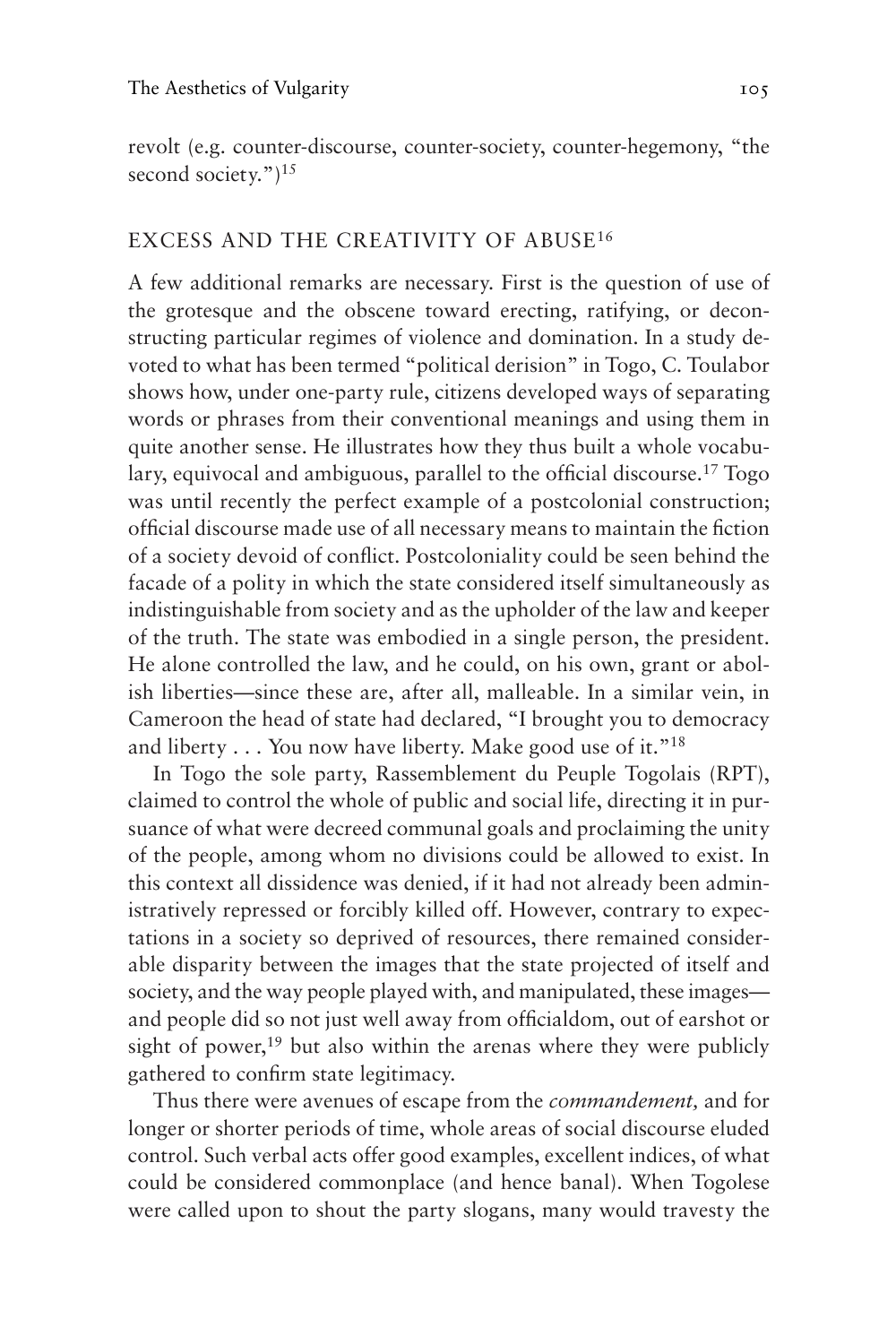metaphors meant to glorify state power; with a simple tonal shift, one metaphor could take on many meanings. Under cover, therefore, of official slogans, people sang about the sudden erection of the "enormous" and "rigid" presidential phallus, of how it remained in this position and of its contact with "vaginal fluids." "The powerful key of Eyadéma penetrates the keyhole. People, applaud!" "Eat your portion, Paul Biya," echoed the Cameroonians, making allusion to the intensified prebendalization of their state after 1982, when Ahidjo had resigned and been replaced constitutionally by his former Prime Minister.<sup>20</sup> The "poaching" of meanings could go much further. For example, the Togolese party acronym, RPT, was identified with the "sound of fecal matter dropping into a septic tank" or "the sound of a fart emitted by quivering buttocks," which "can only smell disgusting."<sup>21</sup> "Cut it up and dole it out!" (*redépécer*)<sup>22</sup> was preferred by Cameroonians, who thus gave another meaning to the name of the former sole party, the RDPC (Rassemblement Démocratique du Peuple Camerounais), and in this way incorporated the state within a different kind of imagery—that of the belly and of eating, the right of capture and the redistribution of spoils, common metaphors in the vernacular terminologies of power (see Bayart, 1989).

The obsession with orifices, odors, and genital organs came to dominate Togolese popular laughter. But the same can also be found in writings and speech in other sub-Saharan countries. For instance, the Congolese author Sony Labou Tansi repeatedly describes "the strong, thick, delivering thighs" and "the essential, bewitching arse" of girls not only in the context of his reflections on "the tropicalities of His Excellency" and on the ability of the latter to bring about a "digital orgasm," but also in insisting on the irony involved in the momentary impotence of the autocrat's natural member:

The Providential Guide went to the toilet for a final check on his weapons. There he undressed. . . . For this woman . . . he intended deep penetrations, staccato and foamy as he had done in his youth. No more could he flow, thanks to the trouble his momentary impotence had left in his loins; no more could he produce his favourite pop-popping, his stops and starts. Old age had caught him a nasty blow from below, but he was still a dignified male, still even a male who could perform, able to rise and fall, among other things.<sup>23</sup>

The emphasis on orifices and protuberances must especially be understood in relation to two factors. The first derives from the *commandement* in the postcolony having a marked taste for lecherous living. Festivities and celebrations are the two key vehicles for indulging this taste, but the idiom of its organization and its symbolism focus, above all, on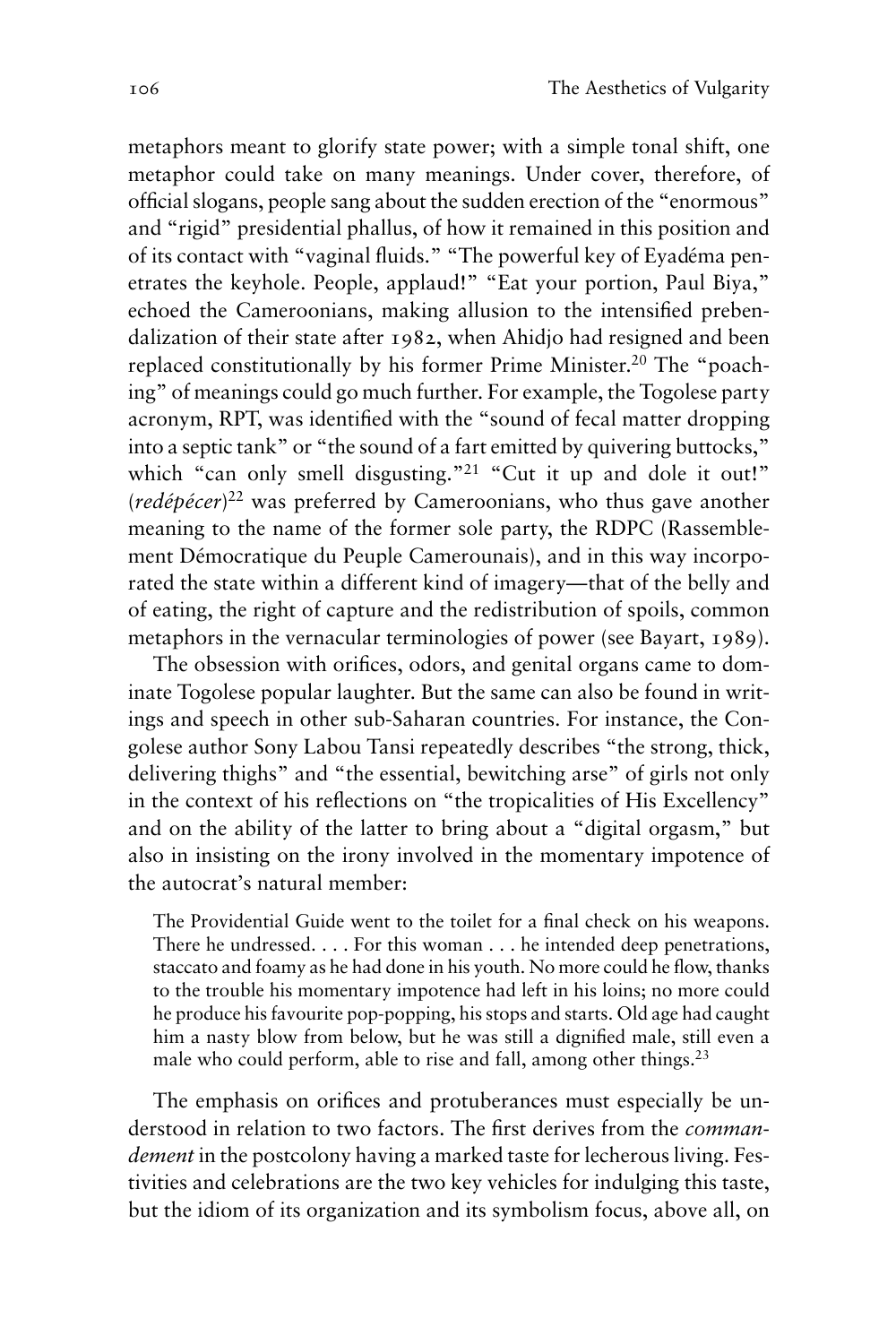the mouth, the belly, and the phallus.<sup>24</sup> It is not enough, however, in this context of postcolonial *gouvernementalité* (to use Foucault's terms), to bring into play the mouth, the belly, or the phallus, or to refer to them, to be automatically obscene. "Mouth," "belly," "phallus," used in popular speech and jokes, must be located in the real world, in real time, as play, as fun, as mockery. They are active statements about the human condition, and contribute integrally to the making of political culture in the postcolony. Every reference to these three body parts is consequently a discourse on the world and on death, a means of auto-interpretation, and of negotiating that interpretation and the forces that may shape it.

Beyond specifically the mouth, belly, and phallus, the body is the principal locale of the idioms and fantasies used in depicting power. If indeed it is the festivities and celebrations that are the vehicles for giving expression to the *commandement* and for staging its displays of magnificence and prodigality, then the body in question is first a body that eats and drinks, and second a body that is open—in both ways: hence the significance given to orifices, and the central part they play in people's political humor.

Togolese references to the "loud fart" or "fecal matter," Cameroonians' reiteration of *redépéçage,* or the oft-cited "a goat grazes wherever it is tied up," all recall the mouth and the belly at the same time they celebrate the great feasts of food and drink, setting the pattern not only of official banquets but also of the more banal yet major occasions of daily life—purchase of traditional titles, weddings, promotions and appointments, awarding of medals. The obesity of men in power, their impressive physique or, more crudely, the flow of shit from such a physique all these appeal to people who can enjoy themselves with mockery and laughter, and, sometimes, even join in the feast. Thus they become part of a system of signs that the *commandement* leaves, like tracks, as it passes, and so make it possible to follow the trail of violence and domination intrinsic to the *commandement.* One can thus find these signs reproduced, recurring even in the remotest, tiniest corners of everyday life in relations between parents and children, between husbands and wives, between policemen and victims, between teachers and pupils.

Is it enough that the postcolonial subject, as a *homo ludens,* is simply making fun of the *commandement,* making it an object of derision, (as would seem the case if we were to apply Bakhtin's categories)? To a large extent, the outbursts of ribaldry and derision are actually taking the official world seriously, at face value or the value, at least, it gives itself.<sup>25</sup> In the end, whether the encounter of state and people is "masked" or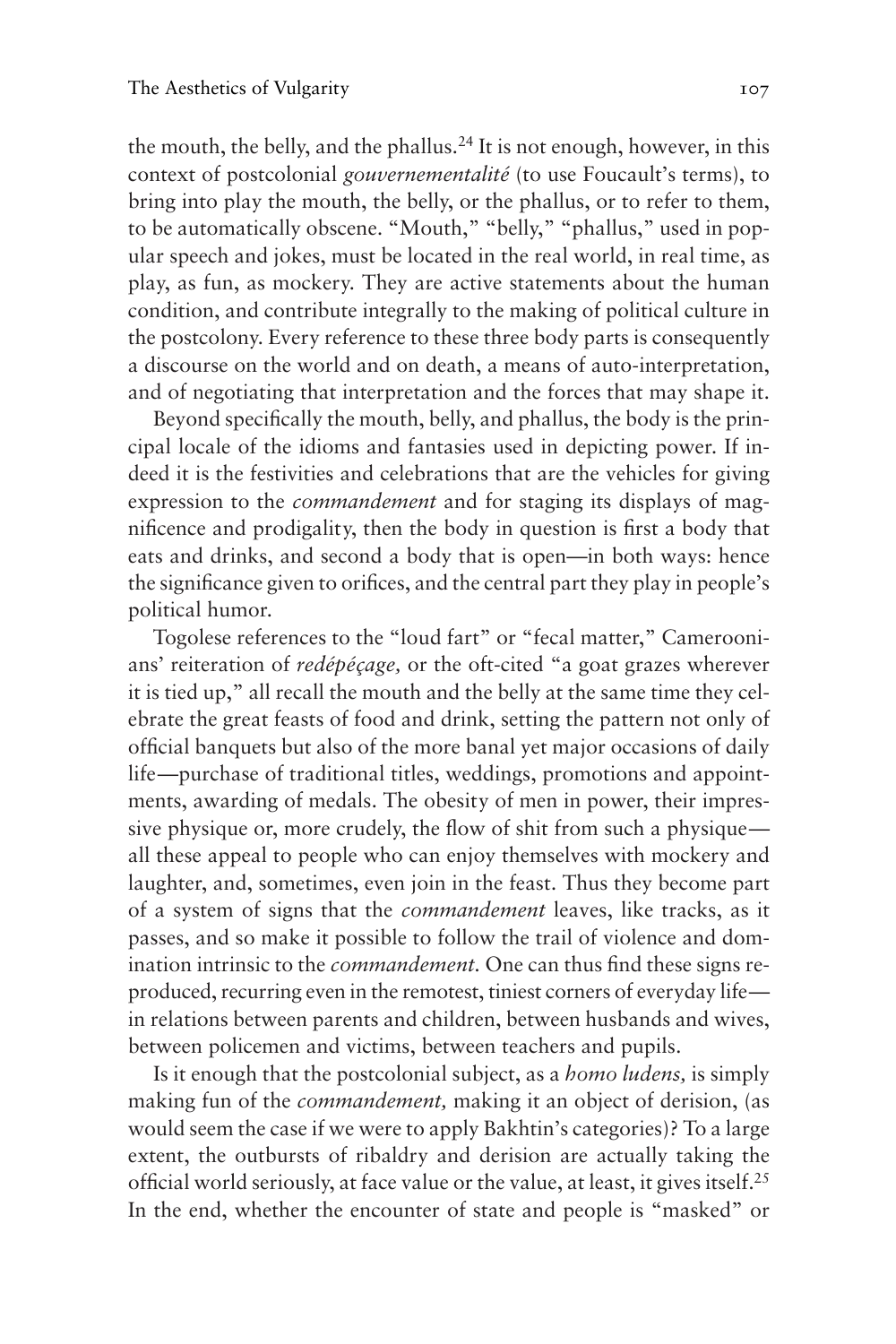not, does not matter. The key point is that, in this specific historical context of domination and subjection, the postcolony neither minces nor spares its words. Indeed, the purest expression of *commandement* is conveyed by a total lack of restraint, a great delight too in getting really dirty. Debauchery and buffoonery readily go hand in hand. The body of the despot, his frowns and smiles, decrees and commands, the public notices and communiqués repeat over and over: these are the primary signifiers, it is these that have force, that get interpreted and reinterpreted, and feed further significance back into the system.

The question of whether humor in the postcolony is an expression of "resistance" or not, whether it is, a priori, opposition, or simply manifestation of hostility toward authority, is thus of secondary importance. For the most part, those who laugh are only reading the signs left, like rubbish, in the wake of the *commandement.* Hence the image of, say, the president's anus is not of something out of this world—although, to everyone's amusement, the official line may treat it as such; instead, people see it as it really is, capable of defecating like any commoner's.

Confrontation occurs the moment the *commandement,* with vacuous indifference to any sense of truth, seeks to compel submission and force people into dissimulation. The problem is not that they do not obey or pretend to obey. Conflict arises from the fact that the postcolony is chaotically pluralistic, and that it is in practice impossible to create a single, permanently stable system out of all the signs, images, and markers current in the postcolony; this is why they are constantly being shaped and reshaped, as much by the rulers as by the ruled, in attempts to rewrite the mythologies of power.<sup>26</sup> This is why, too, the postcolony is, par excellence, a hollow pretense, a regime of unreality (*régime du simulacre*). By making it possible to play and have fun outside the limits set by officialdom, the very fact that the regime is a sham allows ordinary people  $(1)$ to simulate adherence to the innumerable official rituals that life in the postcolony requires—such as wearing uniforms and carrying the party card, making public gestures of support and hanging portraits of the autocrat in one's home; (2) to say the unsayable and to recognize the otherwise unrecognizable. In other words, the fetish, seen for the sham it is, is made to lose its might and becomes a mere artifact.

Although the emphasis on orifices and the like in popular humor is due to the *commandement*'s predilection for lechery, the point would be lost if we took this humor as simply an aspect of a rather crude, primitive culture. Rather, defecation, copulation, pomp, and extravagance are classical ingredients in the production of power, and there is nothing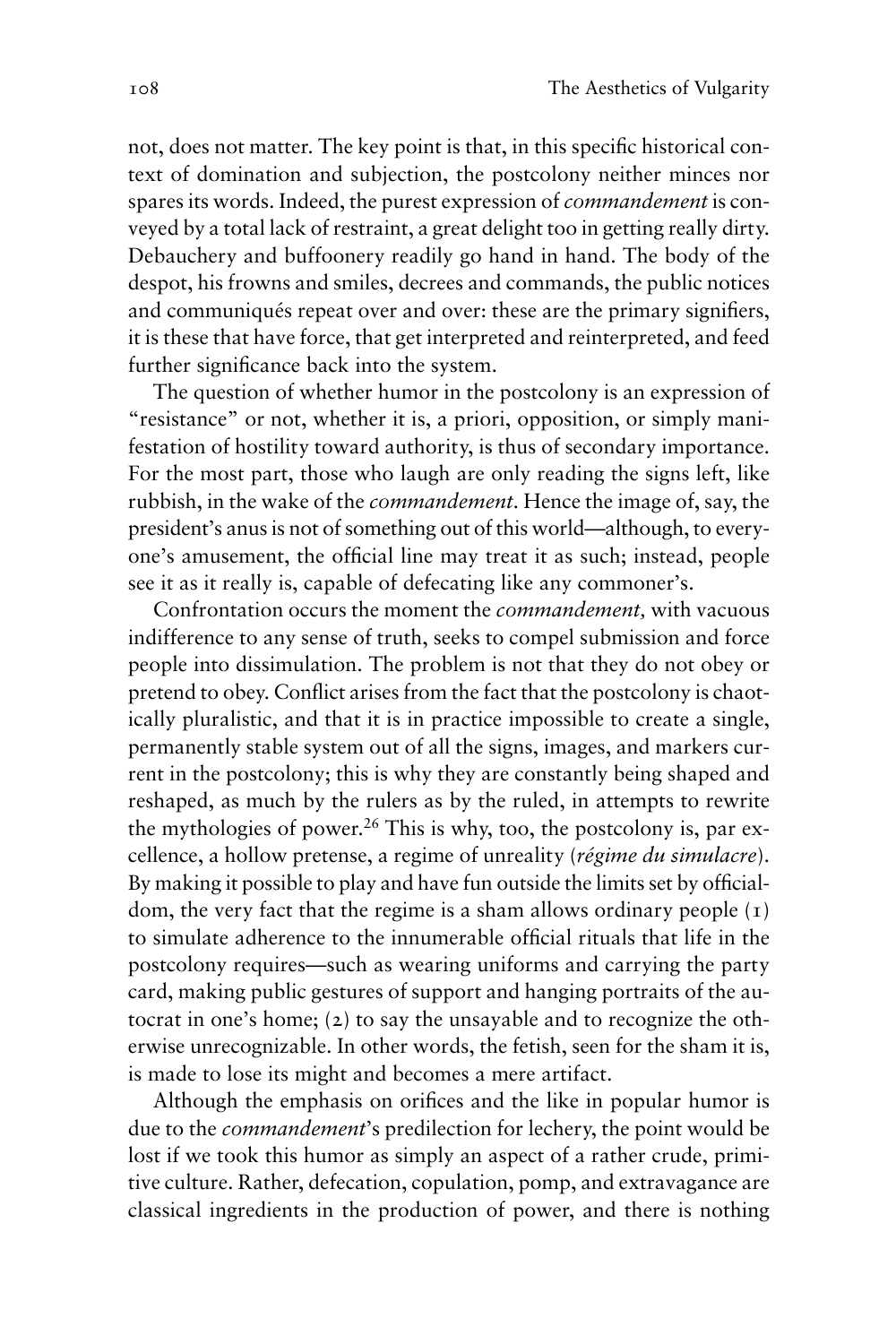specifically African about this; the obsession with orifices results from the fact that, in the postcolony, the *commandement* is constantly engaged in projecting an image of itself and of the world—a fantasy it presents its subjects as a truth beyond dispute, a truth to be instilled into them so that they acquire a habit of discipline and obedience.<sup>27</sup> The *commandement* aspires to act as a total cosmology for its subjects—yet, owing to the very oddity of this cosmology, popular humor causes it, often quite unintentionally, to capsize.

What gives rise to conflict is not the frequent references to the genital organs of those in power, but rather the way individuals, by their laughter, kidnap power and force it, as if by accident, to examine its own vulgarity. In other words, in the postcolony the search for majesty and prestige contains within it elements of crudeness and the bizarre that the official order tries hard to hide, but that ordinary people bring to its attention, often unwittingly.<sup>28</sup> The following incident from Kenya shows how these elements can go well beyond the limits of fun:

A woman from Busia was recently exposed to an agonizing experience as she helplessly watched the police beat her husband with their batons. As she wept and pleaded with the police to spare her husband, the police ordered the couple to take off their shoes. According to the police, the man was punished for failing to stand to attention while the national flag was being lowered.

The incident took place last Thursday at a road block on the Kisumu–Busia road. The couple explained they did not know that it was necessary to stand to attention. The woman and her husband were sitting on the side of the road, waiting for transport to take them back to Busia.<sup>29</sup>

It is with the conscious aim of avoiding such trouble that ordinary people locate the fetish of state power in the realm of ridicule; there they can tame it or shut it up and render it powerless. This done, the fetish takes on the status of an artifact, an artifact that is a familiar friend, a member of the family, for the rulers as for the ruled.<sup>30</sup> This double act of distancing and domesticating is not necessarily the expression of a fundamental conflict between worlds of meaning that are in principle antagonistic. In fact, officialdom and the people have many references in common, not least a certain conception of the aesthetics and stylistics of power and the way it operates and expands. Hence, for example, the *commandement* must be extravagant, since it has to feed not only itself but also its clientele; it must furnish public proof of its prestige and glory by a sumptuous (yet burdensome) presentation of its symbols of status, displaying the heights of luxury in dress and lifestyle, turning prodigal acts of generosity into grand theater.<sup>31</sup> Similarly, there must be a process of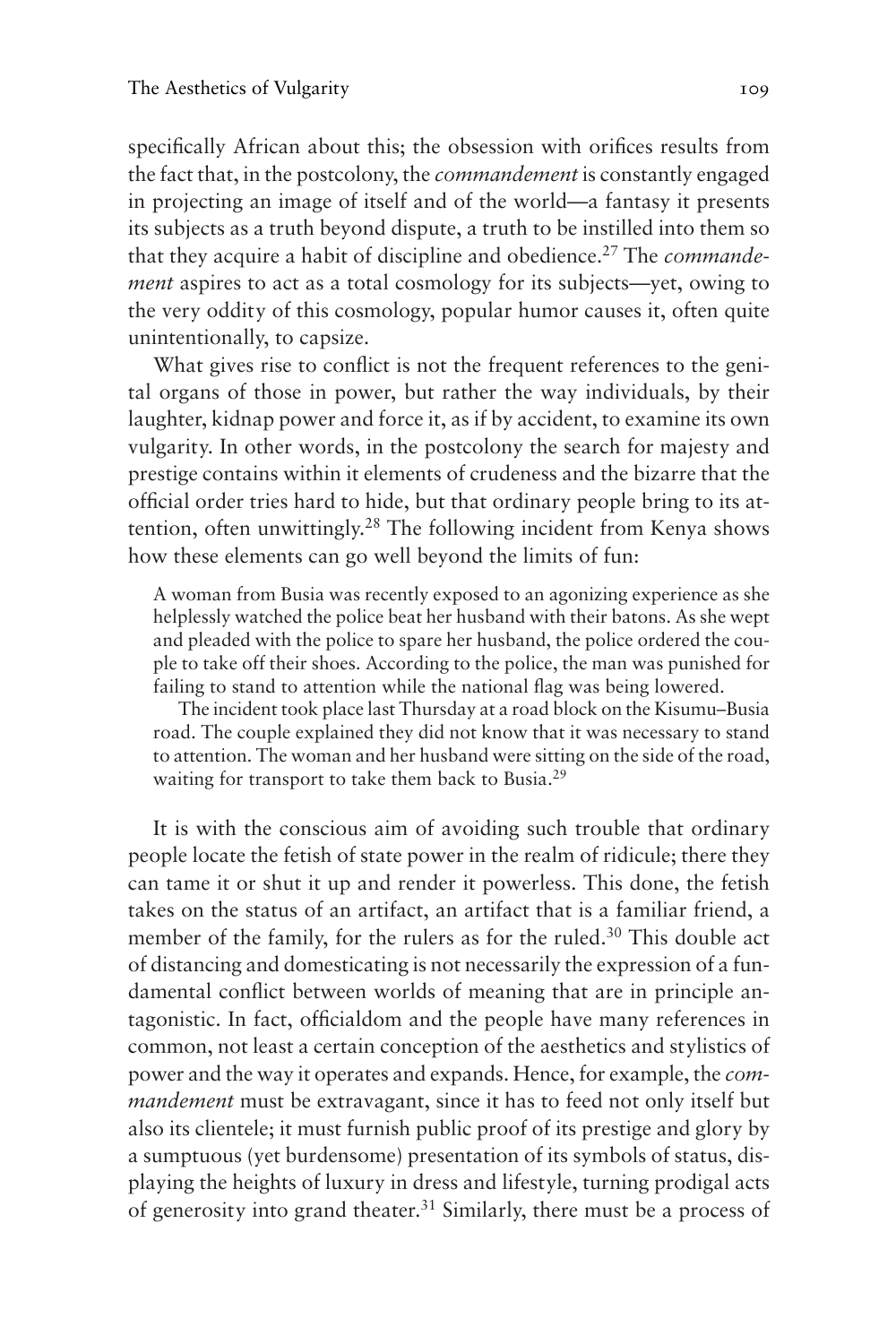extraction—through taxes and levies, rents of various sorts, forcible confiscation, and other ways of siphoning off wealth. As Labou Tansi notes, special teams "come to collect taxes twice a year; they demand a head tax, a levy on children, a levy to show faith in the Guide, a contribution for economic recovery, a travel tax, the patriotism levy, the militants' contribution, the levy for the War against Ignorance, the levy for soil conservation, the hunting tax."<sup>32</sup> The actions that signal sovereignty must be carried through with style and an adequately harsh firmness, otherwise the splendor of those exercising the trappings of authority is dimmed. To exercise authority is, above all, to tire out the bodies of those under it, to disempower them not so much to increase their productivity as to ensure the maximum docility. To exercise authority is, furthermore, for the male ruler, to demonstrate publicly a certain delight in eating and drinking well, and, again in Labou Tansi's words, to pass most of his time in "pumping grease and rust into the backsides of young girls." The male ruler's pride in possessing an active penis has to be dramatized, through sexual rights over subordinates, the keeping of concubines, and so on. The unconditional subordination of women to the principle of male pleasure remains one pillar upholding the reproduction of the phallocratic system.

It seems, then, from these preliminary remarks, that the postcolony is a world of anxious virility, a world hostile to continence, frugality, sobriety. Further, images and idioms are used as much by those designated dominant as by the dominated. Those who laugh, whether in the public arena or in the private domain, are not necessarily bringing about the collapse of power or even resisting it. Confronted with the state's eagerness to cover its actual origins, they are simply bearing witness, often unconsciously, that the grotesque is no more foreign to officialdom than the common man is impervious to the charms of majesty. Indeed, in its desire for majesty, the popular world borrows the ideological repertoire of officialdom, along with its idioms and forms; conversely, the official world mimics popular vulgarity, inserting it at the core of the procedures by which it takes on grandeur. It is unnecessary, then, to insist, as does Bakhtin, on oppositions (*dédoublement*)<sup>33</sup> or, as does conventional analysis, on the purported logic of resistance, disengagement, or disjunction.<sup>34</sup> Instead, the emphasis should be on the logic of "conviviality," on the dynamics of domesticity and familiarity, inscribing the dominant and the dominated within the same *episteme.*

What distinguishes the postcolony from other regimes of violence and domination, then, is not only the luxuriousness of style and the down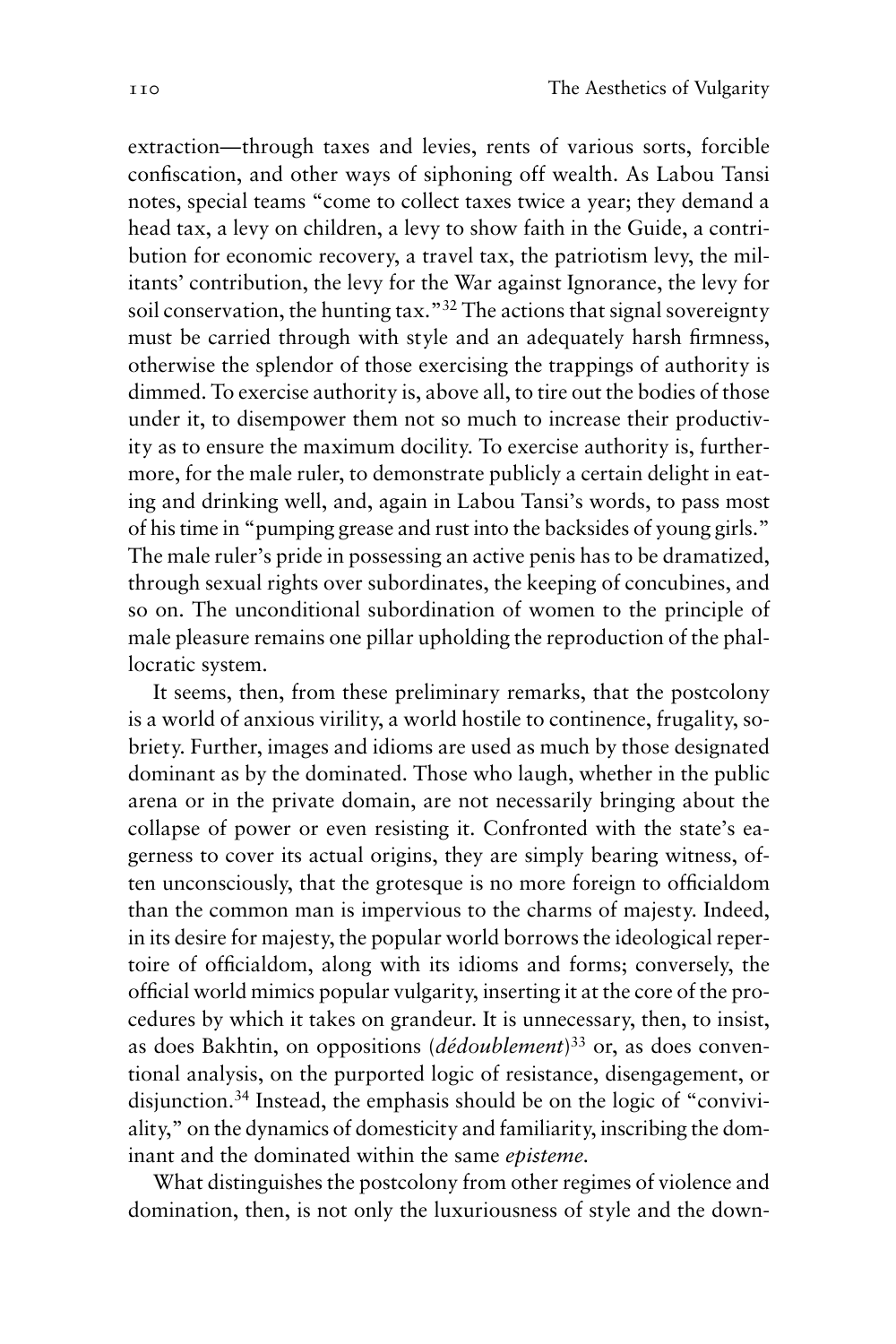to-earth realism that characterize its power, or that it prefers to exercise particularly raw power; peculiar also to the postcolony is the way the relationship between rulers and ruled is forged through a specific practice: simulacrum (*le simulacre*). This explains why dictators can sleep at night lulled by roars of adulation and support only to wake up to find their golden calves smashed and their tablets of law overturned. The applauding crowds of yesterday have become today a cursing, abusive mob. That is, people whose identities have been partly confiscated have been able, precisely because there was this simulacrum, to glue back together their fragmented identities. By taking over the signs and language of officialdom, they have been able to remythologize their conceptual universe while, in the process, turning the *commandement* into a sort of zombie. Strictly speaking, this process does not increase either the depth of subordination or the level of resistance; it simply produces a situation of disempowerment *(impouvoir)* for both ruled and rulers.<sup>35</sup> The process is fundamentally magical; although it may demystify the *commandement,* even erode its supposed legitimacy, it does not do violence to the *commandement*'s material base. At best it creates potholes of indiscipline on which the *commandement* may stub its toe.

As noted, the *commandement* defines itself as a cosmology or, more simply, as a fetish. A fetish is, among other things, an object that aspires to be made sacred; it demands power and seeks to maintain a close, intimate relationship with those who carry it (Coquet,  $1985$ ). A fetish can also take the form of a talisman that one can call upon, honor, and dread. In the postcolony, fetishistic power is invested not only in the person of the autocrat but also in the persons of the *commandement* and of its agents—the party, policemen, soldiers, administrators and officials, middlemen, and dealers. It turns the postcolonial autocrat into an object that feeds on applause, flattery, lies. By exercising raw power, the fetish, as embodied in the autocrat and the agents of autocracy, takes on an autonomous existence. It becomes unaccountable—or, in the words of Hegel, arbitrary to the extent that it reflects only upon itself.<sup>36</sup> In this situation, one should not underestimate the violence that can be set in motion to protect the vocabulary used to denote or speak of the *commandement*, and to safeguard the official fictions that underwrite the apparatus of domination,  $37$  since these are essential to keeping the people under the *commandement*'s spell, within an enchanted forest of adulation that, at the same time, makes them laugh.<sup>38</sup> While, for the ruled, laughter is a matter of fun and play, from the government's perspective the ultimate objective is to invent and impose a new mindscape, an *imaginaire*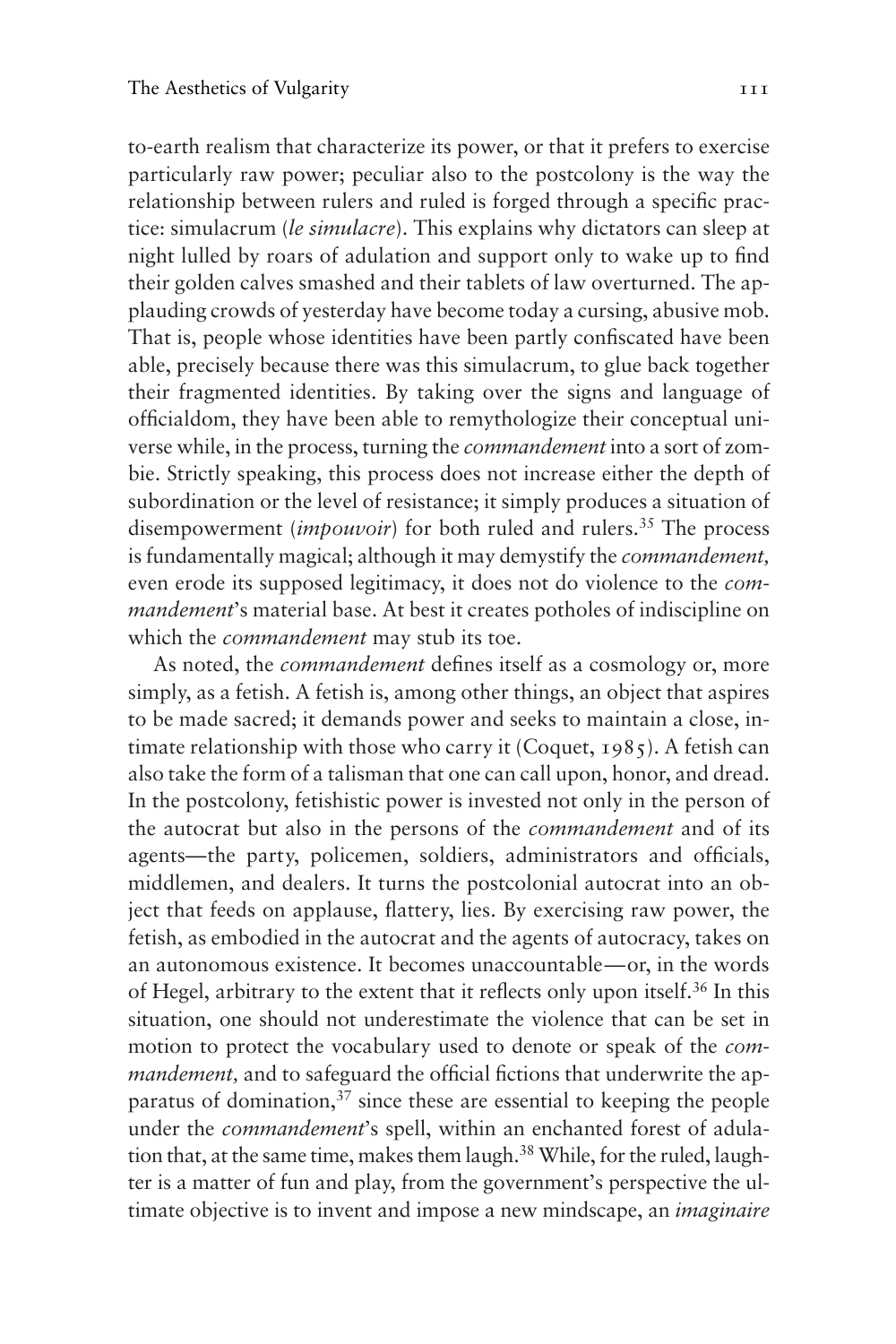such that what, for the ruled, may seem funny is nonetheless, for the powerful, a sacrilege (as in the case of the Kenyan couple who failed to honor the flag). In this context, laughter or mere indifference is blasphemous, not because so intended but because those in power consider it blasphemous. Categories like blasphemy or sacrilege, however, are inadequate to convey the sense of *eating* (*dévoration*) that is clearly involved—involved because, if we provisionally follow Bakhtin and accept that carnival-like praxis attacks a cosmology and creates a myth centered on the body, we conclude that what we have in the postcolony is a case of "theophagy" where the god is devoured by the worshippers.<sup>39</sup>

The totem that acts as a double to power is no longer protected by  $taboo;40$  there is a breach in the wall of prohibitions. In transgressing taboos and constraints, citizens stress their preference for "conviviality"; they unpack officialese and its protective taboos and, often unwittingly, tear apart the gods that African autocrats aspire to be. In this way, an image such as that of the presidential anus is brought down to earth; it becomes nothing more than a common garden-variety arse that defecates like any other. The penis of "His Excellency," too, turns out to be no more than a peasant's, unable to resist, amid the aromas of everyday life, the scents of women.

If the people can, even unintentionally, dismember the gods the autocrats aspire to be, and can devour them, the converse is also true, as shown by an account of the public execution of two malefactors in Cameroon:

At dawn on August 28 . . . they were taken to the Carrefour des Billes along the main Douala–Yaoundé road [where] they saw the crowd. Apart from the local population, totaling several hundred people, there were the authorities: the Governor of Coastal Province, the Prefect of Wouri, the Public Prosecutor, the Deputy Prefect, the officer in command of the G.M.I., the Governor of Douala's central prison, a priest, a doctor, one of their lawyers . . . several policemen and gendarmes, soldiers impeccably dressed in combat gear, firemen . . .

In the police bus that drove them to the place of execution, they were brought food. They refused to take a last meal; they preferred to drink. They were given whiskey and red wine, which they rapidly drained. At seven o'clock . . . they were taken up to the stakes, which were set about ten metres apart. While Oumbe let himself be tied up, Njomezu continued to struggle . . . he was forced to his knees. When it came to his turn, he broke down and started to cry . . . The priest and the pastor who were there came up and called on them to pray. To no avail.

The soldiers who were to carry out the execution—there were twenty-four of them, twelve for each man—advanced in line, marching in step, under the command of a captain and came to a halt at thirty metres range: twelve kneeling, twelve standing. At the command of the captain, "Ready!" the soldiers cocked their rifles and took aim. "Fire!": a short, terrible burst drowned the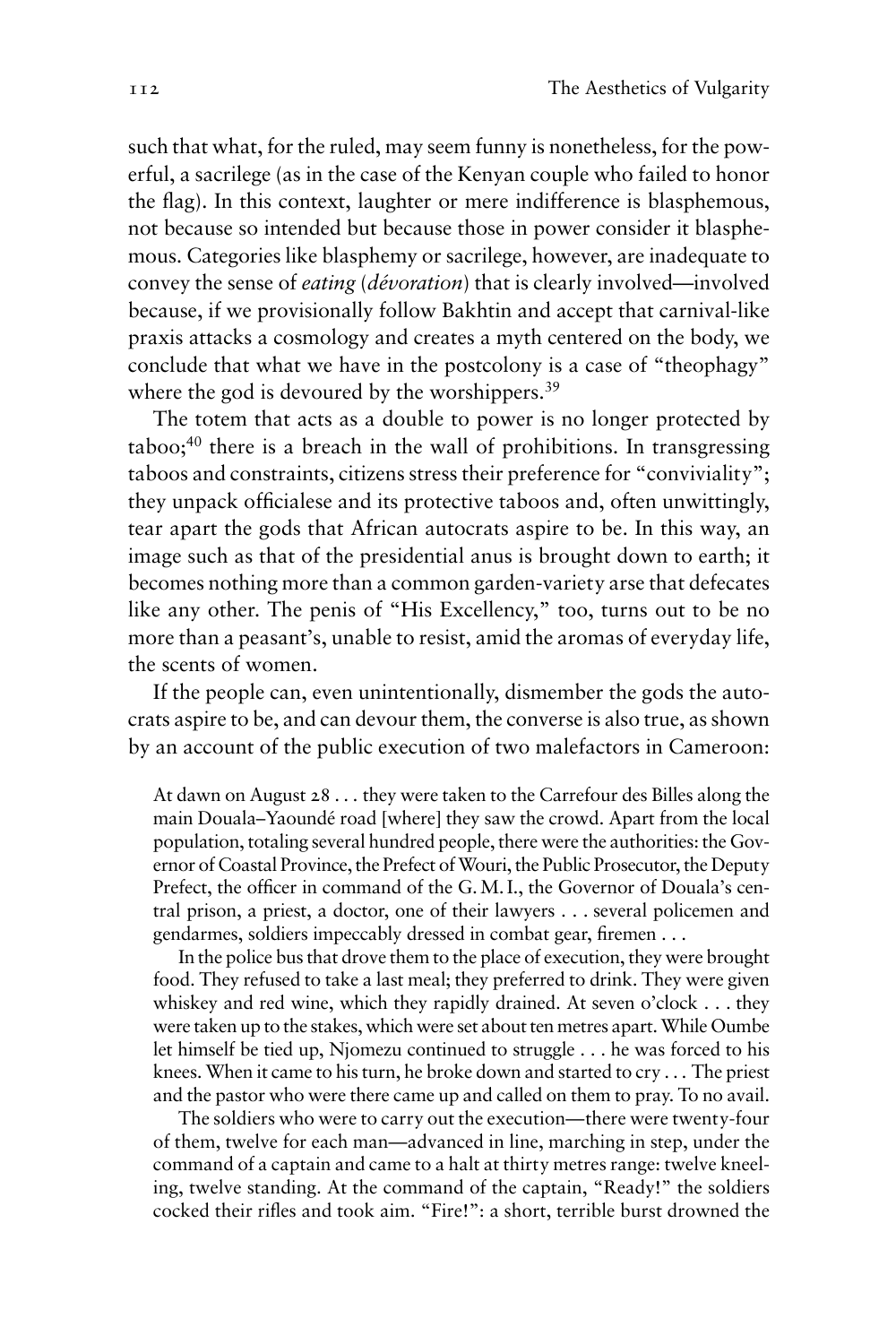cries of the condemned. Twelve bullets moving at 800 metres per second. Then the coup de grace. And, incredible but true, the crowd broke into frenzied applause, as if it was the end of a good show.<sup>41</sup>

Here, since the situation is not dissimilar, could be used the narrative structure that Michel Foucault employed in his account of the punishment of Damiens.<sup>42</sup> But the case above occurred in the postcolony. I do not mean that the postcolonial rationale bears no relationship to the colonial rationale;<sup>43</sup> indeed, the colony had its own arsenal of punishments and devices for "disciplining the natives."At its most vicious, the native's body was fastened by an iron collar, as with convicts in the Cour de Bicêtre, with the neck bent back over an anvil.<sup>44</sup> The colony also had its convict labor.<sup>45</sup> Colonialism, as a relation of power based on violence, intended to cure Africans of their supposed laziness, protecting them from need whether or not they wanted such protection. Given the degeneracy and vice that, from the colonial viewpoint, characterized native life, colonialism found it necessary to rein in the abundant sexuality of the native, to tame his or her spirit, police his/her body—and ensure the increased productivity of his/her labor.<sup>46</sup>

Colonialism was, to a large extent, a way of disciplining bodies with the aim of making better use of them, docility and productivity going hand in hand. But how brilliant power could become, how magnificent its display, depended on that increase in productivity. So if, as on several occasions, atrocities against Africans were found excessive, the right to punish in this way was nonetheless generally justified in terms of an overriding concern for profits and productivity.<sup>47</sup> Yet it would be wrong to reduce the meaning of colonial violence to economics. The whip and the cane also served to force upon the African a concocted identity, an identity that allowed her/him to move in the spaces where she/he was always being ordered around, and where she/he had unconditionally to show submissiveness—in forced labor, public works, local *corvée* labor, military conscription.

In the postcolony, however, the primary objective of the right to punish (as represented by the execution of the condemned) is not to create useful individuals or increase their productive efficiency. This fact is well illustrated by the misadventure of a teacher, Joseph Mwaura, as reported by a Kenyan newspaper. On 21 January 1990, the district commissioner, a Mr. Mwango, went to Gitothua, an Independent Pentecostal church, to address the trouble-torn congregation. According to Enock Anjili, writing in the *Standard* of 7 April 1990: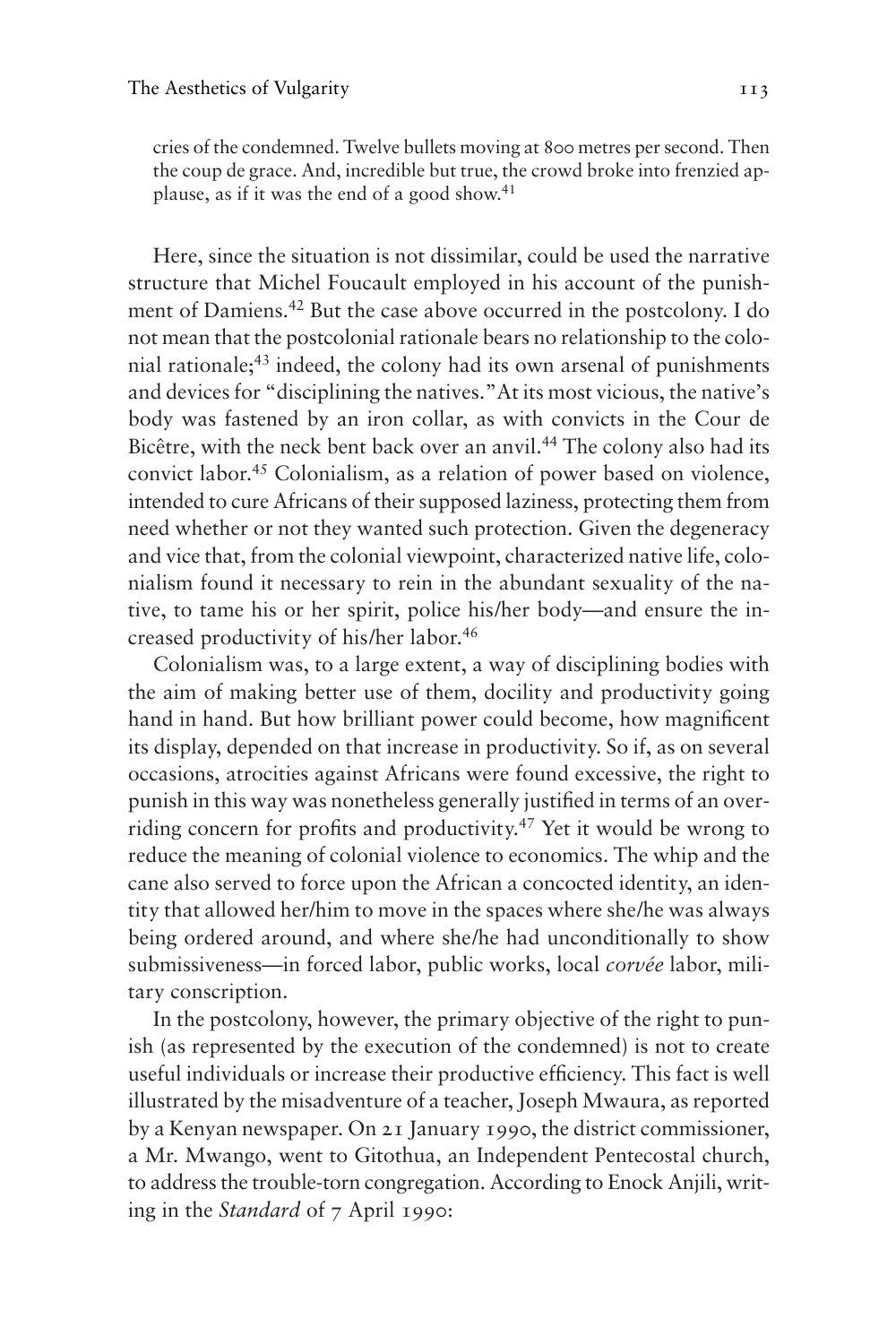On this occasion the District Commissioner had asked all those present to give their views on how the problems facing the Church could be solved. As the teacher got up to give his opinion, Mr. Mwango, fuming with anger, spoke rudely to him, called him out to the front, and asked him to give his name and occupation.

When he had done this and the District Commissioner realised he was a teacher and therefore a state employee, Mr. Mwango wanted to know why he sported a little goatee beard: "As a state employee, you ought to know the civil service rules. Why have you got a beard? You look like a billy-goat with that beard on! *Utanyoa hiyo sasa*—go and shave it off straight away!"

Mr. Mwango summoned a policeman urgently and told him to place Mr. Mwaura under arrest. Another policeman was sent off to get a razor blade. They then took the teacher outside; he undertook to shave off the offending beard and moustache himself, under the eye of the other policeman.

Realising that he had neither water nor soap to make his task easier, Mr. Mwaura ended up using his own saliva. And since he had no mirror to guide his shaking fingers, he nicked himself several times, producing spots of blood.<sup>48</sup>

The story does not end there. In March, the teacher who had had his beard forcibly shaved was facing further disciplinary action from the Teachers' Service Commission. He was ordered to trim his now regrown beard and have photographs of the trimmed beard sent to the *Kenya Times* and the Teachers' Service Commission. The Teachers' Service Commission also ordered Mwaura to inform the newspaper that, after further advice, he had decided to trim his beard because it was not in keeping with the ethics of the teaching profession.

Forced labor (*les forçats*) in the postcolony, then, is of a different kind. Authorities can requisition people's bodies and make them join in the displays and ceremonies of the *commandement,* requiring them to sing or dance or wriggle their bodies about in the sun.<sup>49</sup> We can watch these dancers, "these hung-over rounds of meat reeking of wine and tobacco, the heavy mouths, dead eyes, the smiles and the faces," carried away by the staccato rhythm of the drums as a presidential procession goes by, on a day set aside to celebrate the Party or the "Shining Guide of the Nation."<sup>50</sup>

These bodies could just as easily be in a state of abandon, caught, as the novelist says, "by the beer, the wine, the dancing, the tobacco, the love pumped out like spit, the strange drinks, the sects, the palaver everything that might stop them being the bad conscience of their Excellencies."<sup>51</sup> These same bodies can be neutered whenever they are thought to be "disfiguring" a public place or are considered a threat to public order (just as demonstrations are crushed in bloodshed)<sup>52</sup>—or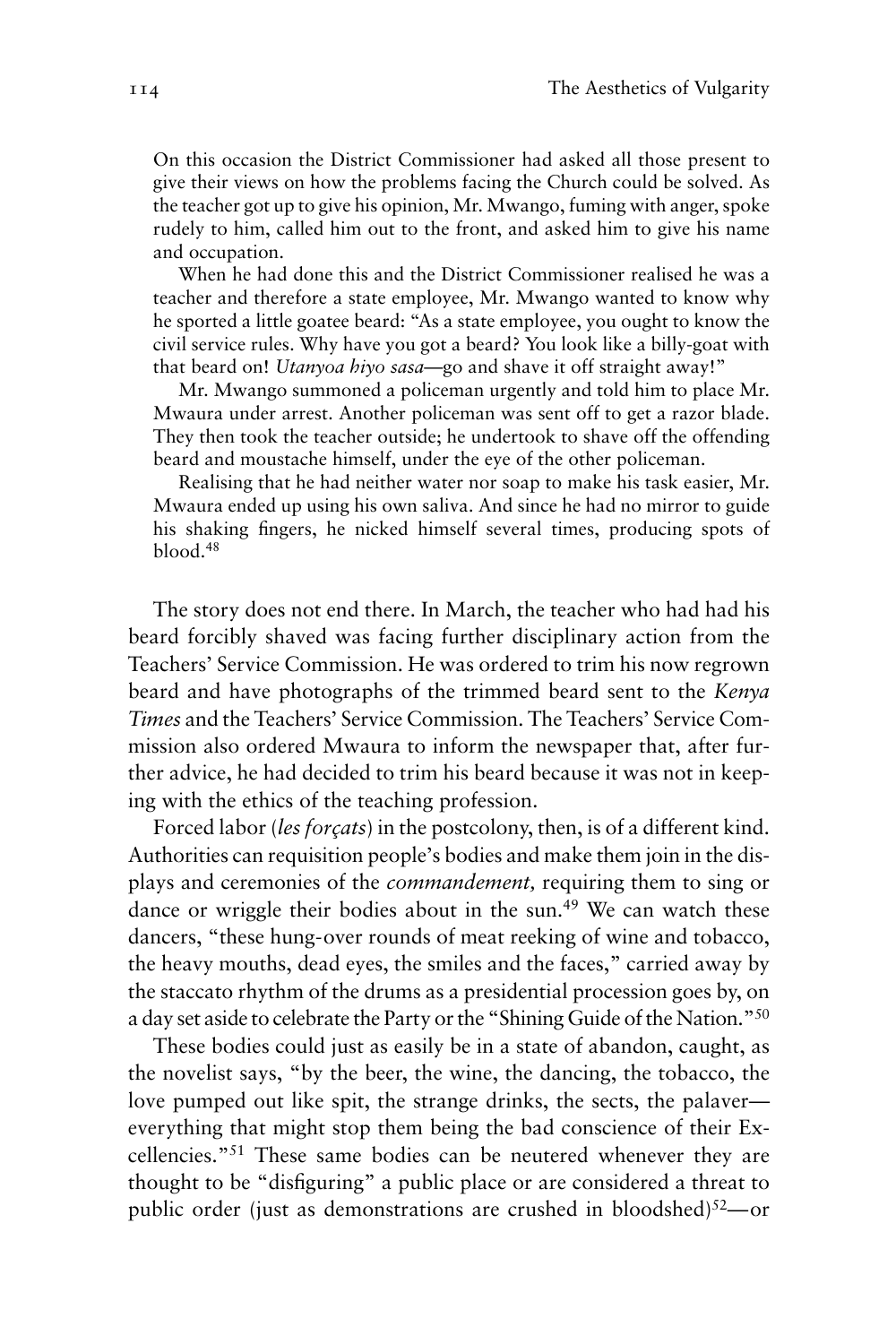whenever the *commandement,* wishing to leave imprinted on the minds of its subjects a mark of its enjoyment, sacrifices them to the firing squad.

But even in this last case, punishment does not involve the same degree of physical pain as Damiens endured. First, the status of those condemned is not the same. Damiens had made an attempt on the king's life; the two who died in Douala had been charged with minor crimes. Passing over the instruments of torture and the dramatic cases where the scalpel takes over (as in the crude display of pieces of cut-off flesh, the parade of the handicapped, maimed, and armless, or the burials in mass graves), the death penalty, here, seems to have no other purpose than death. The bodies of the victims are shattered but once, though with such overwhelming force that the *coup de grâce* is used simply to mark the formal end of their existence. However, as in the staged rituals examined by Foucault, the execution is definitely a public, highly visible act. The power of the state seeks to dramatize its importance and to define itself in the very act of appropriating the lives of two people and ending them. Whereas the two lives, the two deaths, are in principle private, their appropriation by the state is organized as a public performance, to be impressed upon the minds of the citizenry and remembered. Yet the public performance has to appear spontaneous, its setting intimate. A crowd is summoned because, without it, the execution lacks glamor; it is the crowd that gives the event its lavishness.

In this way, a public execution not only reveals the total power of the state but becomes a social transaction. The public face of domination can use the execution's threatening implications. Did one of the condemned men refuse to be bound to the stake? He was made to kneel down. Did he refuse the food offered him? He had the choice of whisky or wine. The *ranking* that operates at such ceremonies (first, the governor, followed by the prefect, then the representatives of justice, the police, the gendarmerie, the clergy, the medical profession . . .) is evidence that power is not an empty space. It has its hierarchies and its institutions, it has its techniques. Above all, in the postcolony it is *an economy of death*—or, more precisely, it opens up a space for enjoyment at the very moment it makes room for death; hence the wild applause that, like the bullets, stifled the cries of the condemned.<sup>53</sup>

This fact accounts for the baroque character of the postcolony: its unusual and grotesque art of representation, its taste for the theatrical, and its violent pursuit of wrongdoing to the point of shamelessness. Obscenity, in this context, resides in a mode of expression that might seam macabre were it not an integral part of the stylistics of power. The notion of ob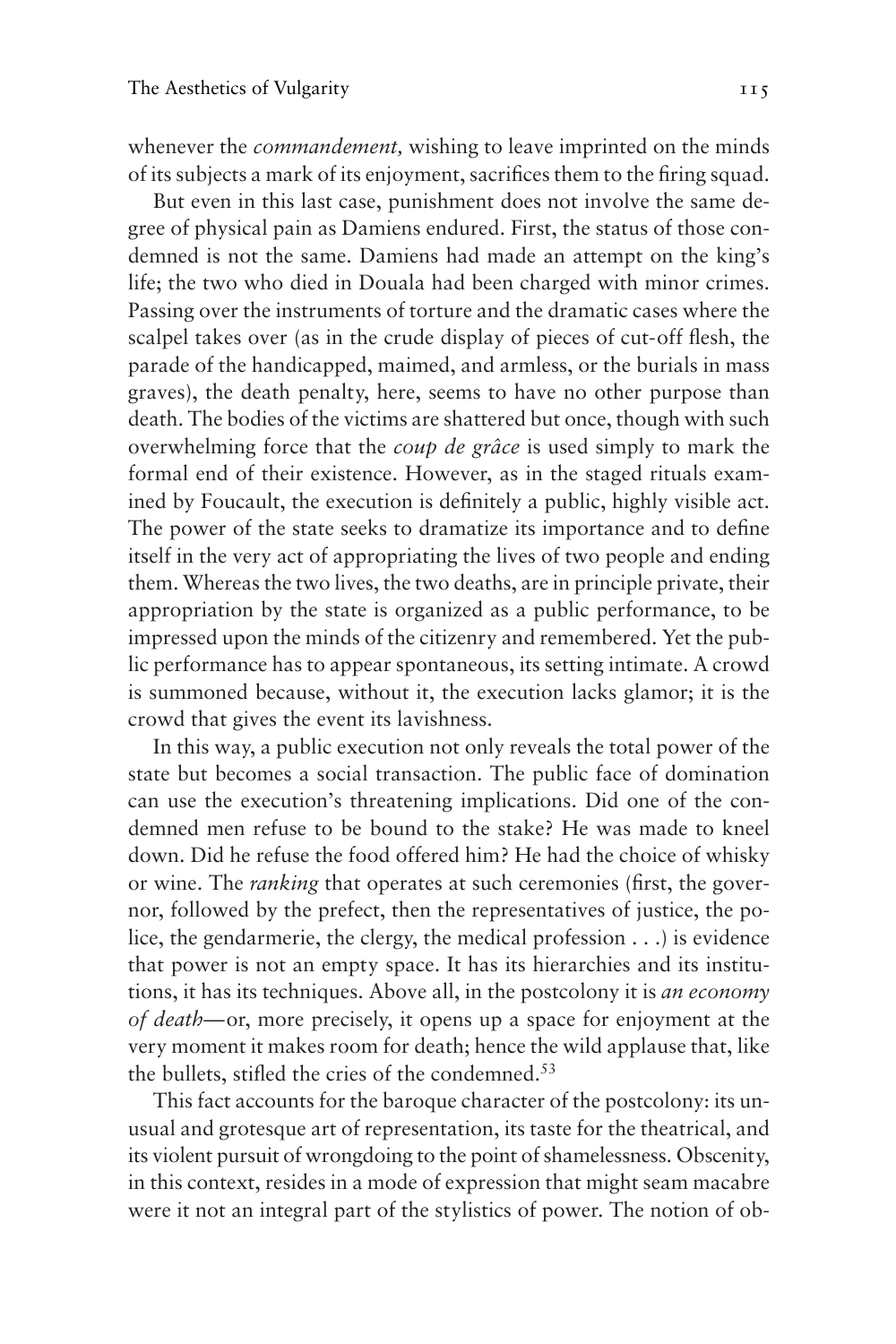scenity has no moral connotation here; it harks back to the headiness of social forms—including the suppression of life (since, through such an important act of authority as an execution, a whole hermeneutic is laid out for madness, pleasure, intoxication).<sup>54</sup>

In the rest of this chapter, I shall identify particular sites in which the obscene and the grotesque are laid out in the postcolony. I shall draw most examples from Cameroon, and will privilege discourses and actions in which power, or those that speak for it, put themselves on show.

# THE DOMAIN OF DRUNKARDS

On 5 October 1988, Cameroon's head of state, Paul Biya, returned from a trip to the United Nations, where, like most heads of state, he had addressed the General Assembly. His speech had been very short and had offered not one idea or proposition that spoke to the contemporary preoccupations of international opinion. It had been an altogether ordinary speech given by one of those leaders of one of those small, obscure African states where nothing happens of any consequence for the general stability of the world. But, as always, the speech was televised in Cameroon. The trip itself was described as a "long, complex, yet triumphant tour" (*périple*).<sup>55</sup>

This is perhaps why, on Biya's return, the mayor of the capital, Yaoundé, published a "communiqué" calling upon "all the people" of the capital city "to gather as one to show the support of the whole Cameroonian people for His Excellency, Mr. Paul Biya, champion of the Third World and architect of co-operation without discrimination."<sup>56</sup> To facilitate the "spontaneous" participation of the masses in an "exceptional welcome," shops were to be closed beginning at one p.m. All traders and stallholders from the market and the Chamber of Agriculture, as well as all merchants downtown, were "invited to fill Avenue du 20 mai from the post office roundabout to the Carrefour Warda."<sup>57</sup> And they did.

This was not, of course, the first time that the head of state had returned from abroad. Nor was it the first time the mayor had invited the population to "fill the Avenue du 20 mai from the post office roundabout to the Carrefour Warda." This is common practice, so common that it has become banal. It is part of the permanent public demonstration of grandeur that Cameroon shares with the other postcolonies of sub-Saharan Africa.<sup>58</sup> In this sense, the return of Paul Biya was in no way unusual. The accompanying staging marked simply one instance of the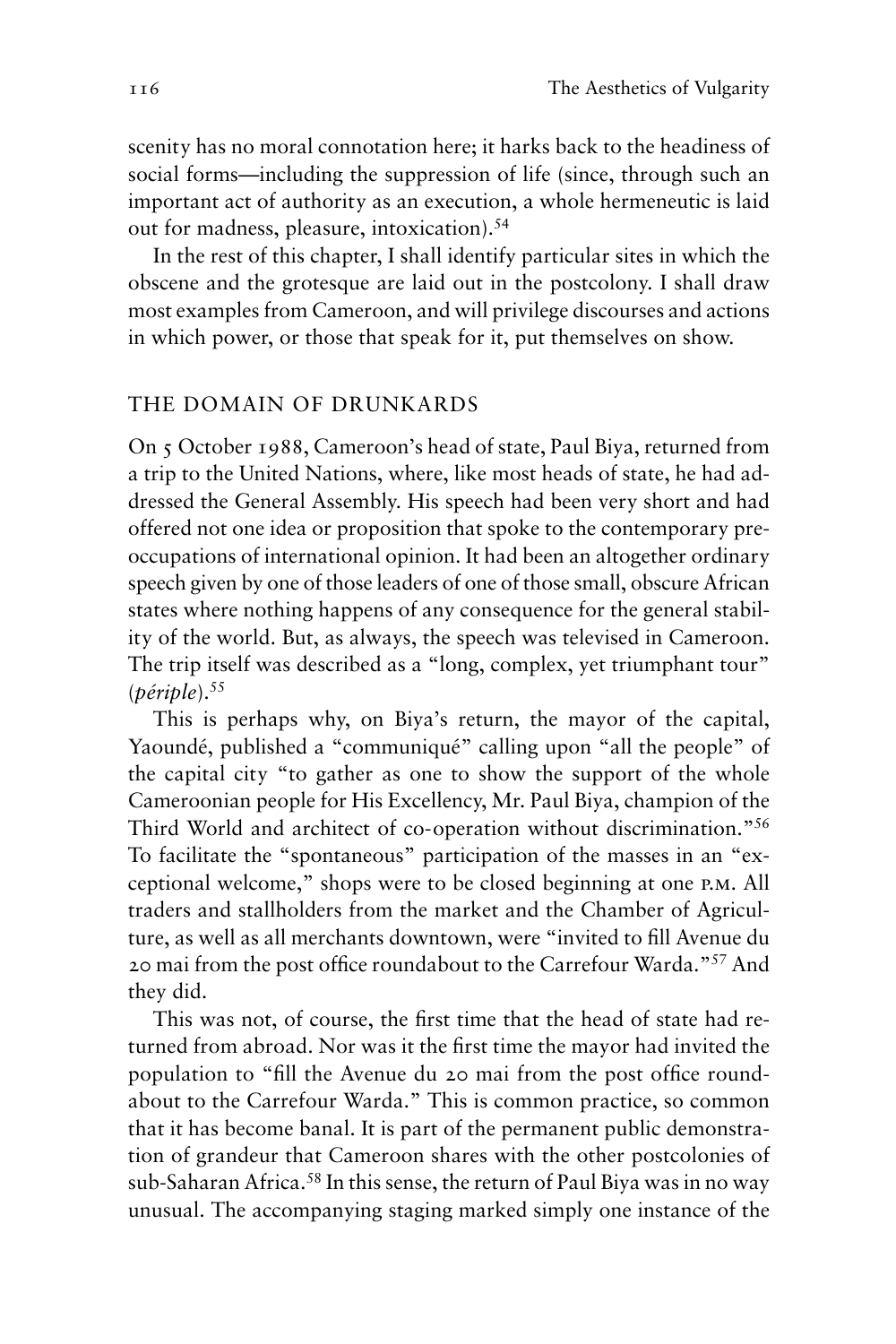dramatization of a specific mode of domination that dates back to the 1960s. This mode has had time to routinize itself, to invent its own rules the aim, on each occasion, being to use an event in itself banal and anodine, in light of how such events are seen by the rest of the world, and turn it into a source of prestige, illusion, magic.

With similar obsessive deference, the official newspaper could describe the presentation of credentials by new ambassadors as follows:

Nothing but glory for Cameroonian diplomacy! Nothing but honour for our country which has just welcomed, in less than a week, six new ambassadors! After those of Israel, China, Senegal, and Algeria last Friday, there were the new diplomats from East Germany and Gabon who presented their credentials to the Head of State, His Excellency Paul Biya.<sup>59</sup>

Of the visit of Biya to Belgium in May 1989, the paper wrote:

Yesterday afternoon Belgium could no longer hide its impatience and eagerness to honour the Cameroonian presidential couple. The country welcomed the Head of State and his wife with a degree of warmth and enthusiasm which people here say is unheard of for such an occasion. Belgium, and especially Brussels, was so beautiful and sunny yesterday that it seemed as if the sun had deliberately decided to shine in all its splendour so as to underline that this was a day like no other.<sup>60</sup>

Should we construe this account as simple verbal extravagance, to be given no more meaning than it merits? This would overlook the fact that in the postcolony the *work* of power also involves a process of "enchantment" to produce "fables."<sup>61</sup> But there can be no "fable" without its own particular array of clichés and verbal conventions notable for their extravagance and self-regard, intended to dress up silliness in the mantle of nobility and majesty. In short, there is no "fable" in the postcolony without the apparatus to captivate the mind's eye (*l'imaginaire*) with a Gulliverian vision of the *commandement*'s deeds, in which the tiny becomes huge and the familiar strange, accompanied by the emptiest of gestures; here, excess and disproportion are the style. As an illustration, consider the following excerpt from a speech given by Henri Bandolo, the former minister of information and culture, during a ceremony marking the appointment of Gervais Mendo Ze as director general of Cameroon Radio-Television on 31 October 1988:

Four years of experimenting, practising and getting everything ready have gone by since Bamenda's first glimmers of light. Our audience have been fidgeting with impatience. It has become less and less tolerant. It has been waiting for an explosion of creativity and talent—you have been given the fuse, the gunpowder and the match.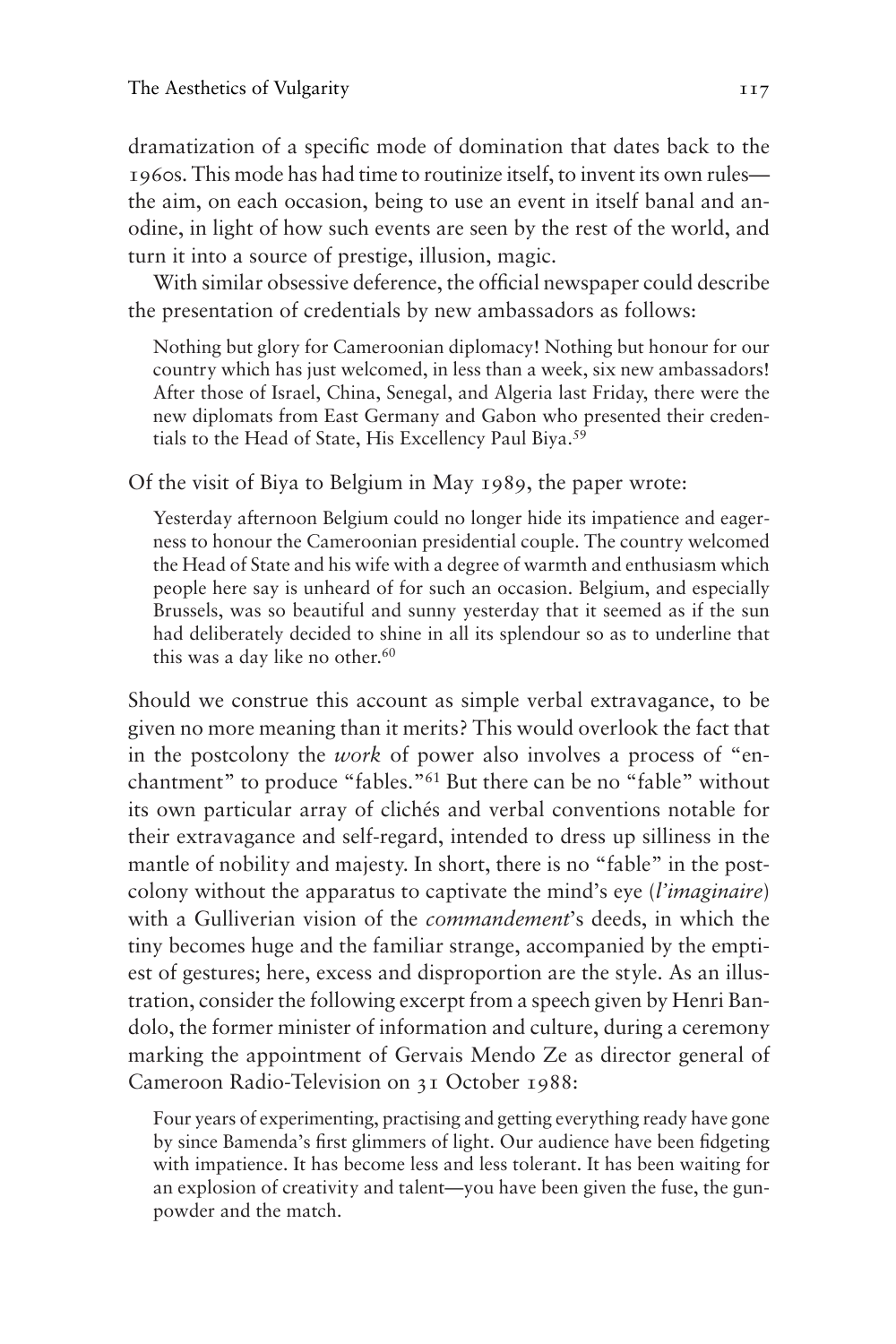All the instruments are tuned, the musicians are in their right places: here you are, before the public, the conductor of a great orchestra. With the magic and authority of your baton, let us hear, crystal-clear, a symphony in harmony with the aspirations of the Cameroonian people, who now, set free by progress, expect ever greater brilliance; in harmony, too, with the choices and ideals of the Cameroonian National Renewal.<sup>62</sup>

Then, after stressing the need to abandon this "off-beam, uninspired broadcasting in which most programs consist of distortion, disinformation, obscenity, biased commentary, and outrageous gossip-mongering," the Minister added that such practices are "designed to tarnish the image" of the country. Hence he judged it "necessary to denounce such misconduct, the bungling and the mistakes due to incompetence and naivety, to narcissism, sloppiness, and deceit."<sup>63</sup>

The concern for rank, the quest for distinction, and the insistence of the Minister on due pomp are expressed through such rhetorical devices as repetition and lists, contrasts between words and things, frequent antitheses, a tendency to exaggerate and indulge systematically in superlatives, a common use of hyperbole and expressions that go beyond reality, and preference for imprecise propositions and vague generalizations, complete with constant references to the future. To be effective, this verbal trance state must reach a point where all that matters is the harmony of the sounds produced—because, by and large, it is the particular arrangement of sound that brings on a state of "possession" and triggers the mind's voyaging; the space it creates through violence, though, is, in the postcolony, totally colonized by the *commandement.*

The production of vulgarity, it should be added, needs to be understood as a deliberately cynical operation. It is political in the sense intended by S. Wilentz when he argues that every polity is governed by "master fictions" little by little accepted into the domain of the indisputable.<sup>64</sup> The postcolonial polity can only produce "fables" and stupefy its "subjects," bringing on delirium when the discourse of power penetrates its targets and drives them into the realms of fantasy and hallucination. This is why the rhetorical devices of officialese in the postcolony can be compared to those of communist regimes—to the extent, that is, that both are actual regimes given to the production of lies and double-speak. For this reason, then, all verbal dissidence, whether written or sung, is the object of close surveillance and repression.

Yesterday the police raided shops in Nairobi and Nakuru on suspicion that they were selling subversive music. They also arrested people selling controversial cassettes and anyone caught listening to them.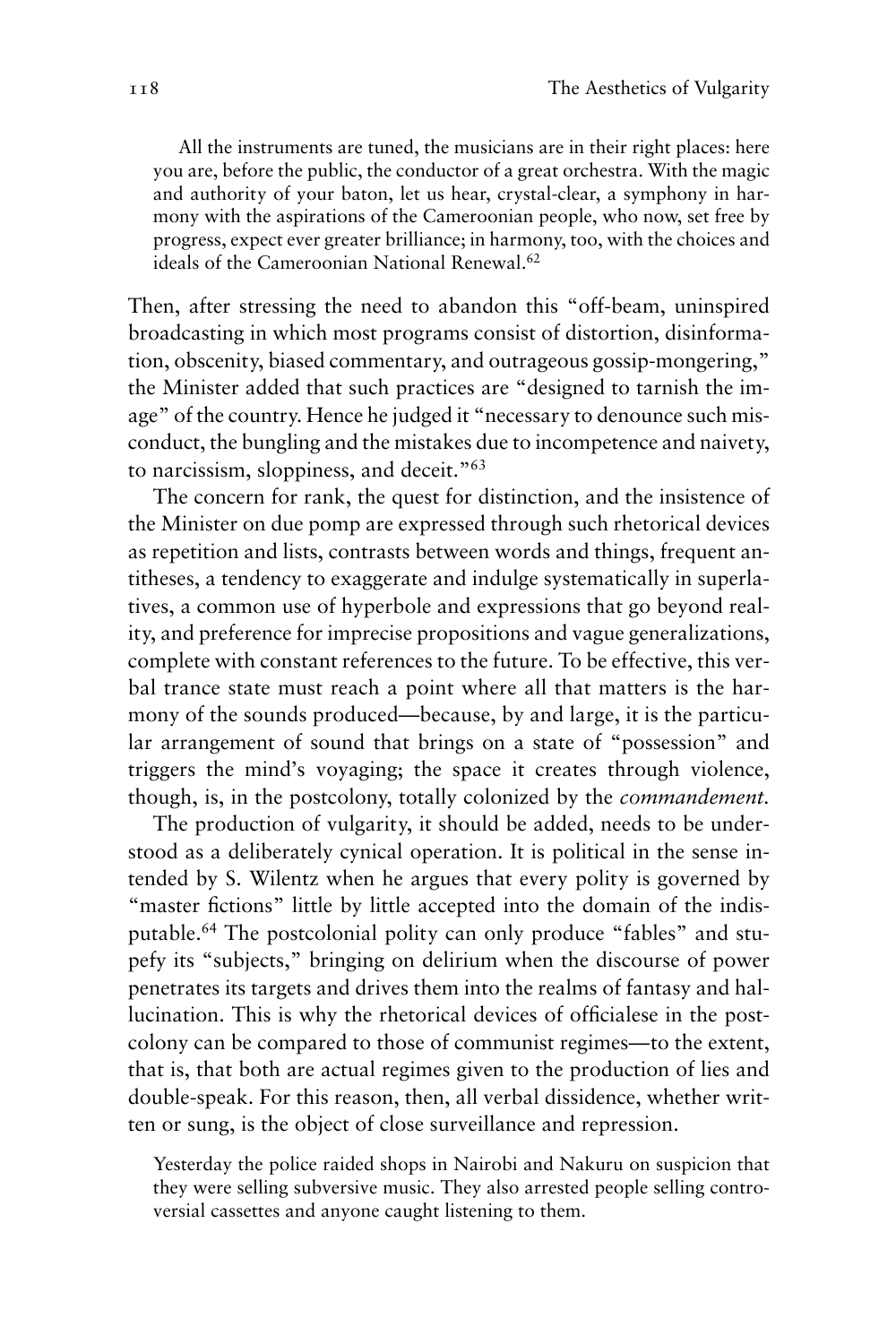The police also confiscated hundreds of cassettes, tape-recorders, guitars and saxophones. The cassettes were of such songs as *Mahoya ma Bururi* "Prayers for the Country", "Who killed Dr Ouko," *Mithima ma Matiba* ("The Tribulations of Matiba"), *Nituhoye Ngai* ("Let us Pray"), "Patriotic Contributions" and *Thina Uria Wakorir Athini a Gicagi nia Muruoto* ("The Troubles of the Poor of Muruoto").<sup>65</sup>

The postcolony is thus characterized by loss of limits or sense of proportion. This is illustrated by the following account, which shows the government's disproportionate response to an attempt by members of opposition groups to lay flowers on the spot where Ernest Ouandié, a leader of the Union des Populations du Cameroun (UPC), was executed in 1971 on the orders of Ahmadou Ahidjo's regime.

On Friday 18 January [1991], a communiqué issued by the Governor of Western Province invited the population to stay at home and to refrain from going into the streets for any reason whatsoever. Troops had been placed on alert since dawn on January 19. The municipal airport was closely guarded. Surveillance at all strategic points in the city had been increased, and extra vigilance ordered. Anyone remotely suspicious had to be identified and questioned as necessary.

The spot where Ernest Ouandié was executed on the 15th January 1971 was taken over by men in uniform. The place is just behind the BICIC [Banque International du Commerce et de l'Industrie du Cameroun] at Bafoussam and is [today] covered with grass.

. . . The forces of law and order, alerted by the gathering crowds, descended on the site, dispersing the crowd and seizing the bouquet of flowers. [Some people] were arrested by soldiers and taken to the office of the provincial Governor; there they were interrogated.<sup>66</sup>

The significance of sound and hubbub is not limited to speech; it is also manifest in the "liturgies" or ceremonies frequently organized by the state and the party for the masses. But what is depicted here as stereotyped discourse not unlike a *langue de bois*<sup>67</sup> (or cant) is in fact a way of thinking peculiar to a closed society in which behavior and opinions are always censured, and where constant suspicions about plots or possible revolts predisposes the public to denouncing and exposing anyone suspected. Cant then becomes a local genre, coherent and codified, in which actions and events are strung together in a fantastic—yet, by its own criteria, fully rational—manner to make the implausible plausible.

The dramatization of the postcolonial *commandement* takes place especially during those ceremonies that make up the state's liturgical calendar. Indeed, after decolonization, Cameroon consciously developed a ceremonial system that, in many respects, recalls some that operated in communist regimes.<sup>68</sup> The system of festivals institutionalized during the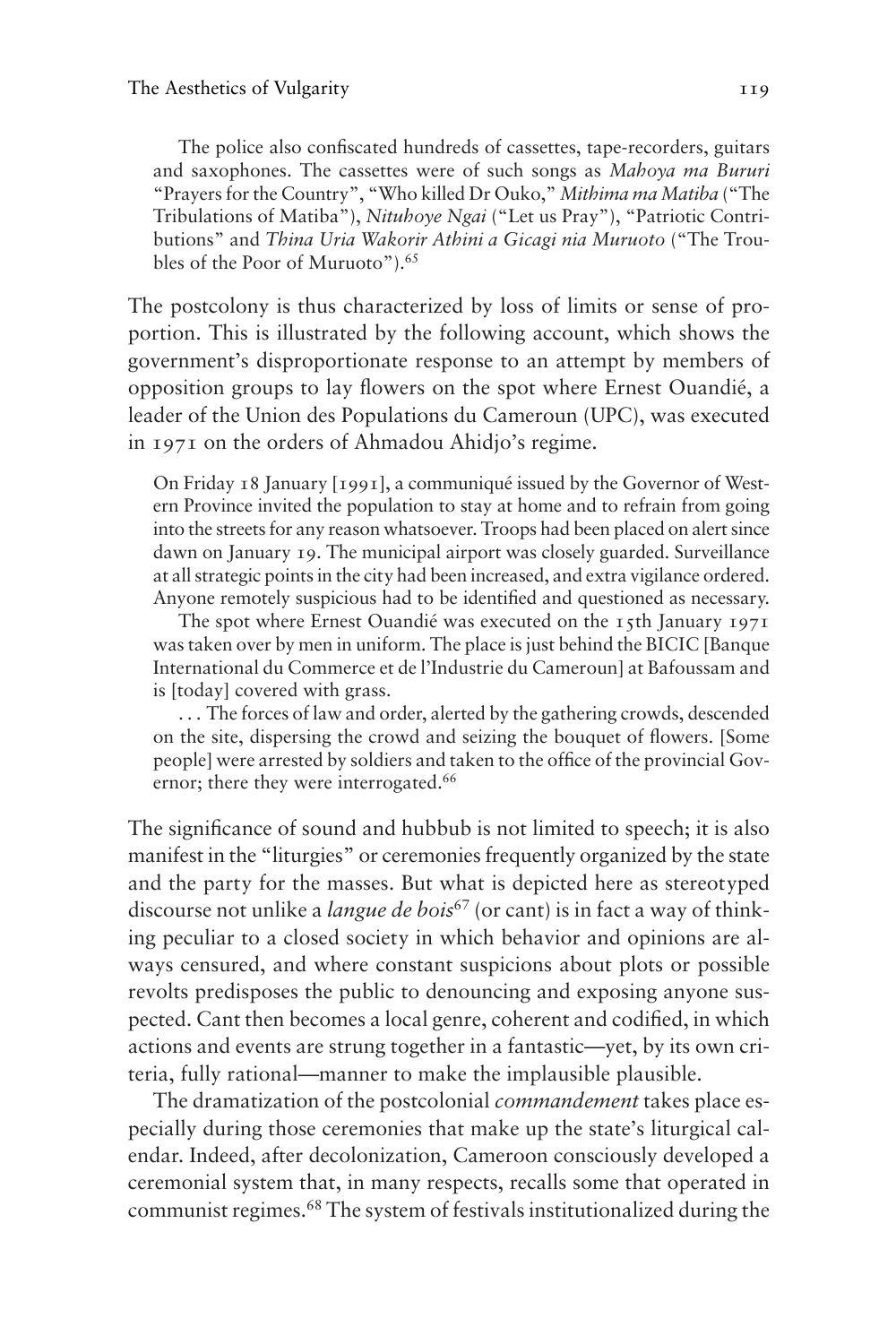Ahidjo regime  $(1958-82)$  was very like communist ceremonials in how it took on para-religious and dogmatic features, most easily found in the general economy of public life. The ceremonies organized during the last ten years of Ahidjo's reign always produced intense emotional and symbolic expression. They had a repetitive character typical of myth and of cyclical time. In the end, their regularity invested them with the power of custom. "Massive, spontaneous, and enthusiastic" participation was expected of the populace, and the official calendar marked the sequences of social time.<sup>69</sup> The regime ultimately created its own rhythms of time, work, and leisure, and from them acquired a degree of predictability. For example, it became well known that every important victory achieved in pan-African sporting competitions (especially soccer) was almost automatically the occasion for a "national holiday on full pay."

At the same time, the regime tried to invent for itself a genealogy to compensate for the lack of legitimacy marking the early years of decolonization. In 1958, the French colonial administration had decided its long-term interest dictated that it distance itself from the nationalist movement and ensure instead that its own local clients get the resources of power that would become available at independence.<sup>70</sup> The resultant attempt to legitimate a political order born amid contempt gave rise to a certain violence to the facts and historical figures of the nationalist period. The state's obsession with remaking the past in its own image remains a most conspicuous characteristic of the regimes that have come to power in Cameroon since the colonial era.

It was during Ahidjo's presidency that the practice began of placing portraits of the head of state in public places. Admittedly, no statues have been erected in Ahidjo's honor, but the largest stadium in the capital and certain main boulevards and public spaces were named after him while he was alive. Formerly an employee of the colonial postal service, he was nevertheless awarded a doctorate *honoris causa* by the local university. "Votes of confidence" (*motions de soutien*) are also products of this period. They added to a personality cult that also found expression in the titles Ahidjo's courtiers gave him: Father of the Nation, Great Comrade, Apostle of Peace, Providential Guide, Indefatigable Builder of the Nation, The Man of February 1958, The Great Peasant, The Great Sportsman, Far-Sighted Guide, The Great Helmsman.

The artificiality of the practice of singing praises was revealed in 1984 when, after discovery of a plot to overthrow the president, Ahidjo was tried in absentia and condemned to death, then pardoned. In 1989 he died in Dakar, Senegal. His successor thought it inopportune to bury him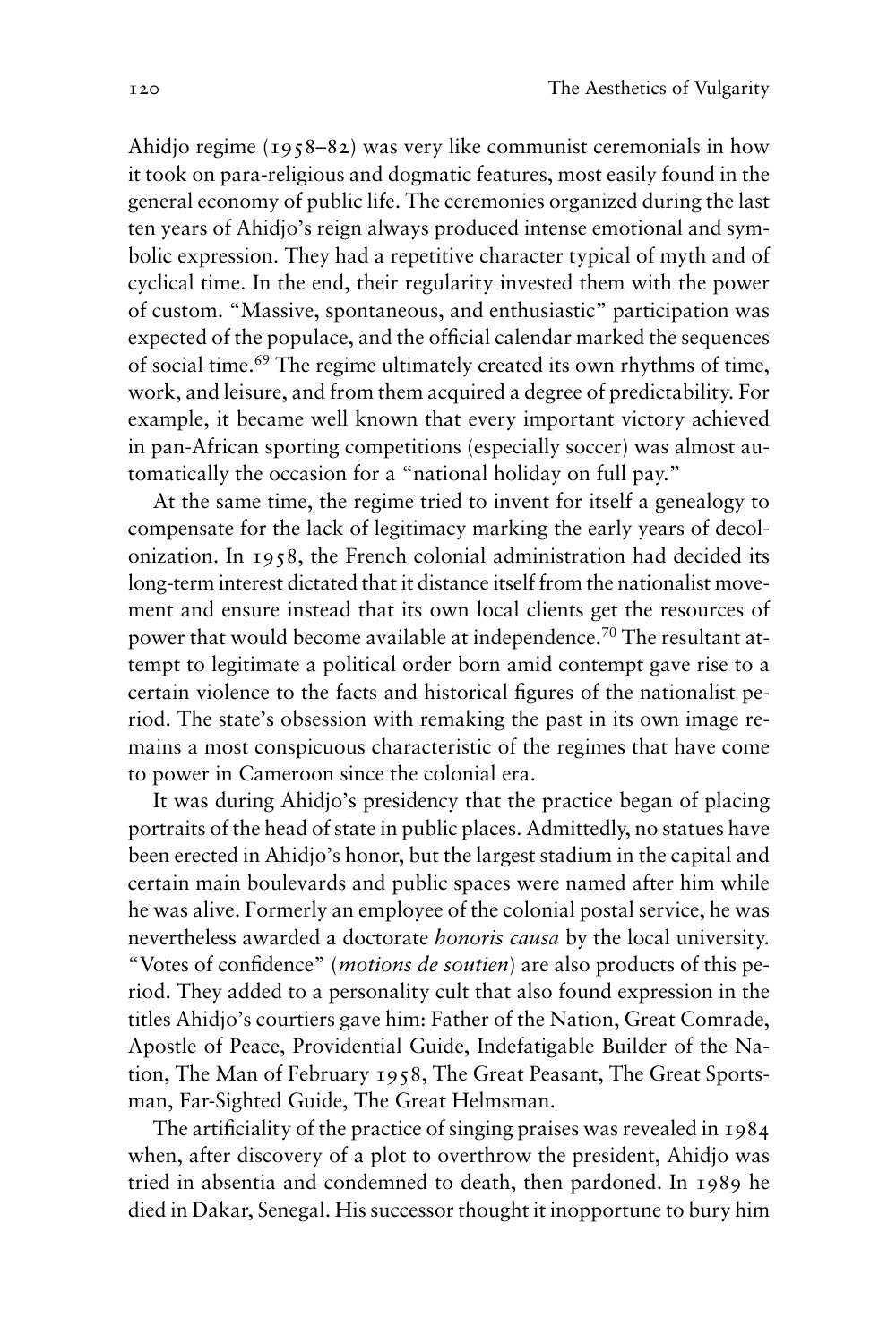in the country he had led for a quarter of a century. Until recently, this successor regime made every effort to banish him from official memory, in the same way that Ahidjo had organised the relegation of the nationalist resistance leaders to oblivion.<sup>71</sup> Here in the postcolony, it is not just the people who manipulate the past or commit "theophagy."

Biya's regime inherited these practices. Under his rule, they were routinized and intensified; new ones were invented. For example, to illustrate the omnipresence of the *commandement* in the furthest corners of daily life, a medallion featuring the head of state accompanied by a "thought for the day" is published daily on the front page of the sole official newspaper, the *Cameroon Tribune.* This is not only indication that, in a postcolony, power functions in an immense universe where selfadulation goes hand in hand with the claim of possessing the truth; the fetish (here, the effigy of the autocrat) is thus omnipresent, along with the amulets (the identity card, the party card, tax receipts, masses of papers, authorizations, licenses, permits) without which moving around in the postcolony is difficult.

Here in the land of "President for Life" H. Kamuzu Banda everybody knows exactly who's in charge. From the tiniest village to the capital city, the ubiquitous mark of "His Excellency"s' authority is plain for all to see. Expecting visitors in Malawi or planning to fly to another country? You have to travel first along the Great Kamuzu Processional Road on your way to Kamuzu International Airport. Feeling sick or desire to take in a ball game? Try the Kamuzu College of Nursing or the Kamuzu Stadium and Fitness Complex. Hoping to give your child a decent education? The only good school is the Kamuzu Academy, the leading preparatory school in the nation. But be prepared to spend for tuition lots of Malawi kwatcha, the local money imprinted with Banda's face.<sup>72</sup>

It is not unusual to find the effigy of the head of state in or around people's houses, a part of the furniture as well as a decorative object. It is found in offices, along avenues, in airport terminals, in police stations, and in places of torture. It is always near. One wears it. It is on people's bodies, as when women wear the party's cloths. In this way, and with great attention to detail, the apparatus of state finds ways of getting into its subjects' most intimate spaces.

Not only is Biya's rise to power celebrated every November 6, but, during his reign, a new holiday has been added to the calendar. Until recently its purpose was to exalt the party. It was first held in April 1989 in Bertoua, in Eastern Province, and lasted for three days, during which people danced to the rhythm of xylophones and drums. Sports compe-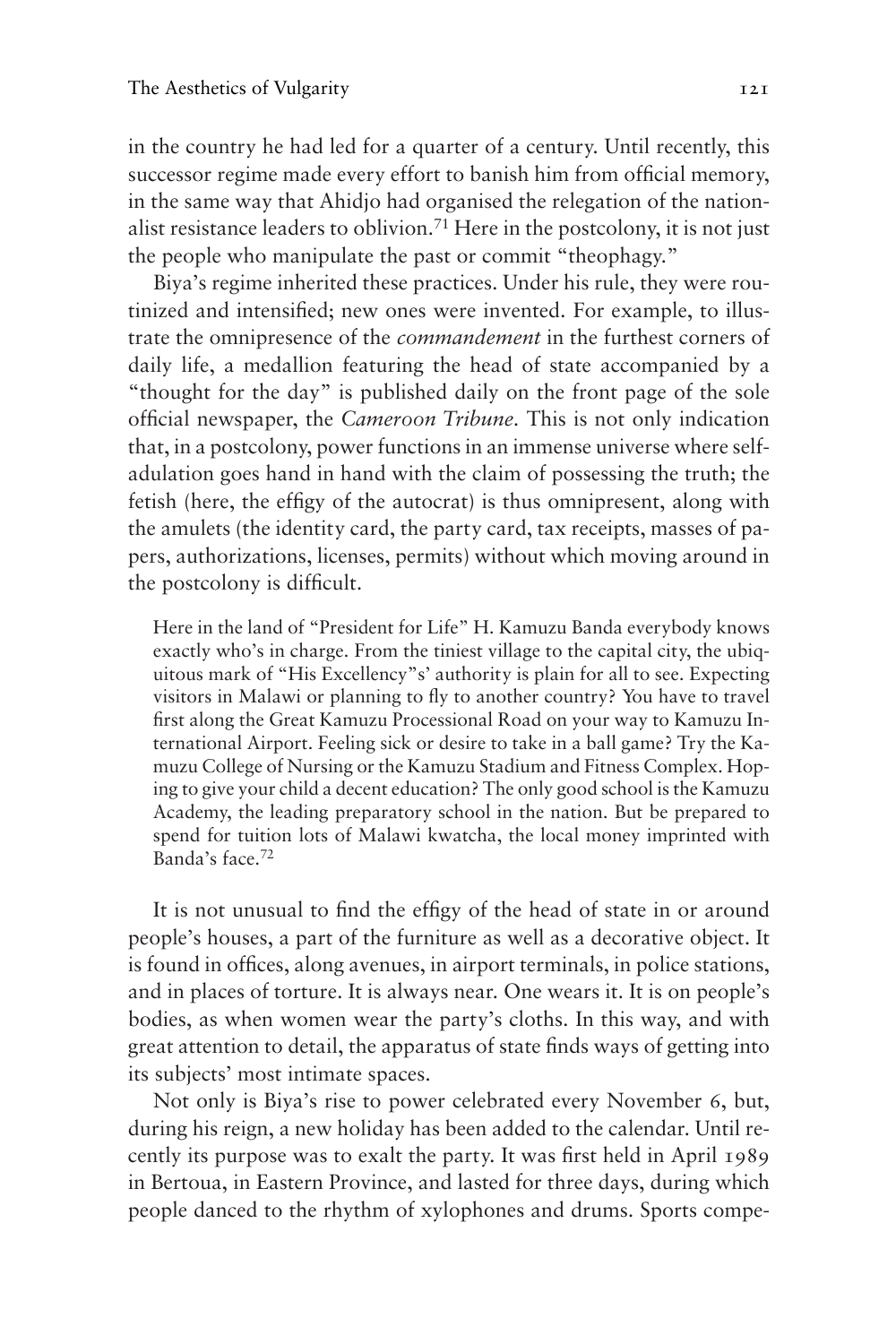titions were organized and speeches delivered. The event ended with a five-kilometer "long march of support" for the head of state. Local people participated in the celebration, as did religious, political, administrative, and "traditional" authorities. In his speech, Samba Letina, president of the Lom and Djerem section of the party, invited citizens to support the "Government of Renewal, thanks to which we enjoy today so many marvels and generous acts . . . and unprecedented, rapid economic, social and cultural development."<sup>73</sup>

This art of regulating society is now too well known for further comment,<sup>74</sup> but consider instead, for example, visits by foreign heads of state. In October 1987, when a reception for Abdou Diouf, president of Senegal, was organized, forty-two dance troupes were brought to the airport hours before his arrival. Most of the dancers had, as usual, oblong cowbells attached to their ankles and above their knees. They were accompanied by drums, tambourines, guitars, xylophones, and flutes made from bamboo, or from gazelle or antelope horn, in different sizes. There were bullroarers and other wind instruments of various shapes and material, some made of iron, others from gourds with necks slotted together—the latter made a particularly deep, hoarse sound. There were percussion instruments, iron gongs and bells crafted of metal shells, and tubes emitting a metallic sound, to set the rhythm of the dance. Once synchronized, these instruments could bring on possession, "enchant" the dancers, or at least deafen the crowd—a necessary magnifier of power.

Earlier, the mayor had broadcast his usual communiqué, calling on "employers in the public and private sectors to grant leave of absence to their employees so that they may contribute to the success of the occasion with a suitably massive and enthusiastic welcome that would be appropriate for our illustrious guest."<sup>75</sup> And so a "human hedge made up of students in school uniform, party militants and men, women and children of all ages" was planted along the avenue from the airport to the visitors' lodge.<sup>76</sup> The procedure was repeated when Ibrahim Babangida, the Nigerian head of state, paid an official visit to Yaoundé; ceremonies were even more elaborate for the visits of German Chancellor Helmut Kohl, and Israeli Prime Minister Yitzhak Shamir.

In the world of self-adoration that is the postcolony, the troupes summoned to dance bear witness to the central place accorded the body in the processes of *commandement* and submission. Under colonial rule, it was the bodies of convicts and laborers that were requisitioned for public works or for porterage.<sup>77</sup> In the postcolony, bodies have been used to entertain the powerful in ceremonies and official parades. On such oc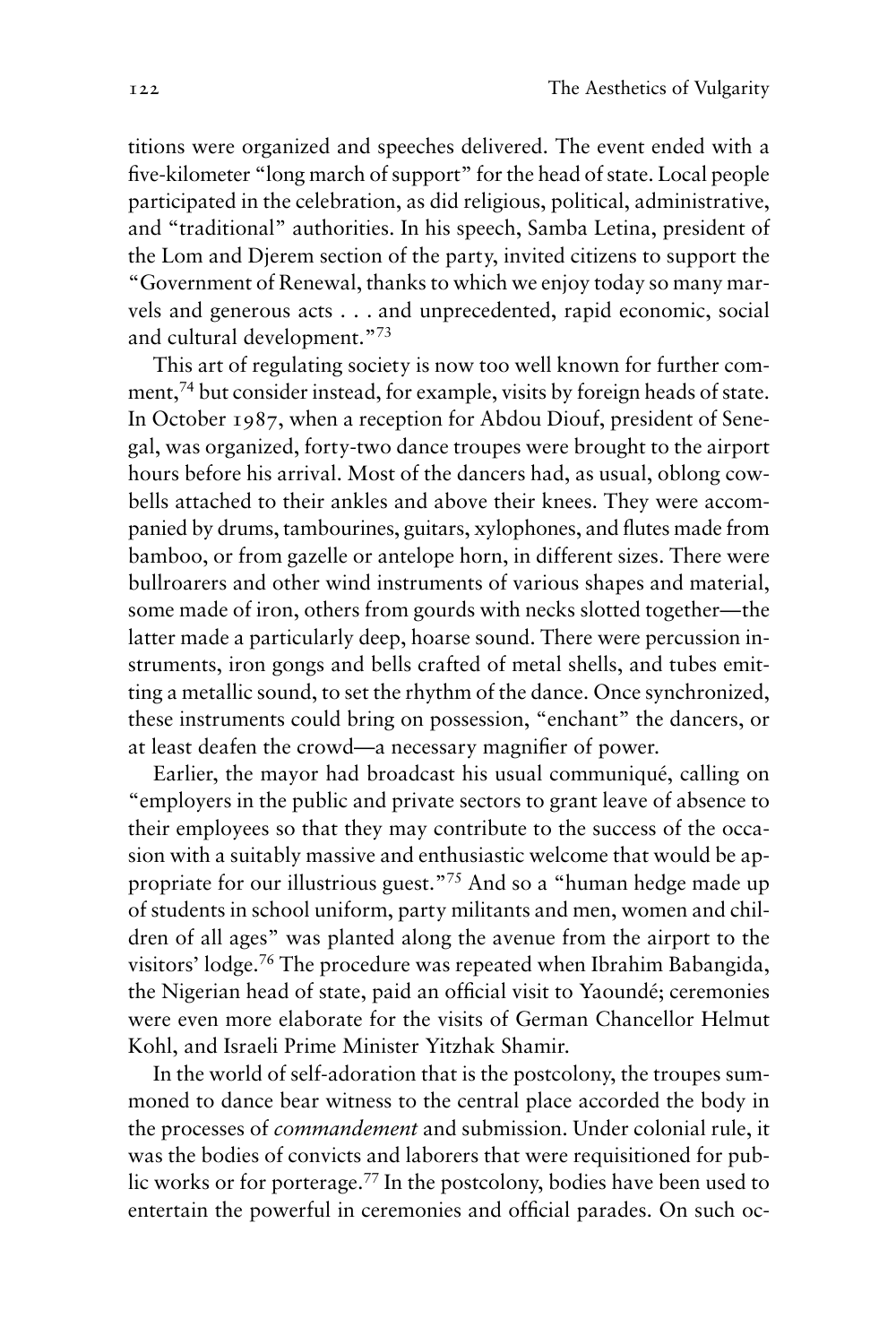casions some of the bodies have borne the marks of famine: flaky scalps, scabies, skin sores. Others have attracted small crowds of flies. But none of this has stopped them from breaking into laughter or peals of joy when the presidential limousines approached. They have stamped the ground with their feet, blanketing the air with dust. Wearing the party uniform, with the image of the head of state printed upon it, women have followed the rhythm of the music and swung their torsos forward and back; elsewhere, they have pulled in and thrust out their bellies, their undulating movement evoking as usual the slow, prolonged penetration of the penis and its staccato retreat.<sup>78</sup> Yelling and ululating, gesticulating with bodies contorted, everyone would cheer the passing cavalcade of cars, shattering what Rimbaud called "the absurd silence of the stammerer" and content to sustain a link, if only for a second, of familarity—of collusion, even—with violence and domination in their most heady form.

Power had thus colonized—at least for the moment of official ceremonial—the dances previously linked to particular rituals and specific rules. Amid the cacophony accompanying such a show of strength could be found, scattered here and there, the debris of ritual acts of the past here, elements from rites enlisting the help of spirits for the hunt; there, bits of funerary or initiation ceremonies, of ceremonies to aid fertility or war. All these elements, juxtaposed, intertwined in a single web, form the postcolonial dramaturgy.

The thirst for prestige, honors, deference—with its corollary, the desire for gratitude—has been incorporated into the liturgies of state since the time of Ahmadou Ahidjo. Ceremonies have become the privileged language through which power speaks, acts, coerces. To ensure the reproduction of such an economy of pleasure, the posts and palaces and public places have been filled with buffoons, fools, and clowns at various levels, offering a variety of services—journalists, insiders, clerks, hagiographers, censors, informers, party hacks expert in eliciting votes of confidence, praise singers, courtiers, intellectuals in search of an official perch, "middlemen." Their function is to preach before the fetish the fiction of its perfection. Thanks to them, the postcolony has become a world of narcissistic self-gratification.

But flattery is not just produced to please the despot; it is manufactured for profit or favors. The aim is to share the table of the autocrat, to "eat from his hands."<sup>79</sup> Thus, extraordinary deeds are attributed to him;<sup>80</sup> he is covered in vainglory.<sup>81</sup> Yet flattery and denunciation are often one and the same; as no obstacle to the fabulous transfiguration of the fetish can be tolerated, sceptics are left to the attentions of the secu-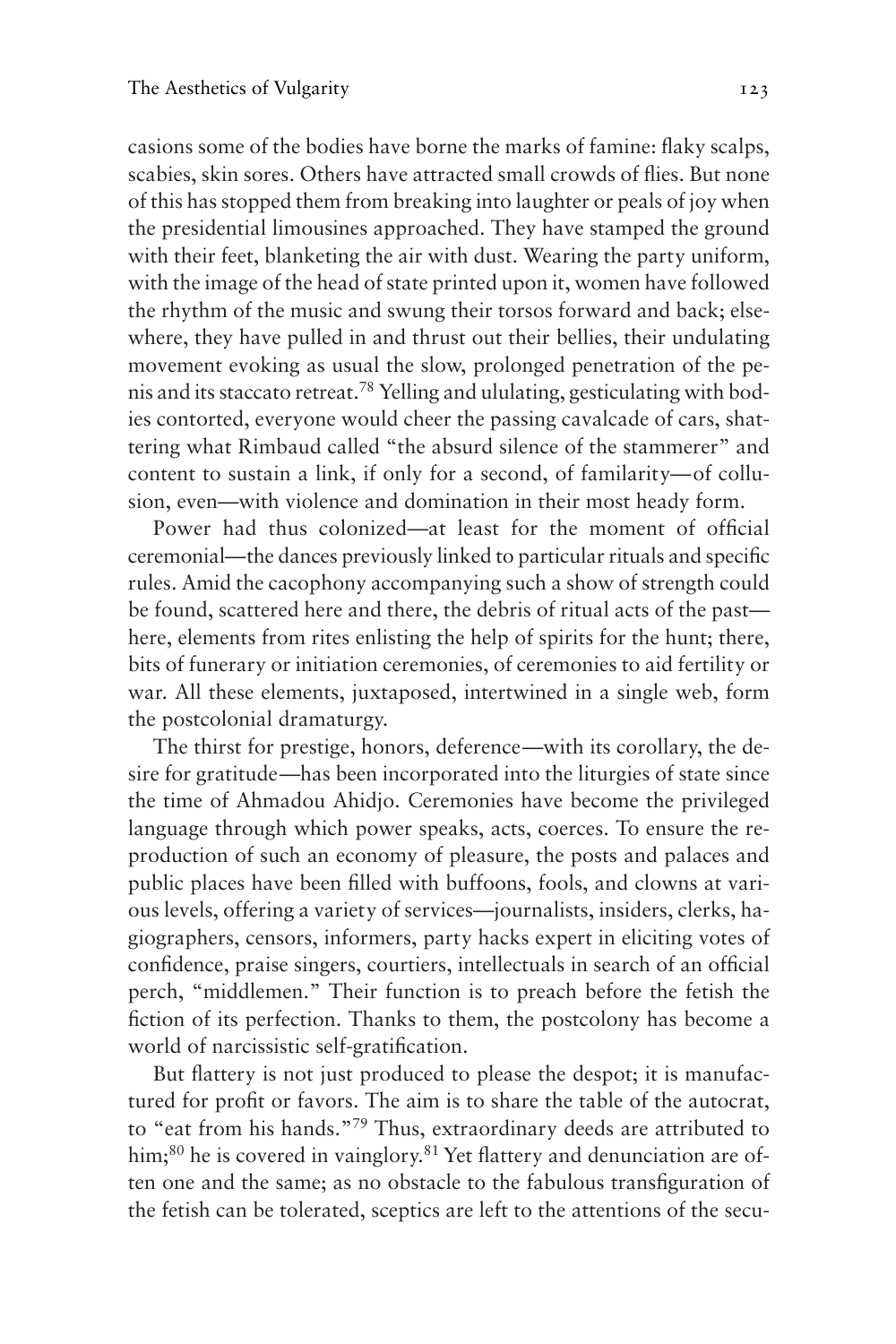rity apparatus—police harassment, withdrawal of passports, and other forms of intimidation.<sup>82</sup> Monsters lurk in the shadows of official ceremony. Protected by the grand portrait of the President of the Republic that hangs on every wall, marks the junctions of the main avenues, and graces the jails and the torture chambers, an undisciplined army of dishonest police, informers, identity-card inspectors, gendarmes, men in khaki, and impoverished soldiery coerce the common people blatantly, seizing what they have no right to seize. They practice raw violence.

Strictly speaking, it is no longer a question of forcing bodies to be docile or of maintaining order. It is not simply a matter of whippings and beatings, which, as discussed, are the lot of ordinary people in the prisons, police stations, and other houses of detention.<sup>83</sup> There is, rather, simply the administration of a summary, barren violence for purposes of appropriation and extortion, as the following letter to the prefect of Wouri about the road blocks of Douala shows:

. . . It is with great civic deference that I permit myself to distract you from your great responsibilities as head of a county with about two million inhabitants. I am writing to bring your attention to the tribulations of many citizens of your county, the residents of Douala III, who are the daily victims of the immiseration (*misérabilisme*) of the policemen under your command.

Sir, even in Lagos, the most populated and chaotic city in black Africa, peaceful citizens are not as terrorised as we are at the Ndokotti crossroads where every day a pack of police and gendarmes descend upon the cars and vehicles to extort ransom money from drivers caught inextricably in a jam as traffic piles up around a small barrel or a pile of tyres placed in the middle of an intersection and which serves as a traffic light.

They are in blue or in khaki, with white helmets or red or black berets. They arrive in the morning either in uniforms covered with pockets that will be stuffed by the day's end, or with small handbags to contain the spoils of war till the time comes to return home, sorry only that the day does not last an eternity.<sup>84</sup>

#### What happens, in reality?

. . . You hear the strident whistle rip the air. You never know who they are summoning or whether and where you should stop until the moment when your door is opened abruptly and you hear: "Stop the engine! Give me your papers!" (If you are a taxi driver, they use the familiar *tu* [you]). Sometimes an entire cordon encircles your car in the middle of the traffic without giving you time to pull in at the roadside. They do it on purpose because if your car's papers are in order, your tail lights and indicators work all right and your headlights too, your spare tyre is correctly inflated, your extinguisher is brandnew, the first-aid kit is overflowing and even the shopping basket in the back doesn't contain anything subversive . . . they must nonetheless nail you with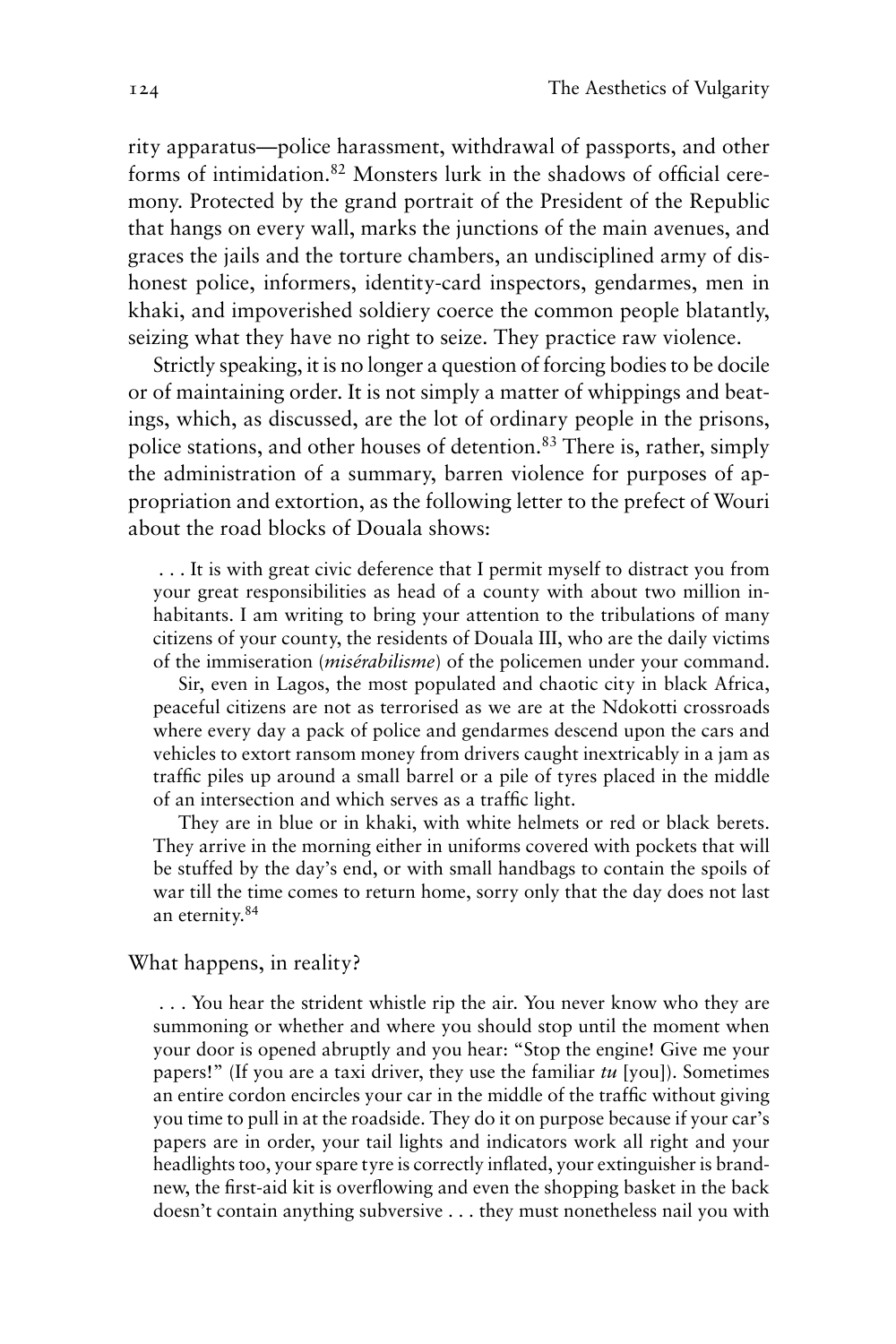a charge. It's no problem having to choose between "obstructing the highway" and "parking on the pavement."

Your car's papers and "personal articles" are retained by the officer, who then and there leaves you with your passengers on board, and goes off to finish his inspection somewhere else. You have to go and join him in order to negotiate the price of your papers and other valuables out of earshot of the passengers. This is because he could never give you a ticket which you simply have to go and pay. But if by chance he did, the charge would be false. If, too, the negotiations last for fifteen minutes or half an hour, you come back to find your vehicle stuck, its tyres flat, the air let out by other officers  $\dots$  just like that!<sup>85</sup>

The link between the *commandement* and its subjects, in postcolonial as in colonial form, meant not only control but also connivance. It rested on the almost invisible assumption that the *commandement* had a right to enjoy everything—which is why, of the elements that make up postcolonization, one is always banditry.

Curiously, M. le Préfet, there is a type of taximan whom the professionals call *"clando"* . . . He seems to circulate like a fish in water even though he has no grey card, no insurance, no driving licence. I noticed that at every road block there are drivers of anonymous vehicles . . . who do not show any document but simply mention a name and pass without even being waved on. I was told that these cars, though driven by private individuals, really belong to senior officers in the police or gendarmerie; hence they are not afraid of going openly about their illicit business.<sup>86</sup>

The experience of the postcolony makes it clear that illegal activities are not confined to ordinary people. Enforcing regulations, manipulating the system of bribery, collecting taxes and levies, forcibly confiscating hoarded goods and then selling them—all are characteristic of a situation where there is summary violence, looting, and extortion, whether of cash, product, or forced labor. Hence, on 7 August 1987, the sanitation service undertook "a gigantic clean-up of the booths selling drink that had been put up at the roadside, at bus stops, and in markets in the city of Yaoundé" on the grounds that the vendors had no traders' license.

Previously, the same service had to use water cannon to disperse the street sellers on the Avenue du 27 août 1940. Goods from this clean-up were due to go on sale at an auction, with the proceeds going to the district budget. The clean-up followed a series of warnings given by the Sanitation Department to the owners of the booths and the street sellers who [in the authorities' view] congested the streets and blocked the entrances to shops in the commercial centre. The unlicensed sale of alcoholic drinks had gone on for too long.<sup>87</sup>

To open a cafeteria, a place to eat in the open, provides an income for the "delabored" (*désœuvrés,* the government's preferred term for the un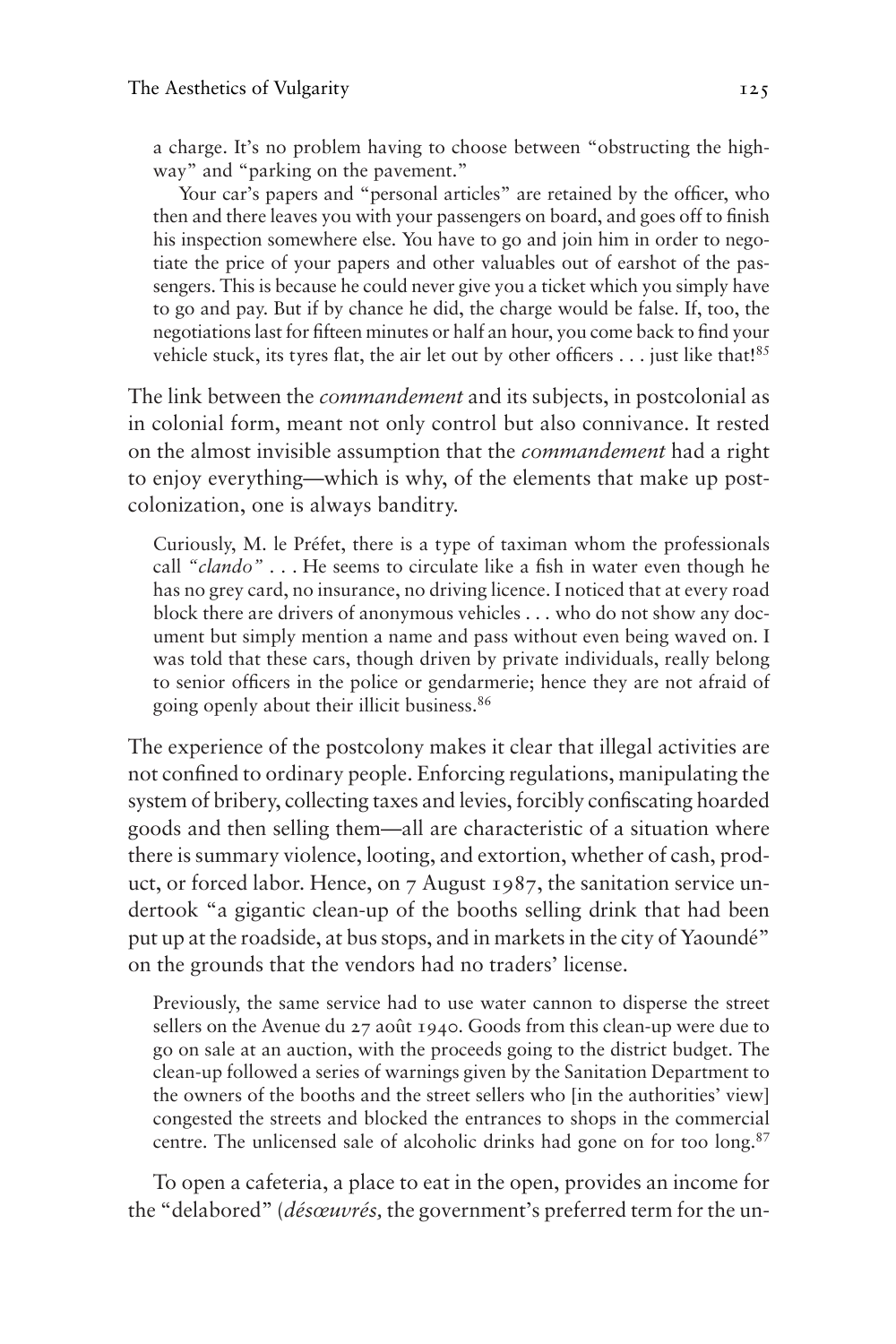employed, but the administration requires authorization from the mayor of Yaoundé, a medical certificate that needs to be renewed every eight months, and a certificate of hygiene. In the postcolony, such ways of making ends meet (*débrouillardise*) involve many sectors—bakeries, hotels, garages, and so on—and none is safe from police harassment. Thus, during the same August, the deputy prefectorial assistant of Mbouda called in the bakers and the hotel proprietors of the city:

Banging his fist on the table he railed against the lack of hygiene in the bakeries, drink shops, hotels and garages. Waste water and domestic rubbish are thrown everywhere, and give off a foul stench. Most of the bakers do not have a glass counter to protect the bread from dirt. Even worse, the bread is wrapped in paper from old cement sacks despite the warning given by the head of the Department of Hygiene and Health that cement was unquestionably poisonous.<sup>88</sup>

There is one last practice to consider. I suggested earlier that the mouth, the belly, and the penis constitute the classic ingredients of *commandement* in the postcolony, but did not fully examine the process by which pleasure is transformed into a site of death. I shall here only suggest that, in this context, the act of exercising command cannot be separated from the production of licentiousness. For example, having come to install the headmaster of the high school, as well as the director of the training college for assistant instructors, at Abong-Mbang in January 1988, the prefect of Haut Nyong, Ename Ename Samson, urged that teachers "have only pedagogic and healthy, not intimate and culpable, relationships with their students."<sup>89</sup> The prefect was aware of the excessive "rights," arrogated to themselves by bureaucrats to take women. In similar regard, Labou Tansi has written, as we have seen, in *La vie et demie* of soldiers who spend their time "pumping grease and rust into the backsides of young girls"—"Soldiers of the phallus and the nightclub," that novelist calls them. One can, like the novelist, add the Ministers who explore virgins on hotel beds, and the priests who turn somersaults over the "deep behinds" of young girls and, while digging a "delicious void in their bellies, make them cry out the final ho-hi-hi-hi." This is not to mention the real "kings of the bush"—the prefects and sub-prefects, police officers and gendarmes—who have practically unlimited rights over those in their charge (*droits de cuissage*).

These "rights" exempt acts of copulation from inclusion in the category of what is "shameful." It would be pointless to contrast the postcolonial bureaucrat's desire for sexual pleasure with normal erotic activity. In the postcolony, diverse forms of *cuissage* and related "rights,"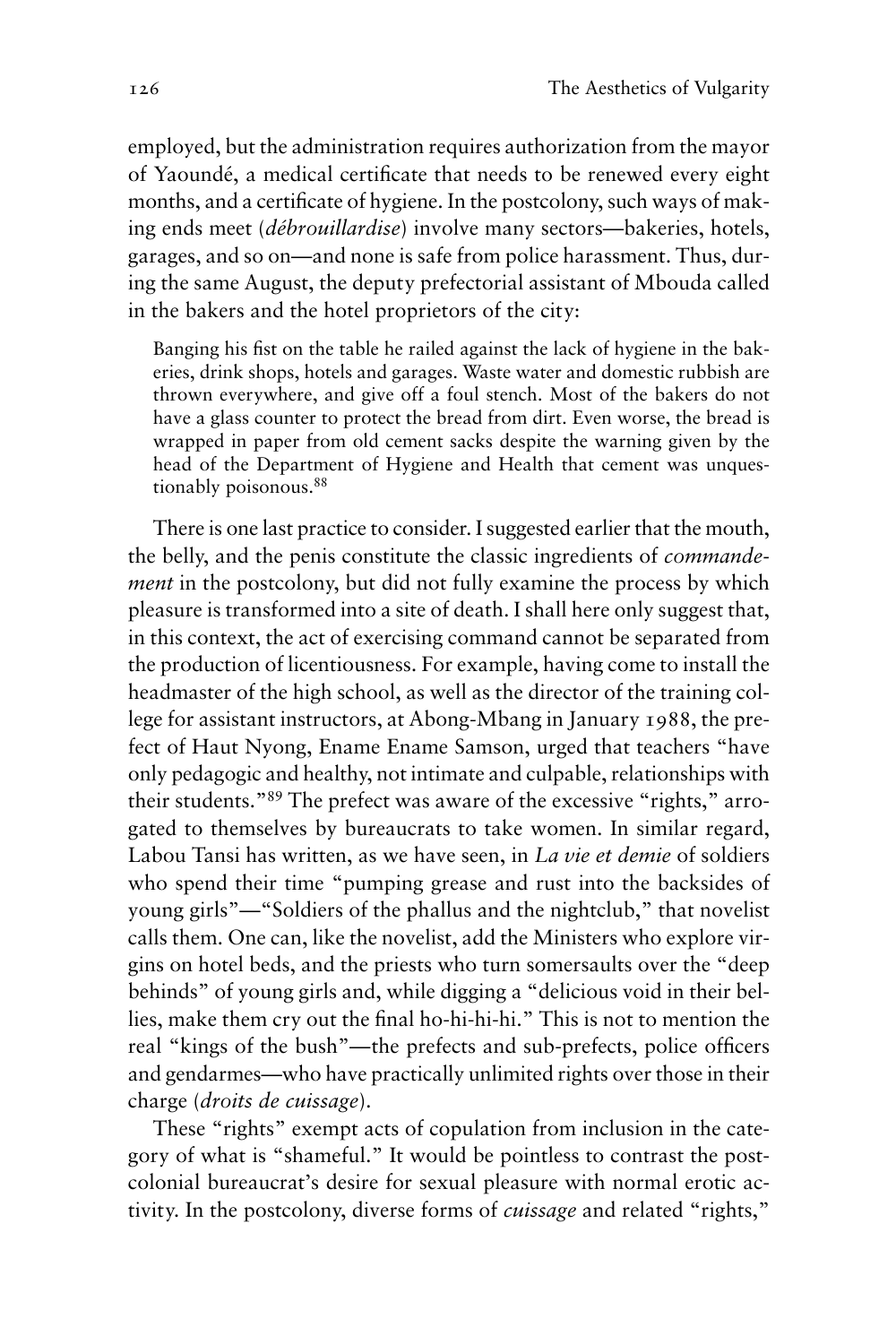the concern to reproduce, and the life of the flesh complement one another, even if the ecstasy of the organs, the excesses of fine food and drink, characteristic of an economy of pleasure may be seen as an integral part of a larger world, that of de Sade. There is, for example, the story reported in the *Cameroon Tribune* of Jean-Marie Effa, a master in the primary school at Biyem-Assi, convicted of having regularly had intercourse with young girls in his class:

The incident took place in the second term of the school year 1989/90. [Effa had told the girl] to go and wait for him at the school toilets, which the child had done without question (everyone knows the control teachers have over children at that age). When he got there, the master undressed, put his trousers and pants to one side and his penis in her mouth. After a few moments he ejaculated. The child said that a white fluid came out. The girl spat it out and made herself vomit.

I could mention, too, bureaucrats' harassment of students at school exits, honking car horns behind schoolgirls walking down the street, cruising up to them, stopping and opening their doors to invite them to sit in the "seat of death." The everyday life of the postcolonial bureaucrat consists of the following: alcohol, amusements, lewd propositions, and bawdy comments in which the virtue of women comes under scrutiny through allusions to the sexual organs of office secretaries and the prowess of declared favorites and young mistresses. Hence the frequent remarks about the "heat of thighs" or the "miraculous properties of their cowl"—hence, too, the vigorous attraction of virgins. Perhaps this is why a character in one of Labou Tansi's novels utters, "It makes a soft sound, a virgin on the other end, that delicious moan."<sup>90</sup>

The world of de Sade is, then, seen in the word-play and sexual practices indulged in by the agents of the *commandement.* I should add that lusty sovereigns of the postcolony have peopled their countries with an unknown number of children.<sup>91</sup> Such practices no longer refer to customs that, in some past societies, made it discourteous to leave guests to sleep alone without offering a "girl" to "warm their feet" during the night (a practice from which colonial settlers and their successors greatly profited). There is even less connection with the large-scale polygamy of the years of transition to colonial rule, the function of which was more economic and social—creating alliances with those in power, cementing relationships, producing and reproducing. The question, then, is how, in the postcolony, these baroque practices have become an integral part of the bureaucrat's lifestyle, how the economy of pleasure has become inseparable from vice.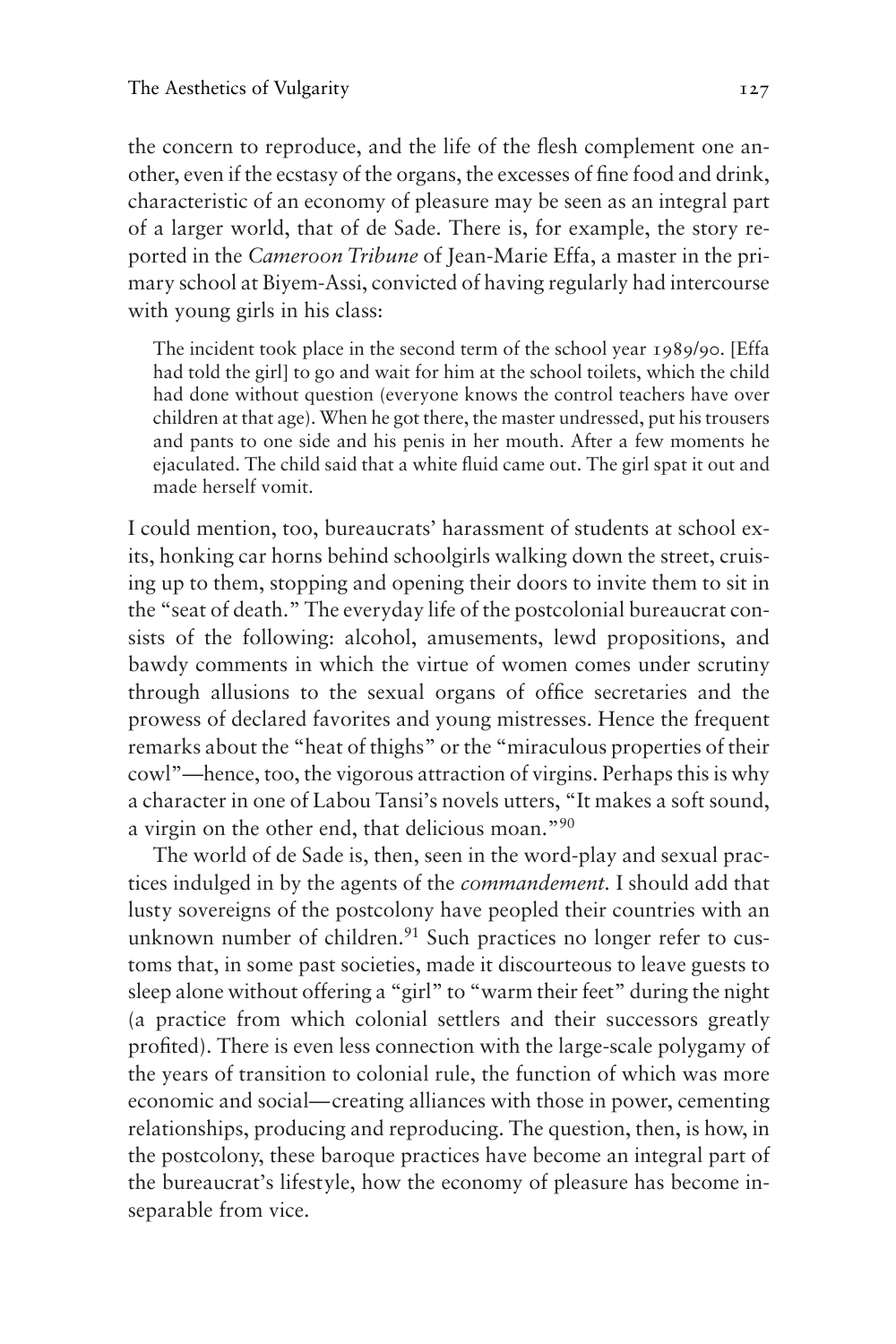## THE INTIMACY OF TYRANNY<sup>92</sup>

Although the effectiveness of what Foucault calls the "politics of coercion" should not be underestimated, it is important not to lose sight of how it can actually lessen the burden of subjection and overdetermine how the "normal" is constructed. Precisely because the postcolonial mode of domination is a regime that involves not just control but conviviality, even connivance—as shown by the constant compromises, the small tokens of fealty, the inherent cautiousness—the analyst must watch for the myriad ways ordinary people guide, deceive, and toy with power instead of confronting it directly.

These evasions, as endless as Sisyphus's, can be explained only in that individuals are constantly being trapped in a net of rituals that reaffirm tyranny, and in that these rituals, however minor, are intimate in nature. Recent Africanist scholarship has not studied in detail the logic of capture and narrow escape, nor the way the traps are so interconnected that they become a unitary system of ensnarement. Yet making sense of this network is necessary for any knowledge we might have of the logics of "resistance," "disorder,"<sup>93</sup> and "conviviality" inherent in the postcolonial form of authority.

For the present, it is enough to observe that, at any given moment in the postcolonial historical trajectory, the authoritarian mode can no longer be interpreted strictly in terms of surveillance, or the politics of coercion. The practices of ordinary citizens cannot always be read in terms of "opposition to the state," "deconstructing power," and "disengagement." In the postcolony, an intimate tyranny links the rulers with the ruled—just as obscenity is only another aspect of munificence, and vulgarity a normal condition of state power. If subjection appears more intense than it might be, this is because the subjects of the *commandement* have internalized authoritarian epistemology to the point where they reproduce it themselves in all the minor circumstances of daily life—social networks, cults and secret societies, culinary practices, leisure activities, modes of consumption, styles of dress, rhetorical devices, and the whole political economy of the body. The subjection is also more intense because, were they to detach themselves from these ludic resources, the subjects would, *as subjects,* lose the possibility of multiplying their identities.

Yet it is precisely this possibility of assuming multiple identities that accounts for the fact that the body that dances, dresses in the party uniform, fills the roads, "assembles *en masse*" to applaud the passing presidential procession in a ritual of confirmation, is willing to dramatize its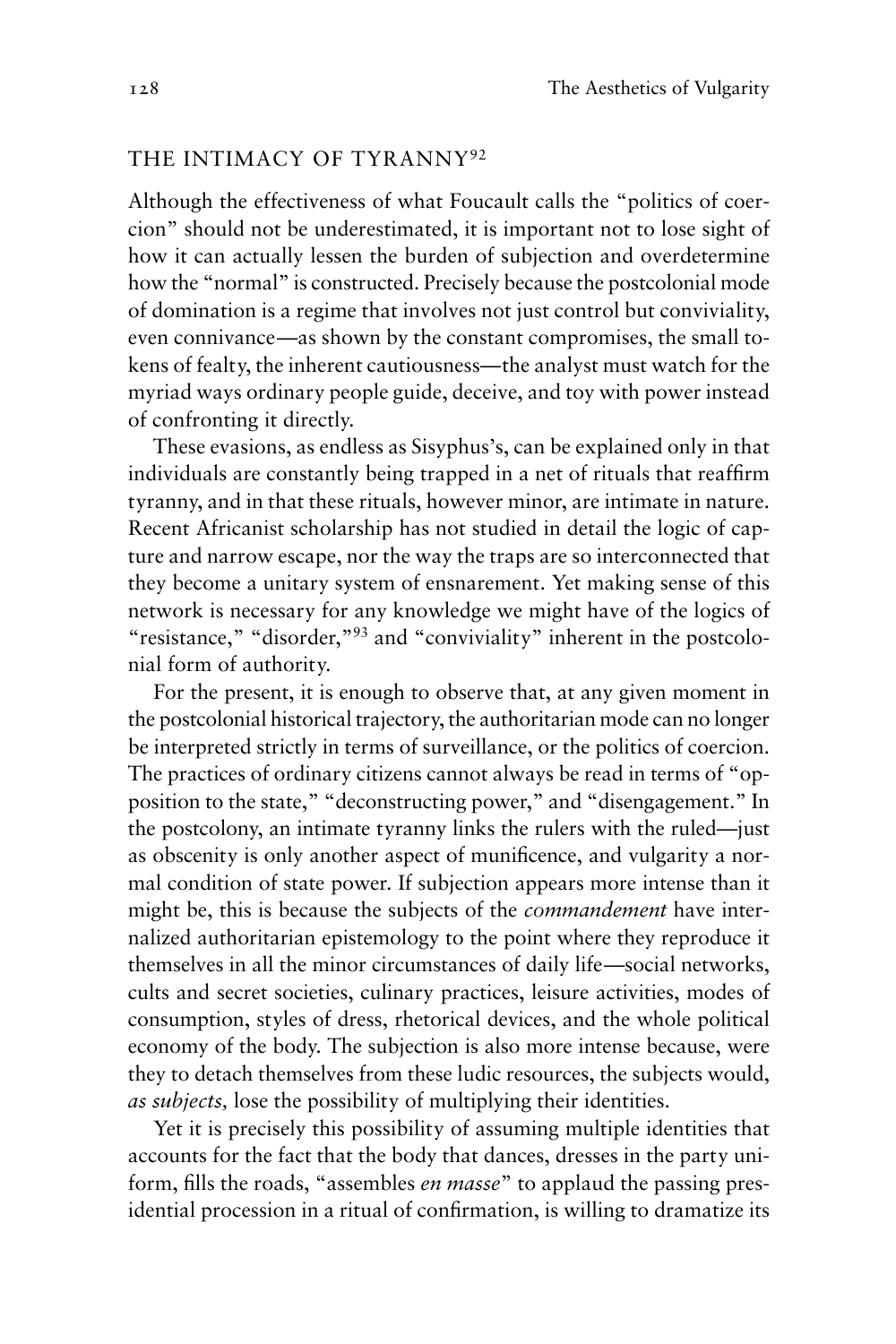subordination through such small tokens of fealty, and at the same time, instead of keeping silent in the face of obvious official lies and the effrontery of elites, this body breaks into laughter. And, by laughing, it drains officialdom of meaning and sometimes obliges it to function while empty and powerless. Thus we may assert that, by dancing publicly for the benefit of power, the "postcolonized subject" is providing his or her loyalty, and by compromising with the corrupting control that state power tends to exercise at all levels of everyday life, the subject is reaffirming that this power is incontestable—*precisely the better to play with it and modify it whenever possible.*

In short, the public affirmation of the "postcolonized subject" is not necessarily found in acts of "opposition" or "resistance" to the *commandement*. What defines the postcolonized subject is the ability to engage in baroque practices fundamentally ambiguous, fluid, and modifiable even where there are clear, written, and precise rules. These simultaneous yet apparently contradictory practices ratify, de facto, the status of fetish that state power so forcefully claims as its right. And by the same token they maintain, even while drawing upon officialese (its vocabulary, signs, and symbols), the possibility of altering the place and time of this ratification. This means that the recognition of state power as a fetish is significant only at the very heart of the ludic relationship. It is here that the official "sign" or "sense" is most easily "unpacked," "disenchanted," and gently repacked, and pretense (*le simulacre*) becomes the dominant modality of transactions between the state and society, or between rulers and those who are supposed to obey. This is what makes postcolonial relations not only relations of conviviality and covering over, but also of powerlessness par excellence—from the viewpoint both of the masters of power and of those they crush. However, since these processes are essentially magical, they in no way erase the dominated from the epistemological field of power.<sup>94</sup>

Consider, for example, ceremonies for the "transfer of office" that punctuate postcolonial bureaucratic time and profoundly affect the imagination of individuals—elites and masses alike. One such ceremony took place in October 1987 in the small town of Mbankomo in Central Province. Essomba Ntonga Godfroy, the "newly elected" municipal administrator, was to be "installed in his post," with his two assistants, Andre Effa Owona and Jean-Paul Otu. The ceremony was presided over by the prefect of Mefou, Tabou Pierre, assisted by the sub-prefect of Mbankomo District, Bekonde Belinga Henoc-Pierre. Among the main personalities on the stand were the president of the party's departmen-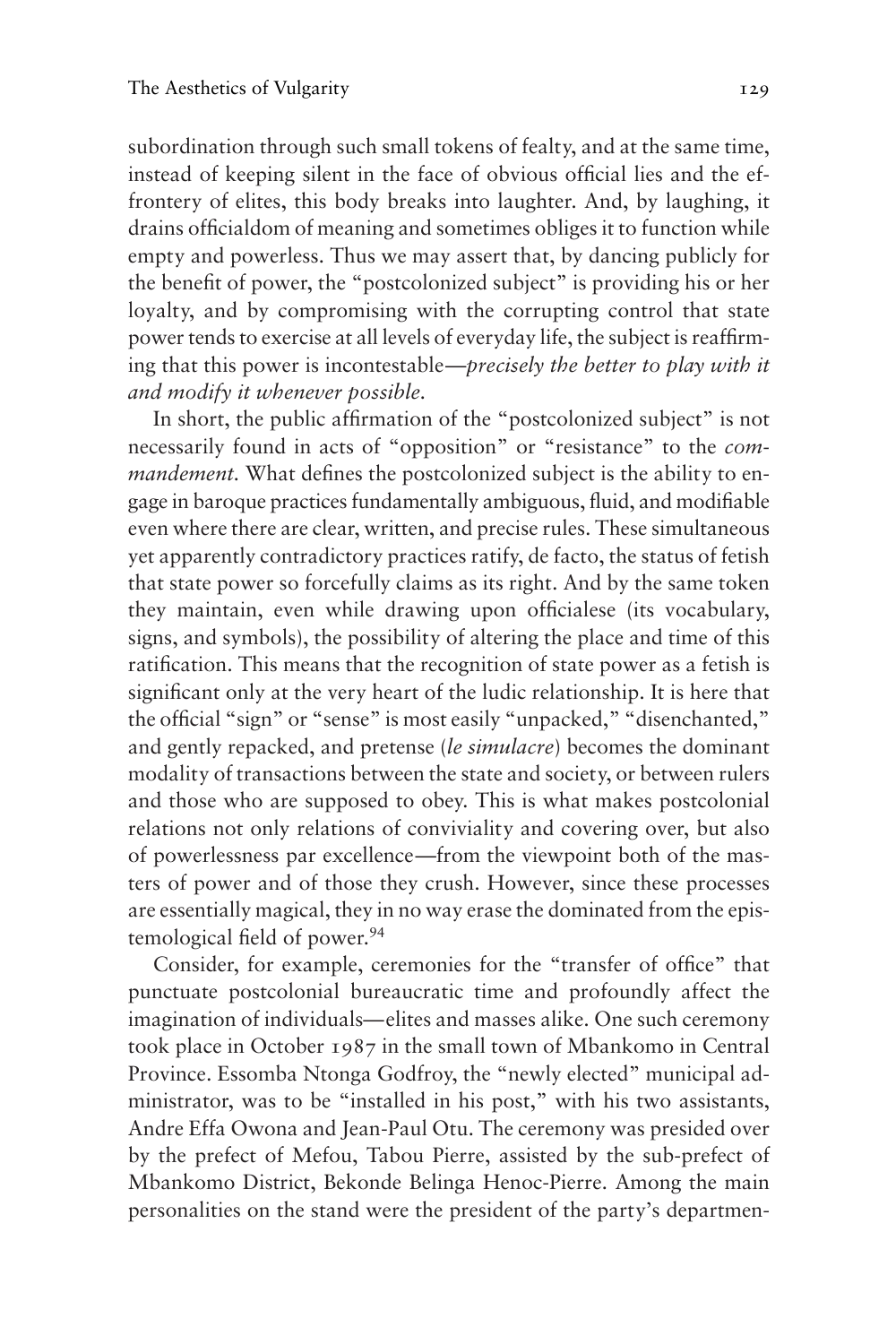tal section, representatives of elites from inside and outside the district, "traditional" authorities, and cult priests. The dancers were accompanied by drums and xylophones. A church choir also contributed. According to a witness:

Elation reached a feverish climax when the tricolour scarves were presented to the municipal administrator and his two assistants, and their badges as municipal advisers were handed to the three elected on 25 October. Well before this outburst of joy, the Prefect, Mr. Tabou, gave a brilliant and well received brief speech explaining the meaning of the day's ceremony to those elected and to the people—it was a celebration of democracy renewed.<sup>95</sup>

He did not forget to rattle off the list of positions held by the recently promoted official, and not only mentioned his age but also reminded the audience of his sporting successes.<sup>96</sup> But it was at the installation of Pokossy Ndoumbe as head of the borough of Douala that the most detailed introduction was given:

Mr. Pokossy Ndoumbe first saw the light of day on 21 August 1932 at Bonamikengue, Akwa. He attended the main school in Akwa, obtaining his certificate in 1947. Then he left for France. He passed his first courses without difficulty at the Jules Ferry school at Coulonniers. He passed the baccalaureat in experimental science in 1954 at the Michelet high school in Vanves. He was drawn to pharmacological studies in Paris and he diligently attended the faculty of pharmacy in Paris, where he obtained his diploma in 1959. During his final years at the university he worked as a houseman at the Emile Roux Hospital in Brévannes before returning to his native country in January 1960. $97$ 

Such attention to detail should not come as a surprise; it is part of the system of "distinction."<sup>98</sup> The enumeration of the slightest educational achievement is one of the postcolonial codes of prestige, with special attention to distinctions attained in Europe. Thus, for example, citizens cite their diplomas with great care, they show off their titles—doctor, chief, president, and so on—with great affectation, as a way of claiming honor, glory, attention. Displays of this kind have an effect beyond their contribution to state ritual. Such a display is transformative; by casting its rays on the person installed, it bestows upon him a new radiance. In the hierarchy of mock honors, the description of scholarly achievements constitutes a marker of rank and status as well as of qualification.<sup>99</sup>

Another example of "distinction" is the ceremony where decorations and medals are awarded. During the 20 May 1989 ceremonies alone, more than 3,000 people were decorated with 481 gold medals, 1,000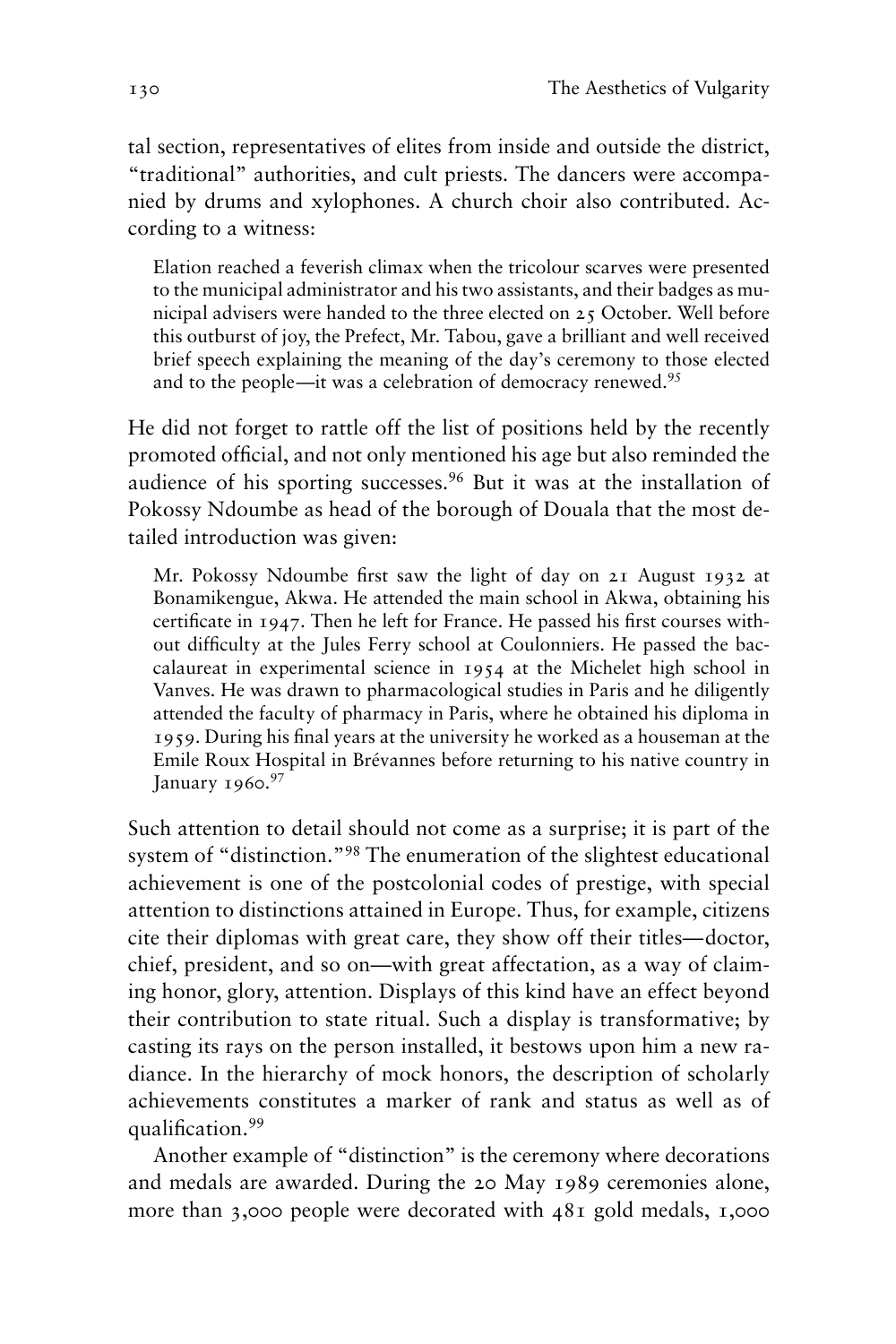dark red medals, and 1,682 silver medals. The medals, obtained from the Ministry of Labor and Social Welfare, cost CFA 11,500 each for the gold, CFA 10,500 for the dark red, and CFA 8,500 for the silver varieties. Additionally, businesses gave "contributions" to the recipients to help with family festivities.<sup>100</sup> These family celebrations included "libations, feasting and various extravagances [which] are the norm in such circumstances."<sup>101</sup> One could indeed be disturbed by the lavishness of the expenditure, since it is rare to find a recipient of a medal who is not heavily in debt after the celebrations, but the primary point is that, in this context, the granting of a medal is a political act through which bureaucratic relations are transformed into clientelist networks where pleasures, privileges, and resources are distributed for political compliance.<sup>102</sup> The lavish distribution of food and other marks of generosity are of interest only to the extent that they make relations of superiority manifest; what circulates are not just gifts but tokens creating networks of indebtedness and subordination.<sup>103</sup>

The day they told me that I was to be decorated, my wife and I were so excited that we stayed up all night talking about the event. Until then we had only taken part in celebrations when others had been decorated. This time we would be celebrating our own medal . . . On the day I received the medal my wife had prepared a pretty bouquet of flowers which she presented to me on the ceremonial stand to the sound of public applause.<sup>104</sup>

In the postcolony, magnificence and the desire to shine are not the prerogative only of those who command. The people also want to be "honored," to "shine," and to take part in celebrations.

Last Saturday the Muslim community of Cameroon celebrated the end of Ramadan. For thirty days members of the community had been deprived of many things from dawn till dusk. They refrained from drinking, eating, smoking, sexual relations and saying anything that goes against the Muslim faith and the law. Last Saturday marked the end of these privations for the whole Muslim community of Cameroon.<sup>105</sup>

It is clear that the obscenity of power in the postcolony is also fed by a desire for majesty on the part of the people. Because the postcolony is characterized above all by scarcity, the metaphor of food "lends itself to the wide-angle lens of both imagery and efficacy."<sup>106</sup> Food and tips (*pourboire*) are political,<sup>107</sup> "food," like "scarcity," cannot be dissociated from particular regimes of "death," from specific modalities of enjoyment or from therapeutic quests.<sup>108</sup> This is why "the night"<sup>109</sup> and "witchcraft,"<sup>110</sup> the "invisible,"<sup>111</sup> the "belly," the "mouth,"<sup>112</sup> and the "pe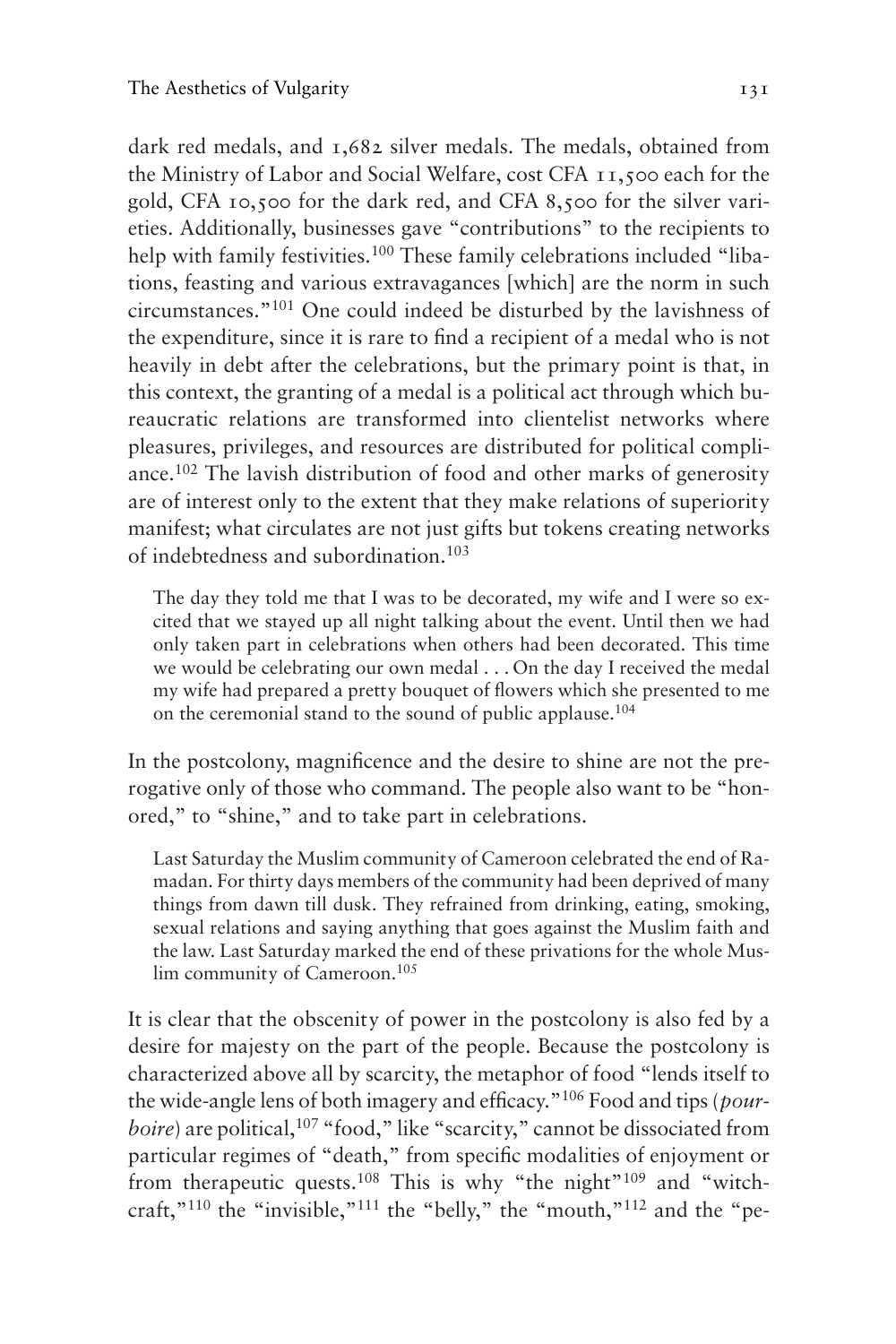nis" are historical phenomena in their own right. They are institutions and sites of power, in the same way as pleasure or fashion:

Cameroonians love slick gaberdine suits, Christian Dior outfits, Yamamoto blouses, shoes of crocodile skin . . . .<sup>113</sup>

The label is the true sign of "class." . . . There are certain names that stand out. They are the ones that should be worn on a jacket, a shirt, a skirt, a scarf, or a pair of shoes if you want to win respect.<sup>114</sup>

Do not be surprised if one day when you enter an office unannounced you discover piles of clothing on the desks. The hallways of Ministries and other public or private offices have become the market place *par excellence.* Market conditions are so flexible that everyone—from the director to the messenger finds what they want. Indeed, owing to the current crisis, sellers give big reductions and offer long-term credit . . . .

Business is so good that many people throw themselves into it head down. A veritable waterhole, it's where sophisticated ladies rub shoulders with all kinds of ruffians and layabouts. The basis of the entire "network" is travel. It is no secret that most of the clothes on the market come from the West. Those who have the "chance" to go there regularly are quick to notice that they can reap great benefits from frequent trips. A few "agreements" made with customs officials, and the game is on.<sup>115</sup>

Even death does not escape this desire to "shine" and to be "honored." The rulers and the ruled want more than ceremonies and celebrations to show off their splendor. Those who have accumulated goods, prestige, and influence are not only tied to the "constraints of giving."<sup>116</sup> They are also taken by the desire to "die well" and to be buried with pomp.<sup>117</sup> Funerals constitute one of the occasions where those who command gaze at themselves, much like Narcissus.<sup>118</sup> Thus, when Joseph Awunti, the presidential minister in charge of relations with parliament, died on 4 November 1987, his body was received at Bamenda airport by the governor of what was then the Northwestern Province, Wabon Ntuba Mboe, himself accompanied by the Grand Chancellor, the first vice-president of the party, and a variety of administrative, political, and "traditional" authorities. Several personalities and members of the government were also present, including the "personal" representative of the head of state, Joseph Charles Dumba, Minister to the Presidency. The Economic and Social Council was represented by its president, Ayang Luc, the National Assembly by the president of the parliamentary group, and the Central Committee of the Party by its treasurer.<sup>119</sup> Power's sanction thus penetrated to the very manner the dead man was buried. It appears that those who command seek to familiarize themselves with death, paving the way for their burial to take on a certain quality of pleasure and expenditure.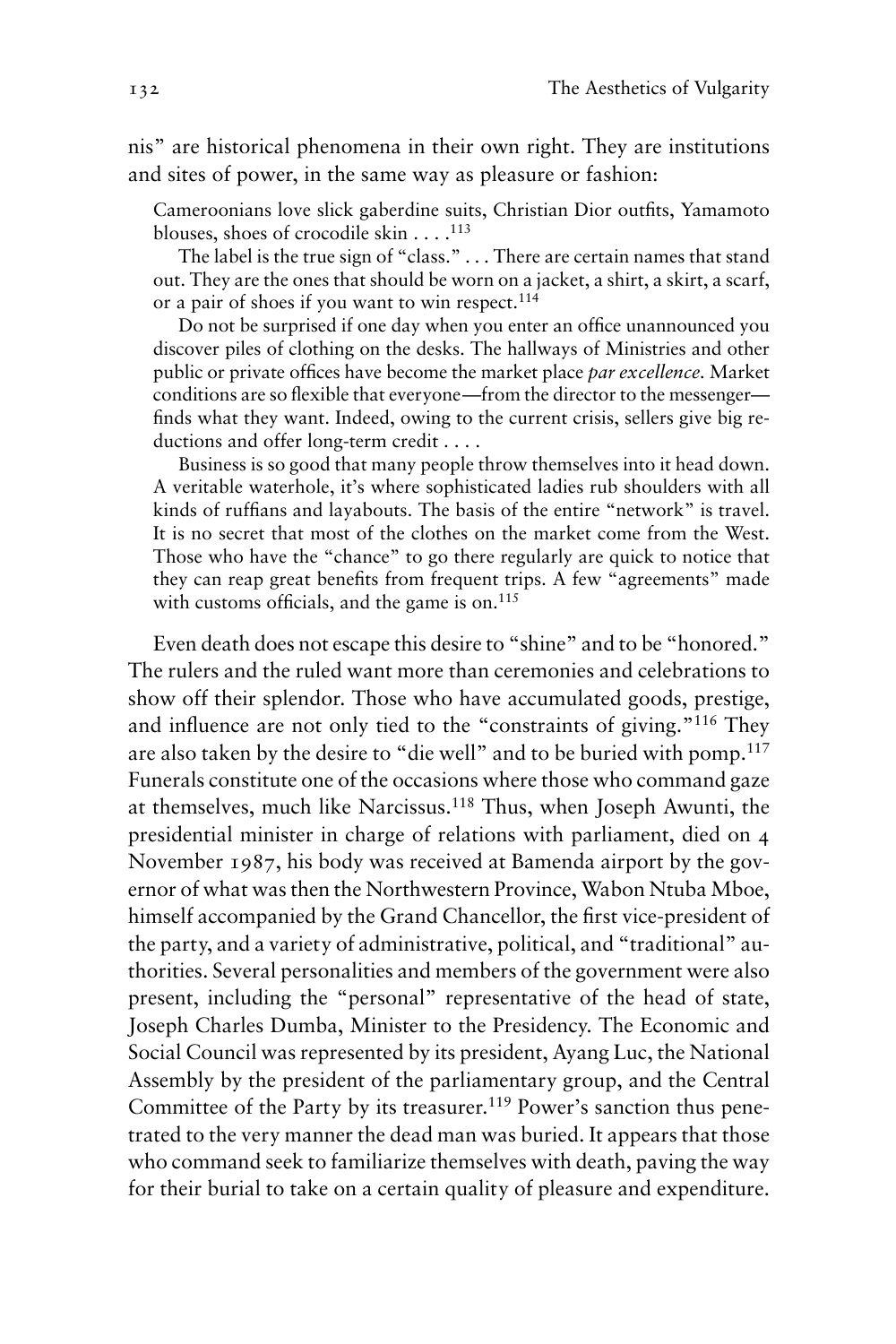During the funeral of Thomas Ebongalame, former Secretary of the National Assembly, Member of the Upper Council of the Magistracy, Administrative Secretary of the Central Committee of the Party, board member of many parastatals, and "initiated member of the secret society of his tribe," the procession left Yaoundé by road. Huge crowds had come from throughout Southwestern Province to pay their last respects.

At Muyuka, Ebonji, Tombel, and Nyasoso, primary and secondary school students formed human hedges several hundred metres long. When the body arrived in Kumba, the main town of Meme, the entire place turned itself into a procession. At the head was the ENI–ENIA fanfare playing a mournful tune. People wept profusely. . . . In this town with a population of over 120,000 all socio-economic activity had been put on ice since 30 April, when the tragic news was heard. People awaited instructions from Yaoundé. No fewer than ten meetings were held to organise the funeral programme.<sup>120</sup>

As we have seen, obscenity—regarded as more than a moral category constitutes one modality of power in the postcolony. But it is also one of the arenas in which subordinates reaffirm or subvert that power. Bakhtin's error was to attribute these practices to the dominated. But the production of burlesque is not specific to this group. The real inversion takes place when, in their desire for a certain majesty, the masses join in the madness and clothe themselves in cheap imitations of power to reproduce its epistemology, and when power, in its own violent quest for grandeur, makes vulgarity and wrongdoing its main mode of existence. It is here, within the confines of this intimacy, that the forces of tyranny in Africa must be studied. Such research must go beyond institutions, beyond formal positions of power, and beyond the written rules, and examine how the implicit and explicit are interwoven, and how the practices of those who command and those who are assumed to obey are so entangled as to render both powerless. For it is precisely the situations of powerlessness that are the situations of violence par excellence.

## **NOTES**

1.I have in mind his understanding of the way "non-official" cultures invert and desecrate "official" values in carnivalesque activities. Cf. M. Bakhtin, *L'oeuvre de Rabelais et la culture populaire du Moyen-Age et sous la Renaissance* (Paris: Gallimard, 1970); for a recent critique, R. Lachmann, "Bakhtin and Carnival: Culture as Counter-Culture," *Culture Critique* (1987–89), 115–52.

2.This is well attested in the contemporary African novel, for instance, S. Labou Tansi's *La vie et demie* (Paris: Seuil, 1979), 41. Other examples of this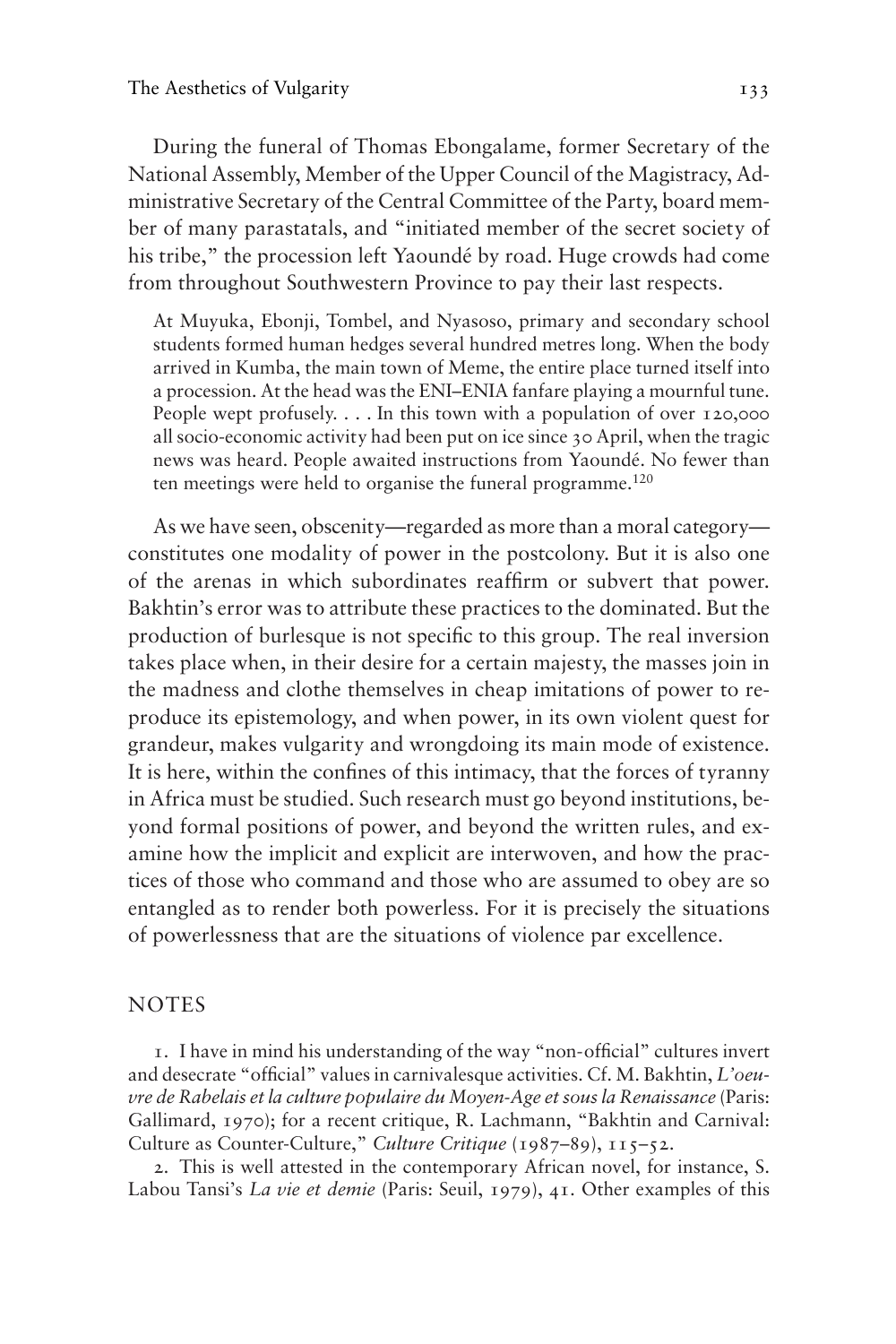insight into the postcolony are found in Tansi's *Les yeux du volcan* (Paris: Seuil, 1988) and A. Kourouma's *En attendant le vote des bêtes sauvages*(Paris: Le Seuil, 1998).

3.See A. Mbembe, "Pouvoir, violence et accumulation," *Politique africaine* 39 (1990): 7–24; *Politique africaine* 2, 7 (1982), "The Power to Kill," special issue, and 42 (June 1991) "Violence and Power," special issue; C. Geffray, *La cause des armes au Mozambique: anthropologie d'une guerre civile* (Paris: Karthala, 1990).

4.I owe this manner of problemization to C. Castoriadis, *L'institution imaginaire de la société* (Paris: Seuil, 1975), 475.

5.I use the notion of *cible* in the sense indicated by M. Foucault, "La gouvernementalité," *Magazine Littéraire* 269 (1989), when, in response to the question of "what constitutes the art of governing," he delineates objects of power as, on the one hand, a territory and, on the other, the people who live in the territory, or the population. *Cible* thus designates "the people who live" in the postcolony. [The over-literal translation of *cible* as "target subjects" will hereafter be rendered simply as "subjects."—*Translator.*]

6. On these complex questions cf. J.-F. Bayart, "L'énonciation du politique," *Revue Française de Science Politique* 35 (1985): 343–73.

7.The poverty of the hypotheses that guide a number of studies is telling in this regard, in that such research is limited to the problem of knowing whether or not the acts they describe and interpret are inscribed in a process of either resistance or accommodation to the established order, or of "engagement" or "disengagement" with regard to the field of domination; or, more crudely, whether such movements are "conservative" or "progressive." For some recent efforts to overcome these impasses, see V. Azarya, and N. Chazan, "Disengagement from the State in Africa: Reflections on the Experience of Ghana and Guinea" *Comparative Studies in Society and History 29,* 1 (1987): 106–31, and D. Rothchild and N. Chazan, eds., *The Precarious Balance: State and Society in Africa* (Boulder: Westview Press, 1987). Some of the limitations of these works are made evident by J.L. Roitman in "The Politics of Informal Markets in Sub-Saharan Africa," *Journal of Modern African Studies 28,* 4:671 ff. See also J. Scott, *Weapons of the Weak* (New Haven: Yale University Press, 1985), and P. Geschiere, *The Modernity of Witchcraft: Politics and the Occult in Postcolonial Africa* (Charlottesville and London: University Press of Virginia, 1997).

8.I use the term *commandement* as it was used to denote colonial authority that is, in so far as it embraces the images and structures of power and coercion, the instruments and agents of their enactment, and a degree of rapport between those who give orders and those who are supposed to obey (without, of course, discussing) them. Hence the notion of *commandement* is used here for the authoritarian modality par excellence. On the colonial theorization of this mode see, for example, R. Delavignette, *Freedom and Authority in French West Africa* (London: Oxford University Press, for the International African Institute, 1950). See, more generally, W.B. Cohen, *Rulers of Empire* (Stanford: Hoover Institution Press, 1971).

9.On the notion of the "fetish" as applied in the African context, cf. *Nou-*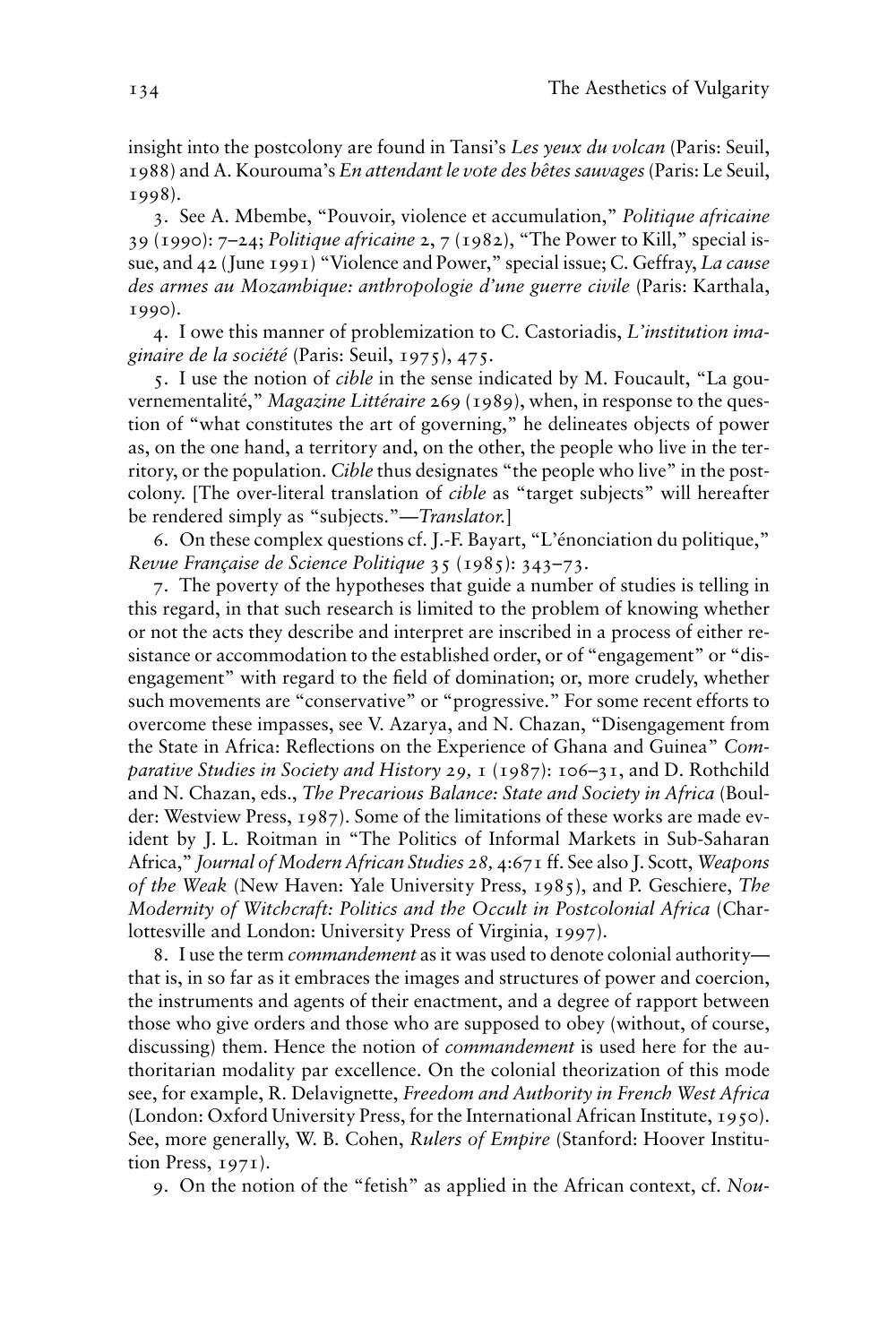*velle Revue de Psychanalyse* 2, 1970; particularly the contributions by J. Pouilon, A. Adler, and P. Bonnafé, 131–4.

10. See T. M. Callaghy, "Culture and Politics in Zaire," unpublished ms., 1986; and see the examples in M.G. Schatzberg, *The Dialectics of Oppression in Zaire* (Bloomington: Indiana University Press, 1988).

 $11.$  The point is demonstrated in the study of the carnival in England during the Renaissance by M. Bristol, *Carnival and Theatre: Plebeian Culture and the Structure of Authority in Renaissance England* (New York: Methuen, 1985). For other commentaries see A. Falassi, ed., *Time Out of Time: Essays on the Festival* (Albuquerque: University of New Mexico, 1987); D.A. Poole, "Accommodation and Resistance in Andean Ritual Dance," *Drama Review* 34, 2 (1990):98.

12.See G. Hyden, *Beyond Ujamaa in Tanzania: Underdevelopment and an Uncaptured Peasantry* (London: Heinemann, 1980).

13. This is amply demonstrated in the work of S. Berry. See her *No Condition Is Permanent: The Social Dynamics of Agrarian Change in Sub-Saharan Africa* (Madison: University of Wisconsin Press, 1993).

14.I am indebted to Susan Roitman (personal communication, 24 August 1991) for this apt metaphor.

15.This simplistic dichotomy is taken up by J. Scott in *Domination and the Arts of Resistance: The Hidden Transcript* (New Haven: Yale University Press, 1990). It also strongly marks recent East European sociological work; see, for example, E. Hankiss, "The 'Second Society': Is There an Alternative Social Model Emerging in Contemporary Hungary?" *Social Research* 55, 1–2 (1988). Binary categories are likewise to be found in J. Comaroff, *Body of Power, Spirit of Resistance: The Culture and History of a South African People* (Chicago: University of Chicago Press, 1985).

16.The subtitle derives partly from D. Parkin, "The Creativity of Abuse," *Man* (new ser.) 15 (1980):45. Parkin uses the term in the context of ritualized verbal exchanges whereas I am taking it to interpret more strictly defined political situations. Cf. C. Toulabor, "Jeu de mots, jeux de vilain: Lexique de la dérision politique au Togo," *Politique africaine* 3 (1981):55–71, and *Le Togo sous Eyadéma* (Paris: Karthala, 1986), especially 302–09.

17.See, again, Toulabor, "Jeu de mots, jeux de vilain" and *Le Togo sous Eyadéma,* 302–09.

18. *Cameroon Tribune* 4778, 4 December 1990, 11.

19.See, in this respect, Schatzberg's analysis of the state as "eye" and "ear" in his *Dialectics of Oppression in Zaire* (Bloomington: Indiana University Press, 1988).

20.For a case study of the specificity of this notion, see R. Joseph, *Democracy and Prebendal Politics in Nigeria* (Cambridge: Cambridge University Press, 1988).

21.For another instance of poaching on the rhetorical territories of a pseudorevolutionary regime, this time Burkina Faso under Sankara, see C. Dubuch, "Langage du pouvoir, pouvoir du langage," *Politique africaine* 20 (1985): 44–53.

22.[The sense of dismemberment is the essence of this verb.—*Translator.*]

23.See Tansi, *La vie et demie,* 42, 55–56, 68.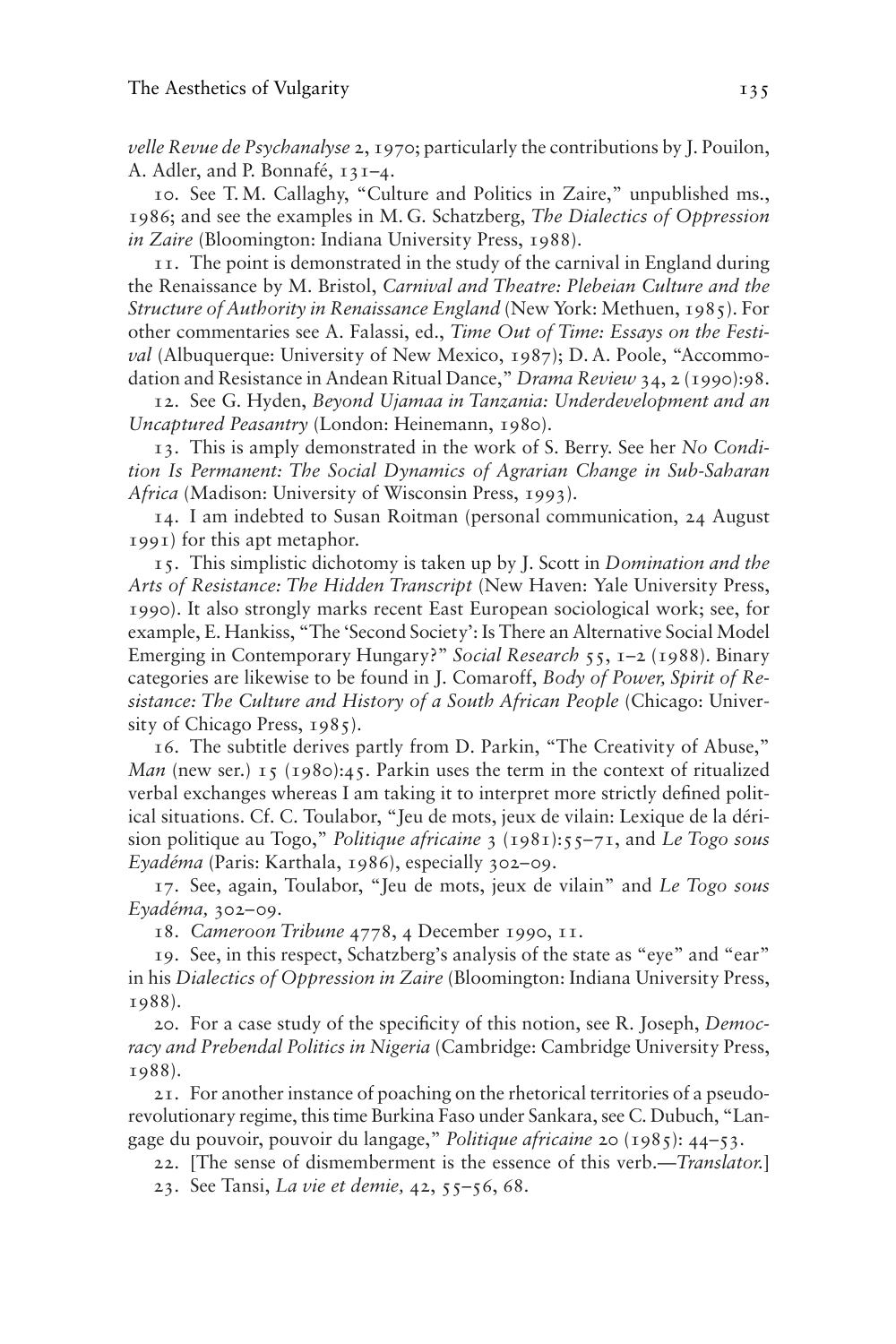24.On the anthropological significance of "the belly" in southern Cameroon see L.M. Guimera, *Ni dos ni ventre* (Paris: Société d'Ethnologie, 1981). For a political interpretation of the same metaphor, see J.-F. Bayart, *L'État en Afrique: La politique du ventre* (Paris: Fayard, 1989).

25. This is starkly evident in the colonial African novel, e.g. the classic by F. Oyono, *Le vieux nègre et la médaille* (Paris: Juillard, 1957).

26.See, for example, the accounts of the use of family and parental metaphors in Zaire, and in Cameroon under the regime of Ahmadou Ahidjo, in Schatzberg, *The Dialectics of Oppression,* and "Power, Language and Legitimacy in Africa," paper presented at the conference on "Identity, Rationality and the Post-colonial Subject: African Perspectives on Contemporary Social Theory," Columbia University, New York, 28 February 1991.

27.See D. Bigo, *Pouvoir et obéissance en Centrafrique* (Paris: Karthala, 1989).

28.I am extrapolating for my own purposes from an argument developed in another context by E. Tonkin in "Masks and Powers," *Man* (new. ser.) 14 (1979):  $237 - 48.$ 

29."Police Beat Up Man over Flag," *The Standard 23547,* 8 February 1990,  $1 - 2.$ 

30.On this intimacy and domesticity—the way the "fetish" adheres to the corporeality of the citizens, decorates their houses, invades the stadiums, marks clothing, is flattered and nourished in song; in short, colonizes all the ways of everyday life—see J.M. Ela, *Quand l'état pénètre en brousse* (Paris: Karthala,  $1990, 52 - 58.$ 

31.Compare this conspicuous consumption with the ethos of prestige and the system of expenditure in the courtly society of Europe as revealed by N. Elias, *The Court Society,* trans. E. Jephcott (Oxford: Blackwell, 1983), 42–65, and chapter 4 on the etiquette and logic of prestige.

32.In Tansi, *La vie et demie,* 122.

33. A point well argued by P. Stallybrass and A. White, in *The Politics and Poetics of Transgression* (Ithaca: Cornell University Press, 1989), especially 26.

34.As does, for example, Scott. See his "Prestige as the Public Discourse of Domination," *Cultural Critique* 12 (1989):145 ff.

35.See, from this perspective, the description of the *sapeurs* of Congo-Brazzaville in J.D. Gandalou, *Dandies à Bacongo: Le culte de l'élégance dans la société congolaise contemporaine* (Paris: l'Harmattan, 1989).

36.Cf. F. Hegel, *Reason in History,* trans. H. B. Nisbet (Cambridge: Cambridge University Press, 1975).

37.An example is the case against Célestin Monga and the newspaper *Le Messager* for having allegedly "insulted the head of state" in January–February 1991.

38.Cf. what Bakhtin calls the "official monologism," the naive pretension to possess a "whole truth," in *La Poétique de Dostoievski.* (Paris: Gallimard, 1970).

39.I reappropriate, at my own risk, an interpretive rubric from Greek mythology, the case of the dismemberment of Dionysius by his mother and other women, undertaken according to a specific ritual. For details, see J. Kott, *The Eating of the Gods: An Interpretation of Greek Tragedy,* trans. B. Taborski and E. Czer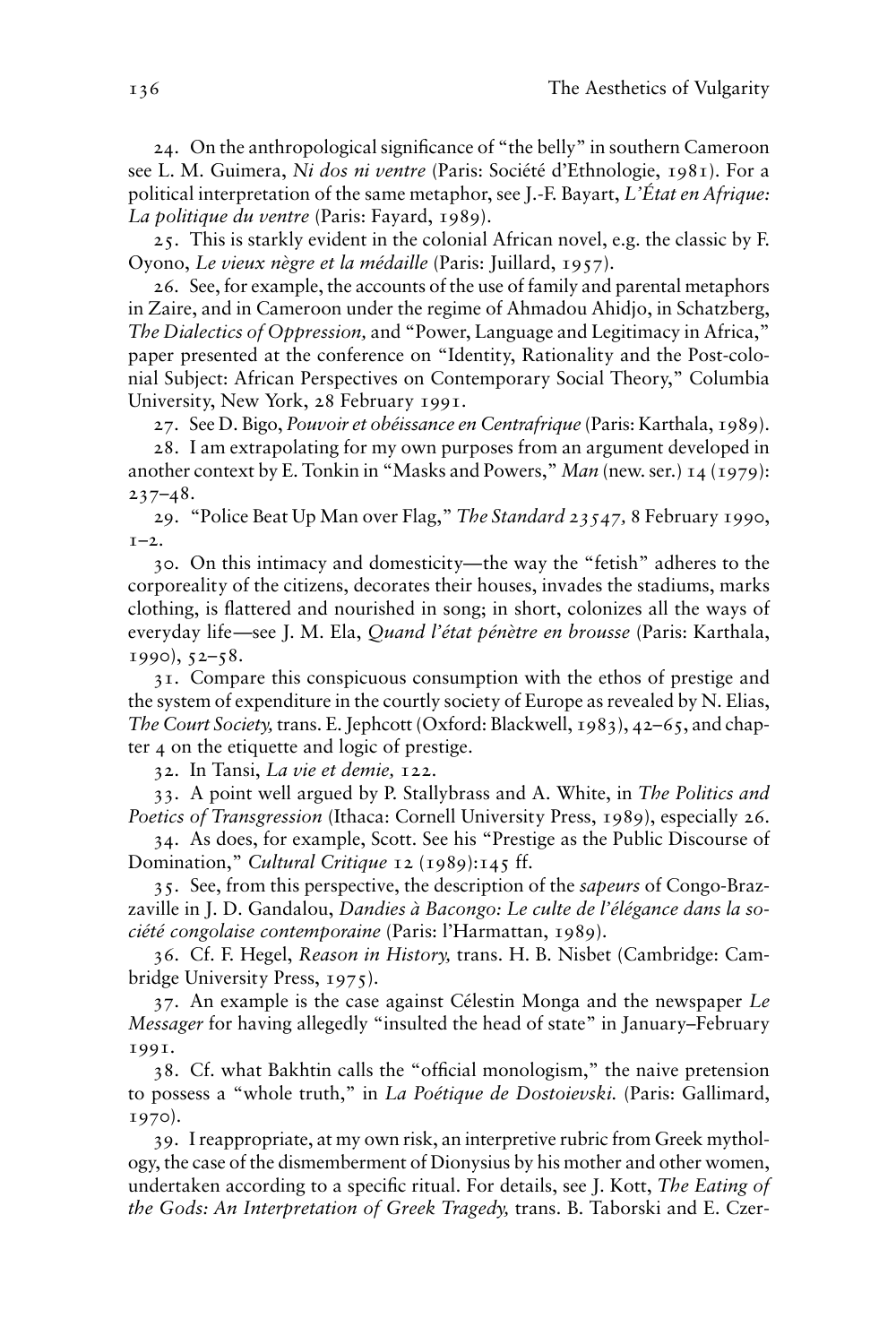winski (New York: Random House, 1970); see also G. Bataille, *Death and Sensuality: A Study of Eroticism and the Taboo* (New York: Ballantine Books, 1962).

40.See S. Freud, *Totem and Taboo* (London: Routledge, 1983).

41.This account is from the *Gazette* (Douala) 589, September 1987.

42.M. Foucault, *Surveiller et punir: Naissance de la prison* (Paris: Gallimard, 1975). [Published in English as *Discipline and Punish: The Birth of the Prison,* Harmondsworth: Penguin, 1979], especially 9–11. The spectacle of Damiens's end provoked vivid eyewitness accounts. In Paris in 1757, by royal command, the would-be regicide was slowly and clumsily tortured to death in public, the climax being an attempt to tear him limb from limb with six horses while he was still alive.

43.Compare A. Mbembe, *Afriques indociles* (Paris: Karthala, 1988).

44.See the case of Kayembe Beleji of Zaire. In 1953 he was taken on as a lumberjack by a Belgian sawmill at Cisamba. He refused to take his wife there because of rumors that white bachelors courted young women, not for sexual relations but "to make them live with their dogs." "For not wanting to comply, I was whipped, lying naked face down; I received twenty five strokes on the left buttock twenty-five on the right. A black policeman hit me and Bwana Citoko counted. I got up, my backside covered in blood. And the next day we were taken in a jeep to Cisamba—my wife, my two children and I." J. Jewsiewicki, "Questions d' histoire intellectuelle de l'Afrique: La construction du soi dans l'autre au Zaire," unpublished ms., 1990.

45.See H.R. Mango Mado, *Complaintes d'un forçat* (Yaoundé: Cle, 1969).

46.See R.L. Buell, *The Native Problem in Africa* (London: Macmillan, 1928).

47.As in C. Coquéry-Vidrovitch, *Le Congo au temps des compagnies concessionaires* (Paris: Mouton, 1972).

48.In E. Anjili, "You Must also Shave Your Goatee. TSC Orders Bearded Teacher to Drop Case," *Standard* 23597, 7 April 1990.

49.See, for instance, A. Marenya, "Kenyans mark Moi day with pomp," *The Standard* 23757, 11 October 1990.

50.Tansi, *La vie et demie,* 114–15.

51.Ibid.

52.On Kenya, see the headlines in the newspapers during the riots that followed the government's refusal to move towards a multi-party system, and note the way in which those who contested power were defined: "Drug Addicts Are Bent on Breaking Law," "Chaos in Nairobi and Kisumu. Police Battle with Crowds," "Police Crack down on Hooligans."

53. See J. Miller, "Carnivals of Atrocity: Foucault, Nietzsche, Cruelty," Po*litical Theory* 18, 3 (1990):470–91.

54.I am borrowing an insight from Bataille's *Death and Sensuality: A Study of Eroticism and the Taboo.*

55. *Cameroon Tribune* 4235, 5 October 1988.

56.Ibid., 3.

57.Ibid.

58.For historical and sociological perspectives on the successive political regimes of Cameroon see R. Joseph, *Le mouvement nationaliste au Cameroun: Les origines sociales de l'UPC* (Paris: Karthala, 1986); J.-F. Bayart, *L'État au*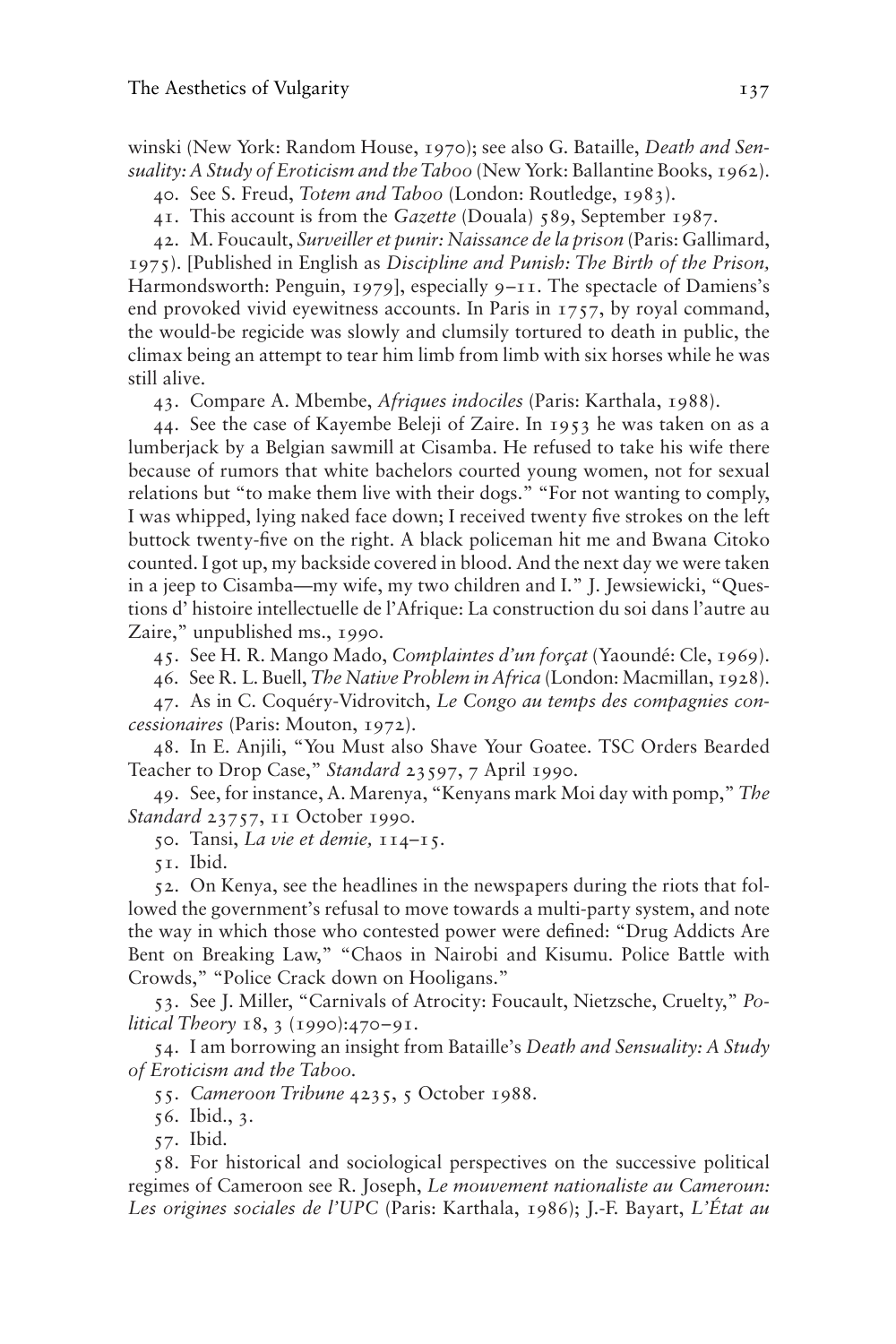*Cameroun* (Paris: Presses de la Fondation nationale des sciences politiques, 1977); P.F. Ngayap, *Cameroun: Qui gouverne?* (Paris: l'Harmattan, 1984); L. Sindjoun, ed., *La révolution passive au Cameroun* (Dakar: CODESRIA, 1999).

59.Cf. "Deux nouveaux ambassadeurs accrédités au Cameroun: Egards mérités," *Cameroon Tribune* 4252, 28 October 1988.

60. *Cameroon Tribune* 4384, 9 May 1989, 2. For a more explicit account of the "increasingly assured prestige" that Cameroon and "her President" supposedly derive from his frequent visits abroad and from the radiance thus bestowed on Cameroon in the "international arena," see A. Mama, "Un pays qui compte," *Cameroon Tribune* 4391, 18 May 1989, 3.

61.This dimension of power is well interpreted in the postcolonial African novel. See also D. Bigo, *Pouvoir et obéissance en Centrafrique* (Paris: Karthala, 1989), 58–64, 143–71. For other cases, see Schatzberg, *Dialectics of Oppression,* and T.M. Callaghy, "Culture and Politics in Zaire," unpublished ms., 1986.

62.H. Bandolo, "Radio-télé: Les nouveaux défis," *Cameroon Tribune* 4264, 15 November 1988, 2. For another example of such verbiage with a pseudo-academic allure, see J.F. Ndongo, "La marche collective: Une technique efficace de communication-spectacle," *Cameroon Tribune,* 3 April 1990, 3.

63.We must denounce them, he emphasized, "not only because of their untoward effects but to curse them and exorcise them as evil-doers, as fakes." *Cameroon Tribune* 4264, 15 November 1982.

64.See S. Wilentz, *Rites of Power: Symbolism, Ritual and Politics since the Middle Ages* (Philadelphia: University of Pennsylvania Press, 1985), 4.

65.See M. Mwai, "Police Raid Shops for Subversive Music," *Daily Nation* 9193, 2 July 1990, 1–2; see also V. Mwangi, "Music Cassettes: Nineteen on Sedition Charge," *Daily Nation* 9197, 6 July 1990, 1–2.

66.In J.S. Amassana, "Chasse à l'homme à Bafoussam à l'occasion de la pose d'une gerbe de fleurs en mémoire de l'exécution d'Ernest Ouandié," *Combattant* 465, 24 January 1991, 11.

67.For an analysis of these types of verbal performance, see F. Thom, *La langue de bois* (Paris: Julliard, 1987).

68. See C.A.P. Binns, "The Changing Face of Power: Revolution and Accommodation in the Development of the Soviet Ceremonial System" I, *Man,* new ser., 14 (1979):585–606, and "The Changing Face of Power" II, *Man,* new ser., 15 (1980):170–87; J. McDowell, "Soviet Civil Ceremonies," *Journal for the Scientific Study of Religion* 13, 3 (1974): 265–79; and especially C. Lane, *The Rites of Rulers. Ritual in Industrial Society: The Soviet Case* (Cambridge: Cambridge University Press, 1981).

69.See E. Leach, *Culture and Communication: The Logic by Which Symbols Are Connected,* (Cambridge: Cambridge University Press, 1976); S. Lukes, "Political Ritual and Social Integration," *Sociology* 9 (1975): 298–308; T.O. Cushman, "Ritual and Conformity in Soviet Society," *Journal of Communist Studies* 4, 2 (1988):162–80; C.A.P. Binns, "Ritual and Conformity in Soviet Society: A Comment," *Journal of Communist Studies* 5, 2 (1989):211–19.

70. See A. Mbembe, "L'état-historien," in R. Um Nyobe, ed., *Ecrits sous maquis* (Paris: l'Harmattan, 1989),10–42, and "Pouvoir des morts et langages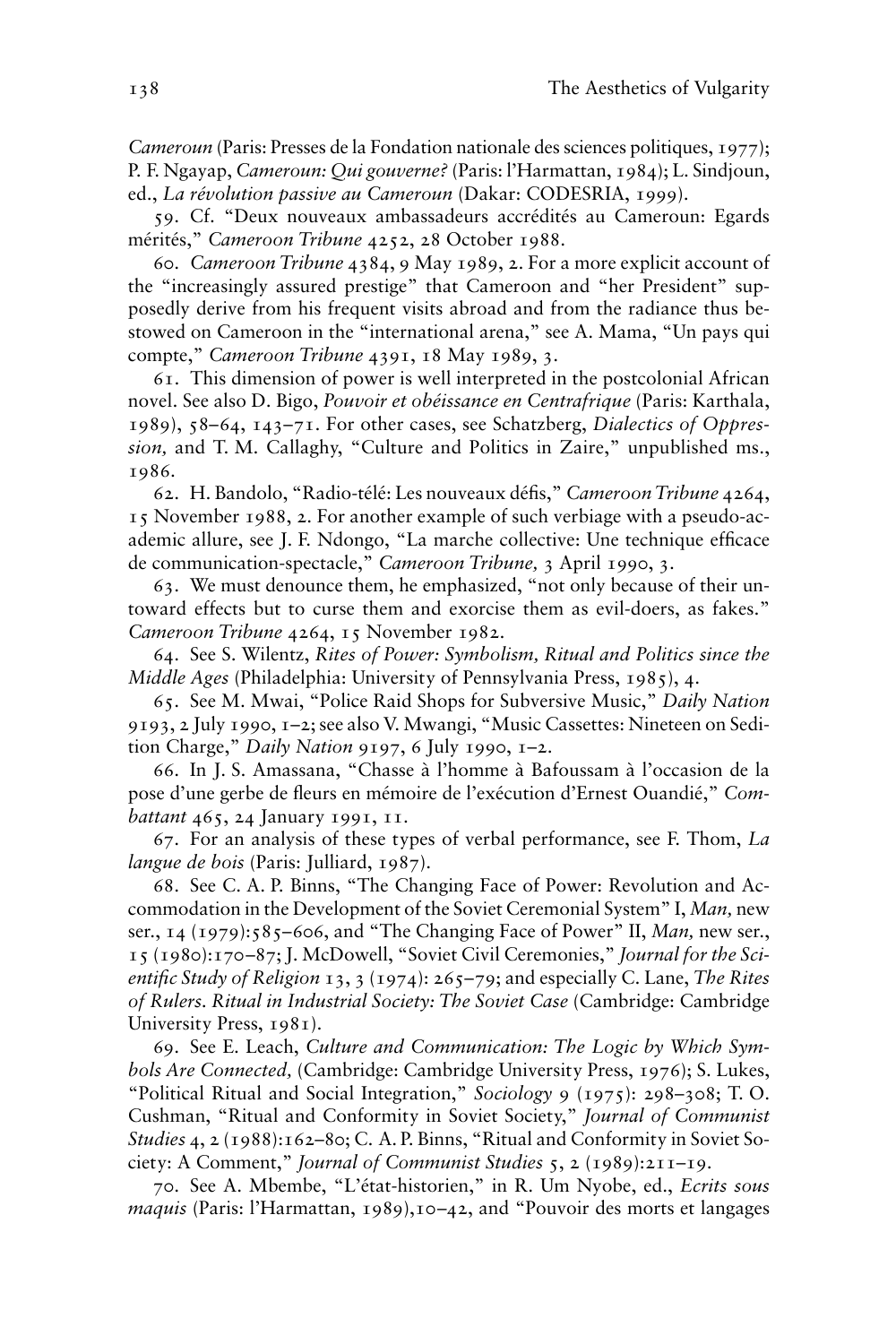des vivants: Les errances de la mémoire nationaliste au Cameroun," *Politique africaine* 22 (1986).

71.As noted in A. Mbembe, "Le spectre et l'état: Des dimensions politiques de l'imaginaire historique dans le Cameroun postcolonial," *Revue de la Bibliothèque Nationale* 44 (1989): 2–13.

72.In N. Henry, "Africa's 'Big Men' Outliving Welcome," *Washington Post* 278, 9 September 1991, 1.

73.See D. Ibrahima, "Bertoua: Réjouissances et méditation," *Cameroon Tribune* 4372, 19 April 1989, 11.

74.For an analysis of such ceremonies, see Y.A. Fauré, "Célébrations officielles et pouvoirs africains: Symboliques et construction de l'état," *Canadian Journal of African Studies* 12 (1978): 383–404; C. Lane, *The Rites of Rulers. Ritual in Industrial Society: The Soviet Case* (Cambridge: Cambridge University Press, 1981).

75. *Cameroon Tribune* 3981, 2 October 1987.

76.M. Bakoa, "Une fête africaine pour Diouf," *Cameroon Tribune* 3981, 2 October 1987. The article also describes the clothing worn by Mrs. Diouf (a red skirt and a green, red and black blouse) and Mrs. Biya (a yellow silk dress).

77.See H.R. Rudin, *The Germans in Cameroon* (New Haven: Yale University Press, 1938).

78.A description of the customary dances of the Beti of southern Cameroon may be found in P. Laburthe-Tolra, *Les seigneurs de la forêt* (Paris: Publications de la Sorbonne, 1981), 310 ff.

79.The point is well noted by A. Kom in "Writing under a Monocracy: Intellectual Poverty in Cameroon" (trans. R. H. Mitsch), *Research in African Literature* 22, 1 (1991):83–92.

80.Examples of such practices during the regime of Ahmadou Ahidjo range from J.B. Alima, *Les chemins de l'unité. Comment se forge une nation: L'exemple camerounais* (Paris: ABC, 1977) and J.C. Doumba, *Vers le Mont Cameroun: Entretiens avec Jean-Pierre Fogui* (Paris: ABC, 1982), to S.M. Eno-Belinga, *Cameroun: La révolution pacifique du 20 mai,* (Yaoundé: Lamaro,1976).

81.For the regime of Paul Biya, see, for example, E.E. Etian, *Allah Ouakbar, ou la main de Dieu* (Yaoundé: ESSTI, 1988).

82. This, for example, is the solution proposed by H.M. Ndjana, in *L'idée sociale chez Paul Biya* (Yaoundé: Université de Yaoundé, 1985).

83.See Bayart, *L'état au Cameroun.*

84.In J.B. Sipa, "Lettre ouverte au Préfet du Wouri," *Messager* 193, 31 July 1990, 2.

85.Ibid.

86.Ibid.

87.Cf. *Cameroon Tribune* 3981, 2 October 1987. For Senegal, see R. Collignon, "La lutte des pouvoirs publics contre les 'encombrements humains' à Dakar," *Canadian Journal of African Studies* 18, 3 (1984):573–78.

88.In the *Cameroon Tribune* 3981, 2 October 1987.

89.In J. Okala, "Des responsables installés à Abong-Mbang," *Cameroon Tribune* 4305, 13 January 1988.

90.A situation reminiscent of the French monarchy under the ancien régime;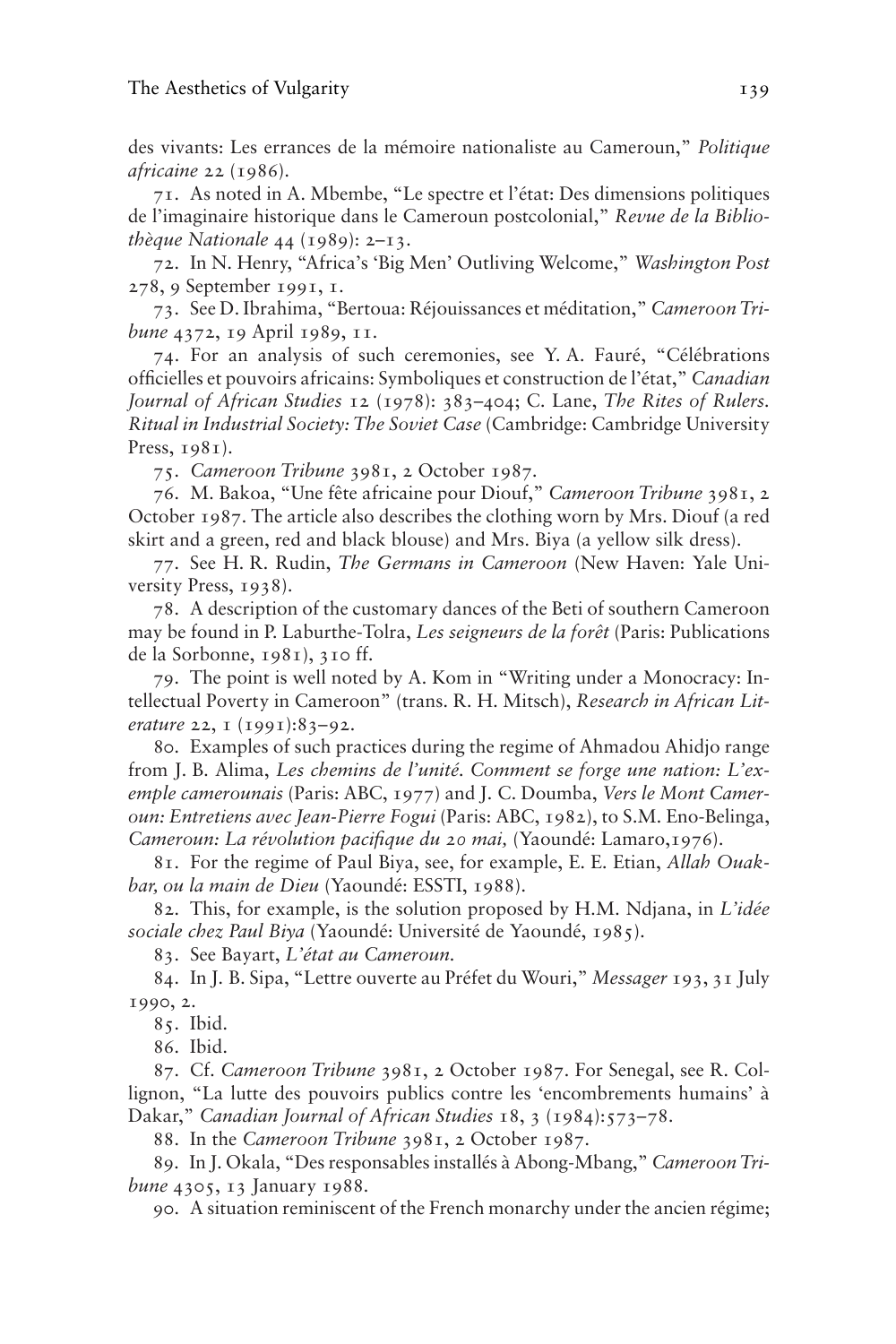see M. Antoine, *Le dur métier du roi: Etudes sur la civilisation politique de la France d'ancien régime* (Paris: Presses Universitaires de France,1986), 293–313. 91.See S. Labou Tansi, *L'anté-peuple* (Paris: Seuil, 1983).

92.Here I adapt the title of the French translation of R. Sennet, *The Fall of Public Man* (New York: Knopf, 1977). *Les tyrannies de l'intimité.* (In the original, "The tyrannies of intimacy" is the title of the conclusion.)

93.Understood here in the sense used in R. Boudon, *La place du désordre* (Paris: Presses Universitaires de France, 1981).

94. Cf. the metaphor of cat and mouse used in E. Canetti, *Crowds and Power,* trans. C. Stewart (New York: Farrar Strauss and Giroux, 1988), 281–82.

95.From P. Essono, "Installation de l'administrateur municipal de Mbankomo: Le fête de la démocratie retrouvée," *Cameroon Tribune* 4207, 4 December 1987, 11.

96.We are told, *inter alia,* that he was a former champion and holder of the 400 meter record (50.1 seconds) in Cameroon, winning a gold medal at the francophone school and in a university competition in May 1957. M. Bissi, "Communauté urbaine de Douala: Place à M. Pokossy Ndoumbé," *Cameroon Tribune* 4372, 19 April 1989, 3.

97.In Bissi, "Communauté urbaine," *Cameroon Tribune* 4372, 19 April 1989, 3.

98.See P. Bourdieu, *La Distinction: Critique sociale du jugement* (Paris: Editions de Minuit,1979), especially the section on struggles over symbols.

99.On the regulation of rites and of private conduct, as well as the notion of a "code of circulation/distinction," cf. E. Goffman, *The Presentation of Self in Everyday Life* (New York: Doubleday, 1959), 17–76.

100. See R. Owona, "Un prix fort," Cameroon Tribune 4391, 18 May 1989.

101.In N. Ntete, "Un privilège qu'il faut mériter," *Cameroon Tribune* 4391, 18 May 1989, 15.

102.Leach has already shown how the rules of a system can be manipulated in order to maximize prestige and social status. E. Leach, *Political Systems in Highland Burma* (Cambridge: Harvard University Press, 1954), 155–56, 183–90.

103.See M. Mauss, *The Gift: Forms and Functions of Exchange in Archaic Societies,* trans. I. Cunnison (London: Routledge, 1969).

104. *Cameroon Tribune* 4391, 18 May 1989, p. 14. For a similar instance see the report of the ceremonies attendant upon the decoration of army officers, *Cameroon Tribune* 4371, 18 April 1989, and for a theoretical perspective E. Hatch, "Theories of Social Honor," *American Anthropologist* 91 (1989): 341– 53—although Hatch confines himself to a dichotomy between materialist and non-materialist approaches.

105.In J.B. Simgba, "La communauté musulmane du Cameroun en fête," *Cameroon Tribune* 4383, 7–8 May 1989, 7.

106. See J. L. Guyer, "British Colonial and Postcolonial Food Regulation, with Reference to Nigeria: An Essay in Formal Sector Anthropology," unpublished ms. [1991].

107.Understood here in the sense intended by Bayart, who draws on the Foucaultian notion of *gouvernementalité* to define the *gouvernementalité du ventre* (belly politics) of black Africa. J.-F. Bayart, *L'état en Afrique.*